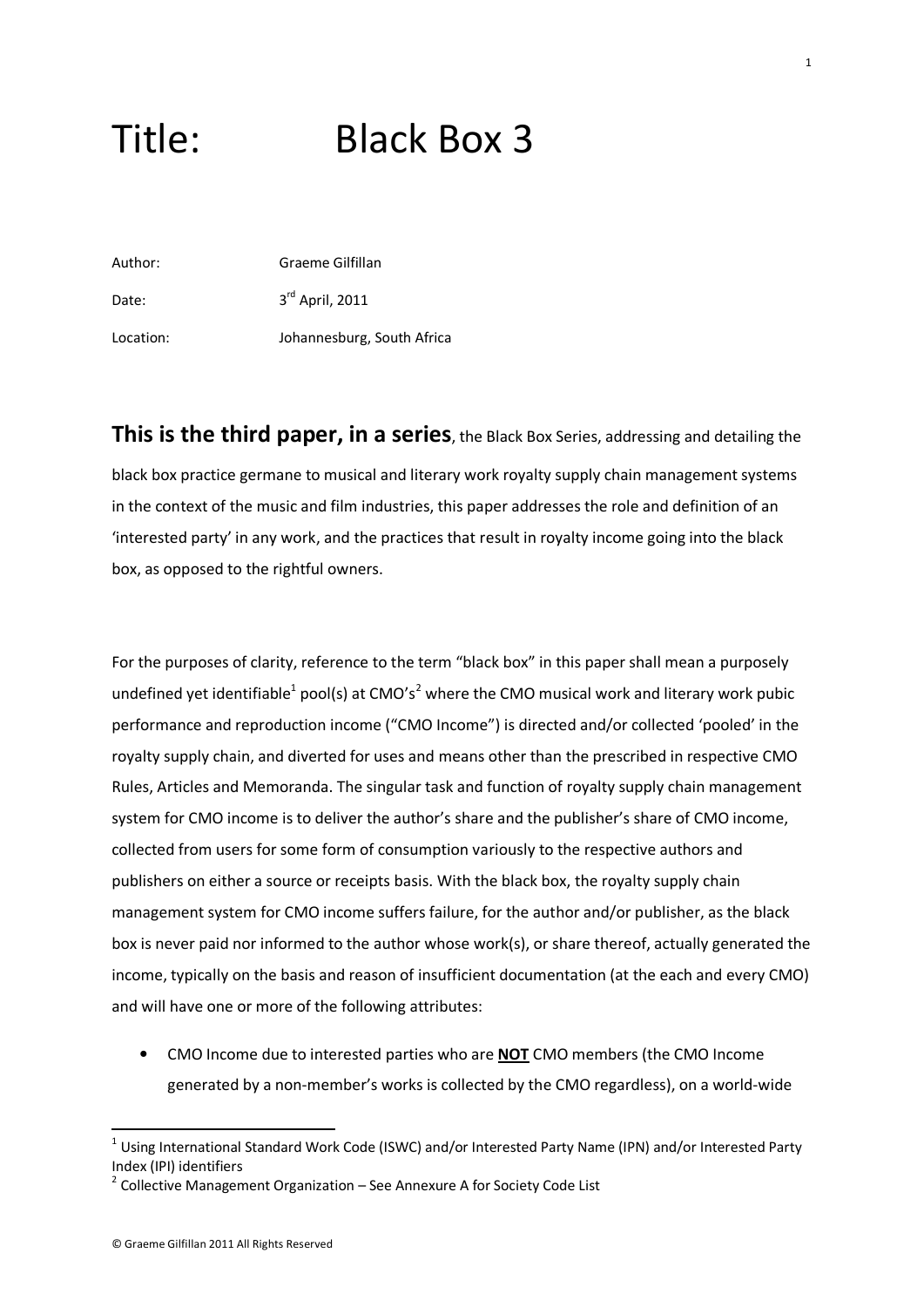(read CISAC<sup>3</sup> and BIEM<sup>4</sup> member) basis, that is directed to a CMO Society called "NS" (for No Society)<sup>5</sup> and designated with the Society Code "099"<sup>6</sup>

- CMO Income directed to range of 'interested parties' with shares in works (allegedly authors and publishers) who do not in any real or registered manner exist, to the extent that the 'interested party' functions as a faceless nominee whose real identity is allegedly unknown
- CMO Income that is attributable shares in works allocated to the interested party called "DP" which means "Public Domain" with the Society Code "000", where in real and legal terms
- CMO Income due to interested parties who are genuinely unknown

For the avoidance of doubt the term "black box" as used herein shall not refer to a generally accepted wider definition of the black box that includes CMO income generated by the license category 'General' or by orphan works or by non-royalty income

The first paper in the Black Box Series addressed the definition and existence of the black box in royalty supply chain management systems occurring in the copyright spectrum generally and the music industry specifically. The second paper analyzed a CISAC and BIEM member CMO's Board minutes, and the manner in which royalty income from works with "insufficient documentation" was dealt with by the CMO, in the context of the CMO'S rules.

This paper closely examines the manner in which the meaning of an 'interested party' in any work is detailed, used and defined by CMO'S, and their respective members. The impact of the Society Code applied to allegedly unknown parties 'NS' meaning an interested party of "NO SOCIETY", is also subjected to examination and commentary. The data examined has been sourced from a number of

 $\overline{a}$ 

<sup>&</sup>lt;sup>3</sup> Confederation Internationale des Societes d'auteurs et Compositeurs (International Confederation of Societies of Authors and Composers) – http://www.cisac.org

<sup>4</sup> Bureau International de Societies Gerant les Droits D'enregistrement et De Reproduction Mecanique – http://www.biem.org

<sup>&</sup>lt;sup>5</sup> See Annexure A

<sup>6</sup> See Annexure A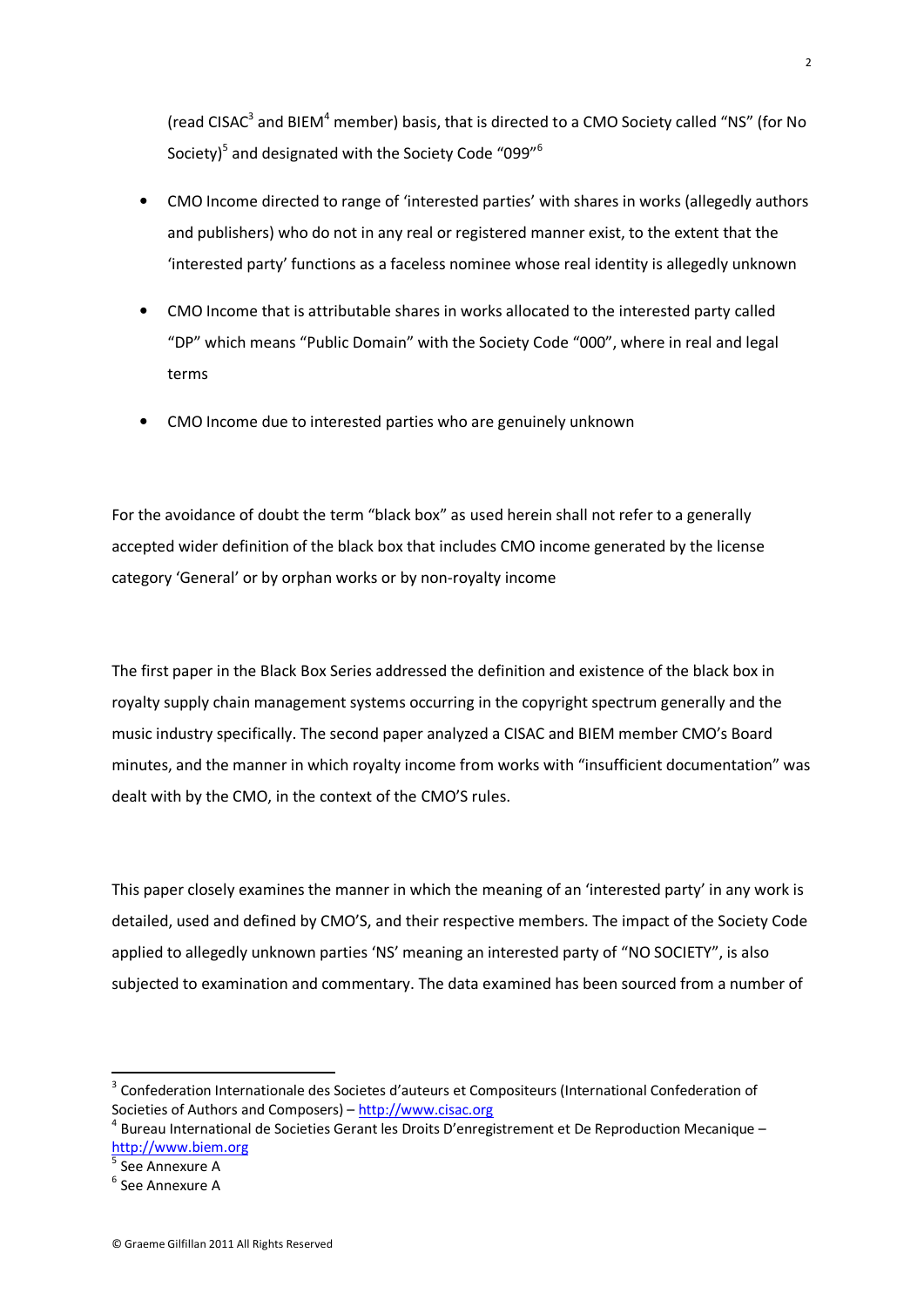electronic databases, CMO statements, works-lists and other records, including the ISWC<sup>7</sup> database and the *de facto* current global repertoire database, CIS-Net<sup>8</sup> by FastTrack<sup>9</sup>.

Apart from adding to the Black Box Series authored to date, the purpose of this paper is again to shed further light on the royalty supply chain system anomaly called the "black box" practice, to contribute towards understanding it and to propagate action and intervention, at the highest levels, to see that such practice is properly examined and reviewed. Given the negative impact to all but very few of the continuation of the black box, this paper will contribute to causing the black box practice to be ceased either by internal initiative at CMO's, or by external State intervention or by a combination of initiatives.

The black box practice has one essential outcome, which is that in each and every instance, an interested party in a work to whom a royalty is due for public performance and/or reproduction of that work, will never receive that royalty, nor have knowledge of that royalty entitlement. What is for certain is that royalty will be paid to a party(s) to who it is not rightfully or legally due. The black box practice is pervasive in instances where the interested party is known, but is neither a juristic nor natural person *per se*, and the outcome is to obfuscate the identity of the party receiving the royalty, typically with a name that is neither real nor registered. The net effect is often that of a 'nominee'.

Upon cursory review of black box evidence, human error appear as a primary cause, however close inspection as the paper will show, advises a markedly different picture of contrived, manipulated and managed database information concerning the interested parties in works, and what transpires with the CMO Income generated by such works, where human error is negligible to non-existent.

<u>.</u>

<sup>&</sup>lt;sup>7</sup> International Standard Work Code is the ISO standard system of (musical and literary) work registration and its database contains 18 million + works – http://www.iswc.net and http://iswcnet.cisac.org/iswcnet/logon.do

 $^8$  The hub and spoke database network owned by 12 CMO'S (9 x European, 2 x US and 1 x Canadian) accessible to CISAC/BIEM CMO members only that is for all intents and purpose the current global repertoire database containing records of 35 + million works. CIS-Net, launched in2002, stems from CISAC'S Common Information System (CIS) initiative begun in 1994, and includes standards and database networks.

<sup>&</sup>lt;sup>9</sup> The private company set-up and owned by 12 CMO'S that has developed CIS-Net, and administers and manages CIS-Net. http://www.FastTrackDCN.net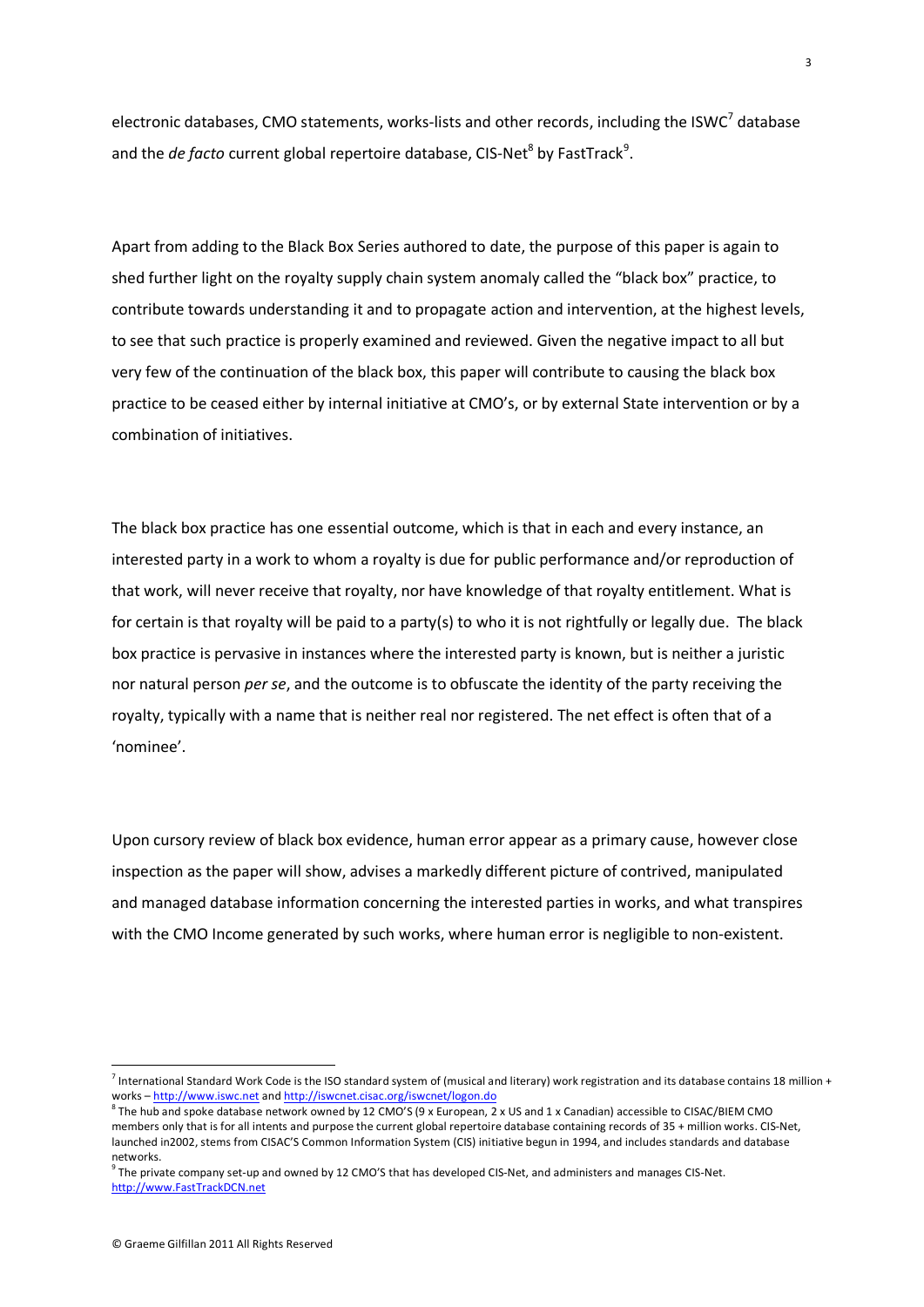The consequences thus of a continued black box practice prevalence in copyright royalty supply chain management systems of which CMOs are an indelible part of, are numerous, deep and multifaceted, have deleterious impacts on author and publisher earnings, denude tax income accountable to National Treasuries and generally stretch from an author to a National Treasury including all points in between, with a negative outcome on the net present value (NPV) of any work, or catalogue of works. The logical consequence of black box practice is that it places in question not just the extent to which reported royalty incomes to National Treasuries are in need of query, but also the extent that such are just wrong, as would be tax determinations

In short the black box practice is prejudicial to the interests of authors and publishers at CMOs, is prejudicial to the interests of any National Treasury, is prejudicial to good relations between countries, and to all extents and purposes is a concerted practice.

An 'interested party' in a musical and/or literary work is generally one of four parties with corresponding roles, and some derivatives, as follows:

| <b>Interested Party</b> | Role | <b>Additional Parties</b>          |
|-------------------------|------|------------------------------------|
|                         |      |                                    |
| A composer              | C    |                                    |
| An author               | A    |                                    |
| An arranger             | AR   |                                    |
| A publisher             | E    | (a sub-publisher is designated SE) |

There are other interested party roles that fall within the context of the four interested parties identified above

An interested party, as above, will have a share in a work, if the interested party is part of the creation or copyright ownership of music and/or lyrics of that work, with the total number of shares in any work not exceeding 100, regardless as the number of composers, authors, arrangers and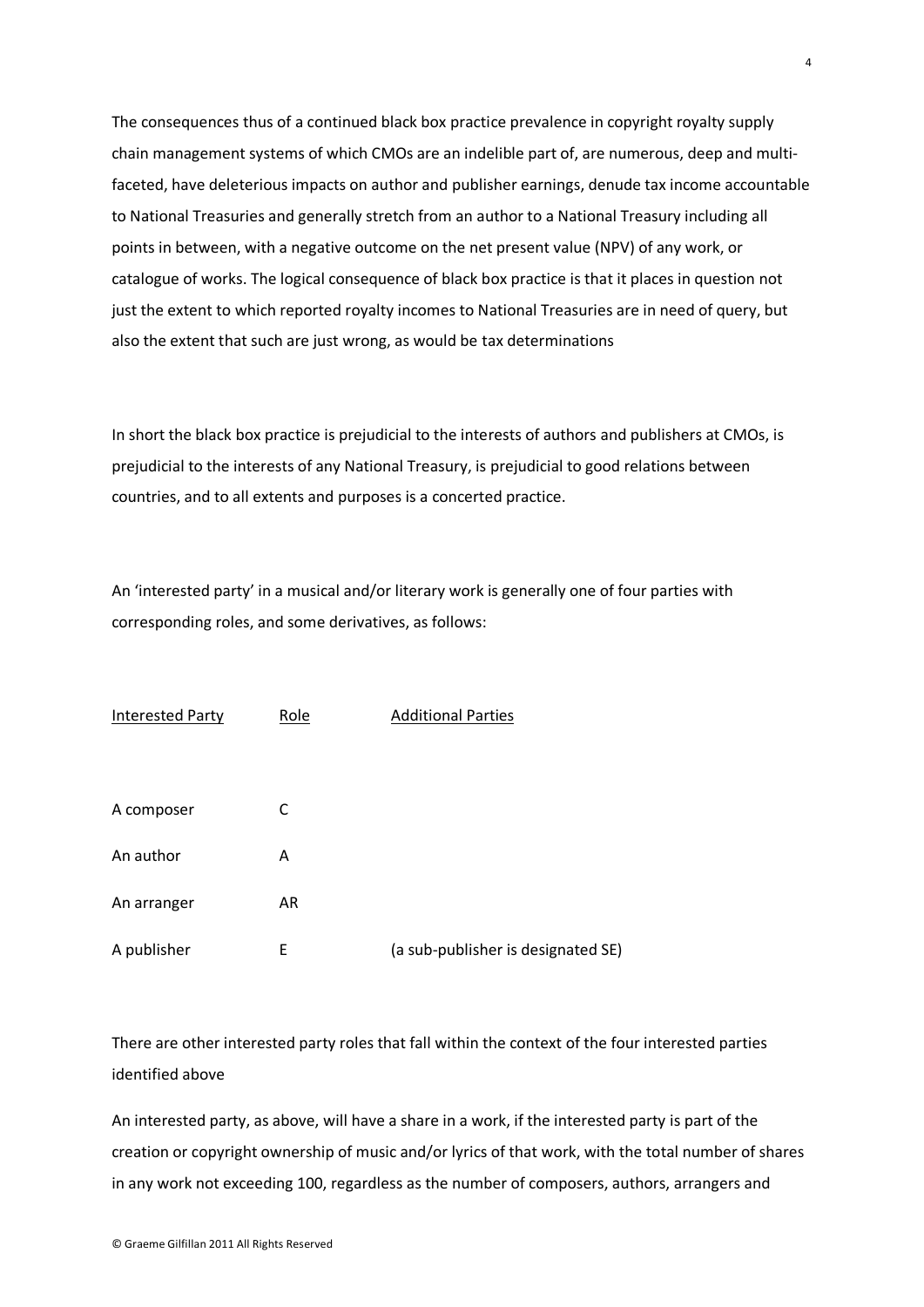publishers involved in the work. Whilst most Copyright Acts refer to any creator as an 'author', CMO'S tend not to use Copyright Act jargon, and use 'author' to describe a lyricist responsible for the lyrics, the literary work.

The black box practice is prevalent in several approaches adopted by CMO'S and copyright owners alike (primarily publishers) in dealing with the definition of an interested party, and further this is exacerbated by the wide variance in application of the Society Code accorded to both unknown and known interested parties of 'NS' or 'NO SOCIETY'<sup>10</sup>.

**Four specific instances** have been identified where the prevailing definition of an interested party appears to be odds with practice

**In the first instance**, research confirms that CMO'S have, for 30 years or more

discriminated against non-membership, by an author or publisher, of a CMO, to the extent that the society designation for a non-member, whether composer, author, arranger or publisher, is always "NS" as in "NO SOCIETY"<sup>11</sup> as in unknown with the Society Code of '099'. Any blanket or other license income generated by a work, in which a share of that work contained an alleged non-member claim, would see that income share accounted to the CMO called "NS"<sup>12</sup> and typically each CMO will have its own, non-disclosed manner of dealing with this designation.<sup>13</sup> However CMO'S also have implemented a parallel system to make use of the CMO called NS, being the creation of several 'classes' (or the equivalent in languages other than English) of interested parties complete with individual IPN Numbers $^{14}$ , as follows:

Interested parties who have as their last name 'Shares', for example; $^{15}$ 

<u>.</u>

<sup>&</sup>lt;sup>10</sup> See Annexure A

<sup>&</sup>lt;sup>11</sup> See Annexure A

 $^{12}$  See Annexure A

<sup>&</sup>lt;sup>13</sup> See Black Box 2 - The second in a series of reports analyzing and detailing the Black Box Practice, this report is a detailed analysis of a CMO (Southern African Music Rights Organization - SAMRO) Board Meeting Minutes from 1996 to 2005, in respect of the 'write backs' some R26 million of performance rights income to Distributable Revenue on the basis of "insufficient documentation" ('NS' designation), in relation to that CMO'S Rules.

<sup>&</sup>lt;sup>14</sup> Interested Party Name Number

<sup>&</sup>lt;sup>15</sup> See Annexure B for more detail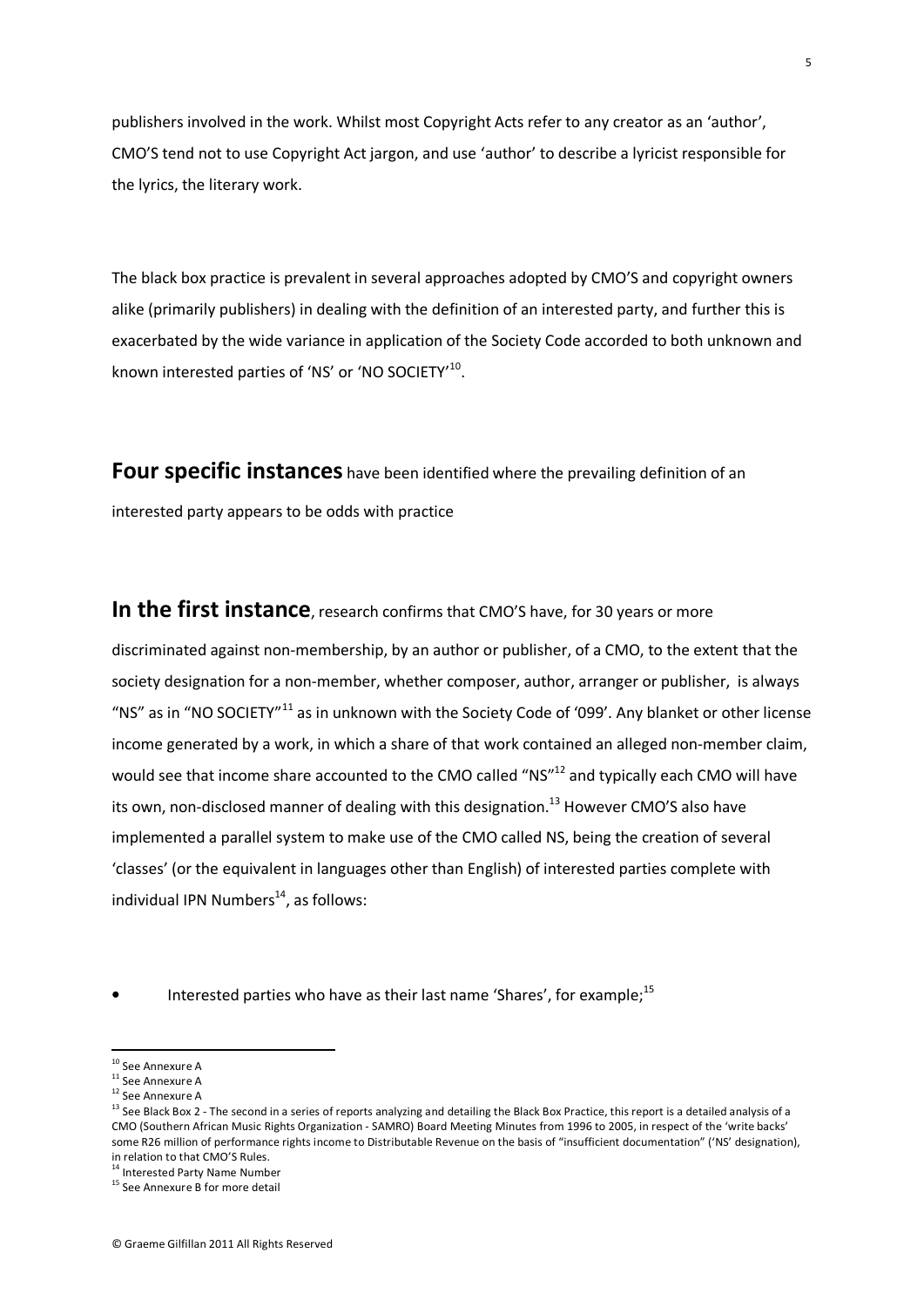| <b>Interested Party</b>      | Society                        | Country              | Formed |
|------------------------------|--------------------------------|----------------------|--------|
| -Copyright Control Shares    | $GEMA^{16}$                    | Germany              | 1973   |
| -SACEM <sup>17</sup> Parts   | SACEM                          | <b>FRANCE</b>        |        |
| -PRS <sup>18</sup> Shares    | <b>PRS</b>                     | <b>Great Britain</b> | 1987   |
| -MCPS <sup>19</sup> Shares   | <b>PRSforMusic</b>             | <b>Great Britain</b> |        |
| -SAMRO <sup>20</sup> Shares  | SAMRO                          | South Africa         | 1973   |
| -SARRAL <sup>21</sup> Shares | SARRAL                         | South Africa         | 1977   |
| -ASCAP <sup>22</sup> Shares  | <b>ASCAP</b>                   | USA.                 | 1973   |
| -BMI <sup>23</sup> Shares    | <b>BMI</b>                     | <b>USA</b>           | 1973   |
| -Harry Fox Shares            | Harry Fox Agency <sup>24</sup> | <b>USA</b>           | 1973   |
| -SESAC <sup>25</sup> Shares  | <b>SESAC</b>                   | <b>USA</b>           | 1973   |
| -Reserve Verlagsanteile      | AKM <sup>26</sup>              | Austria              |        |

All of the above interested parties have individual IPN numbers meaning that such are tracked and are able to be reported and accounted on, however for the most part, their Society Code is listed as 'NS' suggesting the complete opposite, being that the interested parties are unknown and that there is insufficient documentation to identify the author or copyright owners, as the case may be.

None of the above have a role identified, whether as Composer, Author, Arranger, Publisher or Sub-Publisher.

<u>.</u>

<sup>&</sup>lt;sup>16</sup> Gesellschaft für musikalische Aufführungs- und mechanische Vervielfältigungsrechte - www.gema.de

<sup>&</sup>lt;sup>17</sup> Société des auteurs, compositeurs et éditeurs de musique - www.sacem.fr includes the following countries Algeria, Benin (Dahoumey), Burkina Faso (Voltaique), Cambodia, Cameroon, Central Africa, Chad, Comoro Islands, Congo (Zaire), Djibouti (French Somaliland), Egypt, Gabom, Ivory Coast, Laos, Madagascar, Mali, Mauritania, Niger, Senegal, Syria, Togo, Tunisia, Western Sahara, French Republic: France, French Austral And Antarctic Possessions, French Guyana, French Polynesia (Via The Intermediary of SPACEM), Guadeloupe, Martinique, Mayotte, New Caledonia And Dependencies, Reunion, Saint-Pierre And Miquelon, Wallis And Futuna Andorra, Guinea (Via BGDA), Lebanon (Via SACEML), Luxembourg, Monaco, Morocco (Via BMDA)

<sup>&</sup>lt;sup>18</sup> Performing Rights Society – www.prsformusic.com includes the following countries Ascension Island, Bahamas, Bahrain, Bangladesh, Bermuda, British Antarctic Territory, British Indian Ocean Territory, Brunei, Cayman Islands, Channel Islands, Cyprus, Diego Garcia, Falkland Islands, Ghana, Gibraltar, Guyana, Kuwait, Malta, Man (Isle Of), Nigeria, Oman, Pakistan, Pitcairn Islands, Qatar, Saudi Arabia, Seychelles, Sierra Leone, South Georgia, South Sandwich Islands, Sri Lanka, St. Helena, Tanzania, Tonga, Tristan Da Cunha, Turks And

Caicos Islands, Uganda, United Arab Emirates, United Kingdom and Zimbabwe

<sup>&</sup>lt;sup>19</sup> Mechanical Copyright Protection Society – www.prsformusic.com</u> – MCPS is the former name of the UK mechanical rights society, which now operates under the PRSforMusic brand. It is not known whether the naming a mechanical rights society 'PRSforMusic' was an accidental or contrived misnomer, but misnomer it certainly is. In the CIS-Net database network, whilst PRSforMusic (MCPS) is widely prevalent, it is clear that PRS and PRSforMusic (MCPS) still operate as separate database entities with separate and sometimes conflicting information in respect of the same work.

 $^3$  Southern Africa Music Rights Organization – www.samro.org.za includes the following countries Botswana, Lesotho, Republic of South Africa, Namibia and Swaziland

 $21$  South African Recording Rights Association Ltd – Currently in liquidation

<sup>&</sup>lt;sup>22</sup> American Society of Composers, Authors and Publishers – www.ascap.com

<sup>&</sup>lt;sup>23</sup> Broadcast Music, Inc – www.bmi.com

<sup>&</sup>lt;sup>24</sup> Harry Fox Agency – www.harryfox.com

<sup>25</sup> www.sesac.com – a US performance rights CMO

<sup>&</sup>lt;sup>26</sup> Autoren, Komponisten Und Musikverleger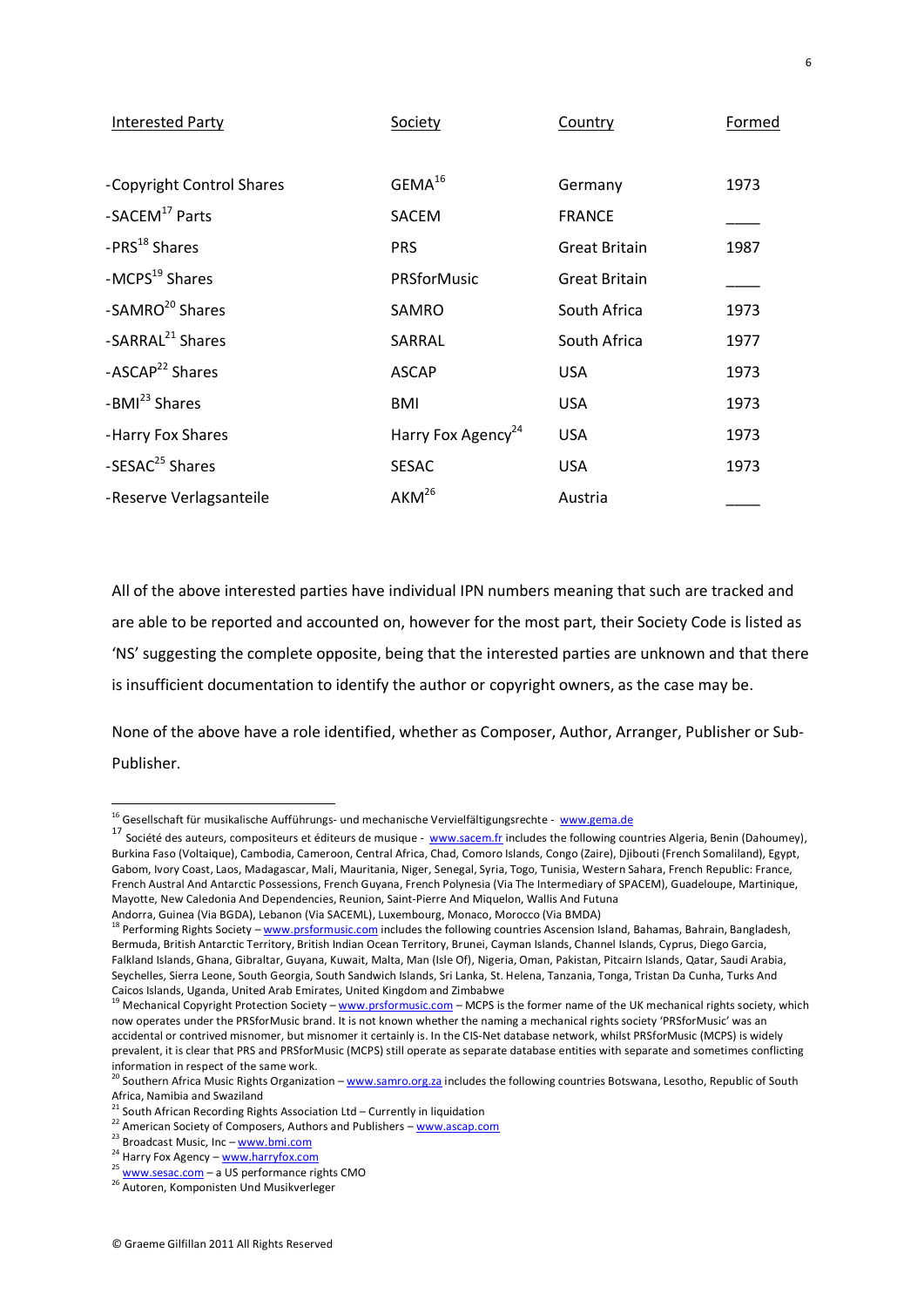All of the above interested parties have shares in works, in most instances below 50% of the work, and consequent shares in any CMO Income.

- Publisher interested parties named 'Designees' for example:<sup>27</sup>
- ASCAP Pub Designee
- BMI Pub Designee
- ASCAP Publisher
- SESAC Pub Designee
- JV SESAC Pub
- SESAC Inc
- Pub Pending
- Publisher Designee

None of the above interested parties have IPN numbers, however all have the role of a publisher.

Without an IPN number the ability to track and report on activity is both hampered, and in the absence of any other system, compromised.

All of the above interested parties have shares in works, in most instances below 50% of the work, and consequent shares in any CMO Income.

- Interested parties who are unknown authors, for example:<sup>28</sup>
- Inconnu Compositeur auteur
- Unknown Composer Author
- Writer Unknown

Two of the three interested parties above have IPN numbers, making for CMO knowledge of shares, reporting and accounting

All of the above interested parties are designated as "NS" for their respective Society Code, and their roles are Composer Authors.

<sup>&</sup>lt;sup>27</sup> See Annexure C

<sup>28</sup> See Annexure D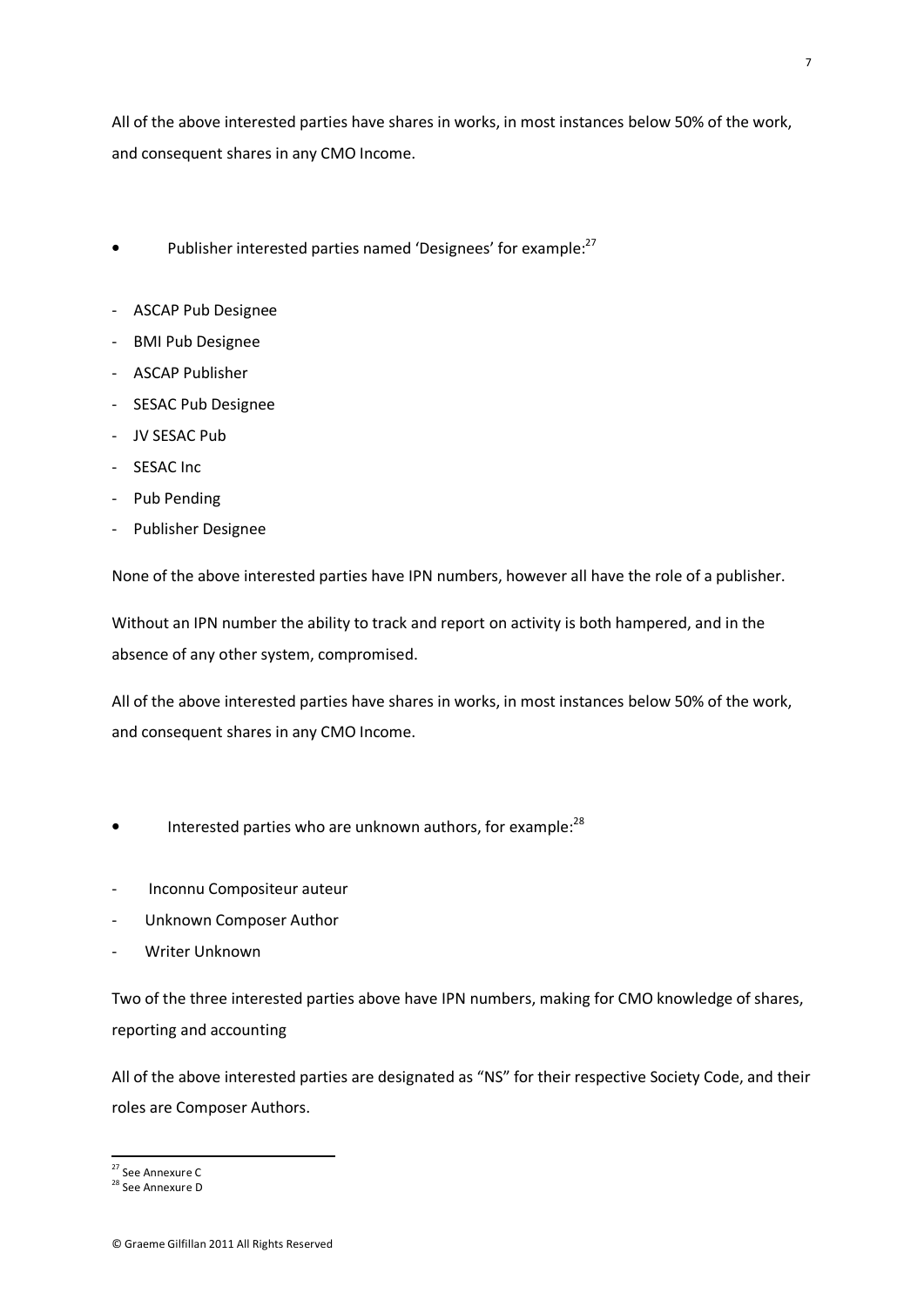All of the above interested parties have shares in works, in most instances below 50% of the work, and consequent shares in income that flow from the performance or reproduction of the works.

- Unknown publishers, for example:<sup>29</sup>
- Inconnu Editeur
- Editor Desconocido
- Unknown Publisher
- Pub Unknown
- Publisher Unknown
- SESAC Pub Unknown
- Canadian Unknown Rights Collective

Four of the seven interested parties above have IPN numbers, making for CMO knowledge of shares, reporting and accounting.

Four of the above interested parties are designated as "NS" for their respective Society Code, and all have the roles as Publishers

All of the above interested parties have shares in works, in most instances below 50% of the work, and consequent shares in income that flow from the performance or reproduction of the works.

- Interested Parties in the public domain, for example: $30$
- DP
- Domaine Public Non identifie
- Public Domain Unidentified
- Dominio Publico

Three examples<sup>31</sup> below of the interested party 'DP' as applied having shares, include:

<sup>&</sup>lt;sup>29</sup> See Annexure E

<sup>&</sup>lt;sup>30</sup> See Annexure F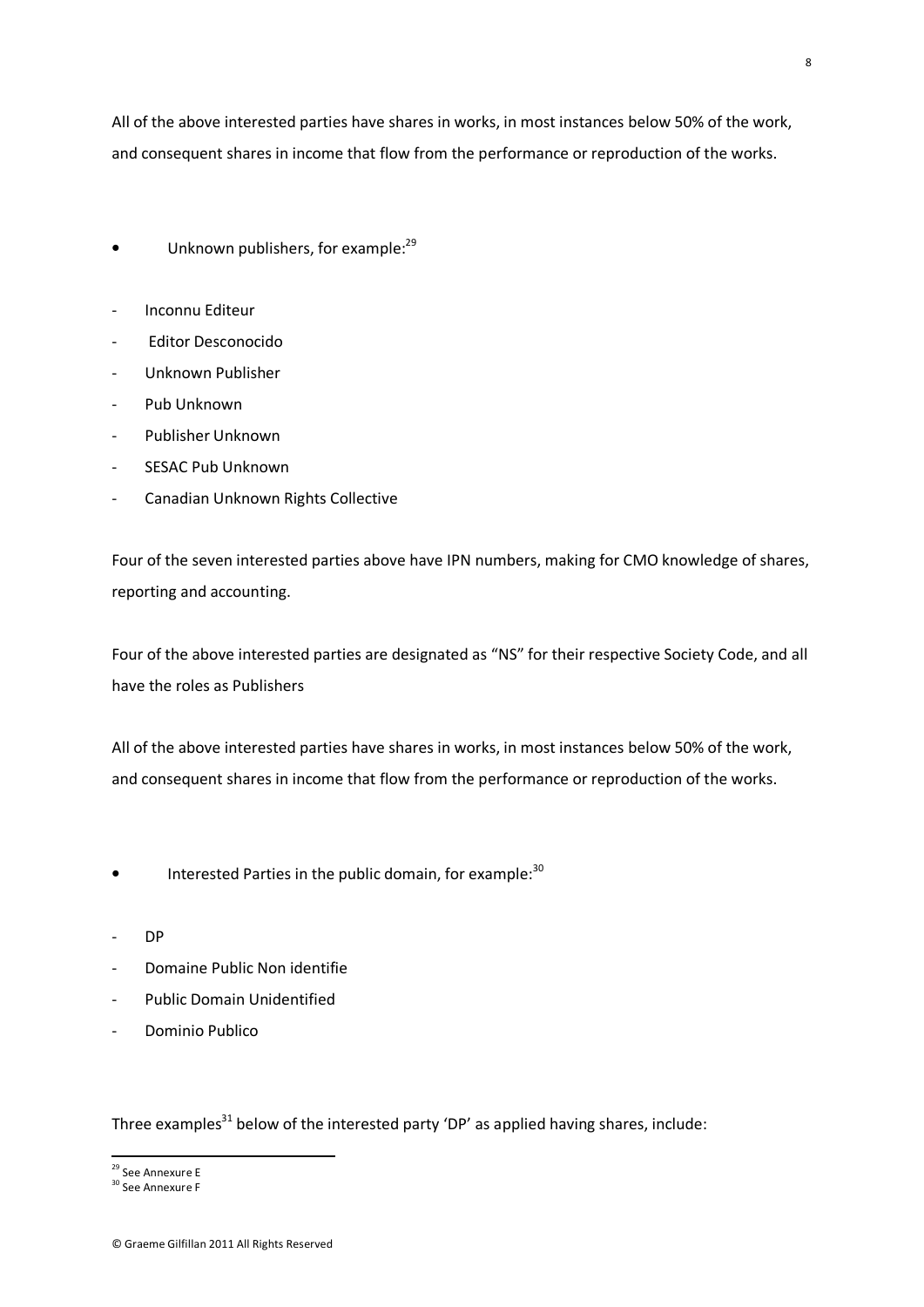| <b>Interested Party</b>                                    | IPN#                      | <b>Role AP LP</b> | <b>P-Society</b> | <b>PShare M-Society M-Share</b>                    |                                 |
|------------------------------------------------------------|---------------------------|-------------------|------------------|----------------------------------------------------|---------------------------------|
| <b>DP</b>                                                  | 00039657154               | C                 | Unspecified      | 37.50%                                             | Unspecified 0.00%               |
| <b>CLAYTON ADAM</b>                                        | 00073079276               | AR                | <b>PRS</b>       | 3.12%                                              | <b>NS</b><br>0.00%              |
| <b>EVANS (GB 2) DAVID</b>                                  | 00073120021               | AR                | <b>PRS</b>       | 3.12%                                              | <b>NS</b><br>0.00%              |
| <b>HEWSON PAUL DAVID</b>                                   | 00073079570               | AR                | <b>PRS</b>       | 3.12%                                              | <b>NS</b><br>0.00%              |
| <b>MULLEN LAURENCE</b>                                     | 00073079962               | AR                | <b>PRS</b>       | 3.12%                                              | <b>NS</b><br>0.00%              |
| POLYGRAM INTERNATIONAL                                     | 00159860433               | E <sub>6</sub>    | <b>PRS</b>       | 0.00%                                              | PRSforMusic 0.00%               |
| <b>MUSIC PUBLISHING LTD</b>                                |                           |                   |                  |                                                    |                                 |
| POLYGRAM-MUSIC-PUBLISHING00132801900                       |                           | <b>SE 7</b>       | SABAM            |                                                    | 50.00% SABAM<br>100.00%         |
| Performer(s)<br>U <sub>2</sub>                             |                           |                   |                  |                                                    |                                 |
| <b>Domestic View</b><br>+LU+BE                             |                           |                   |                  |                                                    |                                 |
| 'WAY UP IN CLACHAN                                         | <b>ISWC: No preferred</b> |                   |                  | Duration: (Original Title) WID Centre >PRS (DOM)   |                                 |
| <b>Interested Party</b>                                    | IPN#                      | <b>Role AP LP</b> | P-Society        |                                                    | <b>P-Share M-Society MShare</b> |
| <b>DP</b>                                                  | 00039657154               | CA                | <b>NS</b>        | 100.00%                                            |                                 |
| MACLEAN (PROTECTED SHARES) 00018953759<br><b>JOHN KAID</b> |                           | CA                | <b>PRS</b>       | 0.00%                                              |                                 |
| <b>Domestic View</b><br>$+2WL$                             |                           |                   |                  |                                                    |                                 |
| (ENGHANI)KHALED ET ZAHOUANI                                | ISWC: T-002.807.446-5     |                   |                  | Duration: (Original Title) WID Centre > ONDA (DOM) |                                 |
| <b>Interested Party</b>                                    | IPN#                      | <b>Role AP LP</b> | <b>P-Society</b> |                                                    | <b>PShare M-Society MShare</b>  |
| <b>DP</b>                                                  | 00039657154               | C                 | <b>NS</b>        | 50.00%                                             |                                 |
| <b>DAHMANI ABDELKADER</b>                                  | 00245552861               | А                 | <b>ONDA</b>      | 50.00%                                             |                                 |

#### **Domestic View**

 $\overline{a}$ 

+2WL

All three of the above 'DP' appear as interested parties, and have individual IPN numbers meaning that such are tracked and are able to be reported and accounted on, however interested party 'DPs'' Society are each listed as 'NS' suggesting the complete opposite, a contradiction, being that the interested parties 'DP' are 'NO SOCIETY', to all intents and purposes unknown, and that there is insufficient documentation to identify the author or publisher copyright owner, as the case may be. Regardless of the contradiction, the outcome of the reproduction and/or performance of a work

 $31$  The data for all examples is sourced from CIS-Net by FastTrack.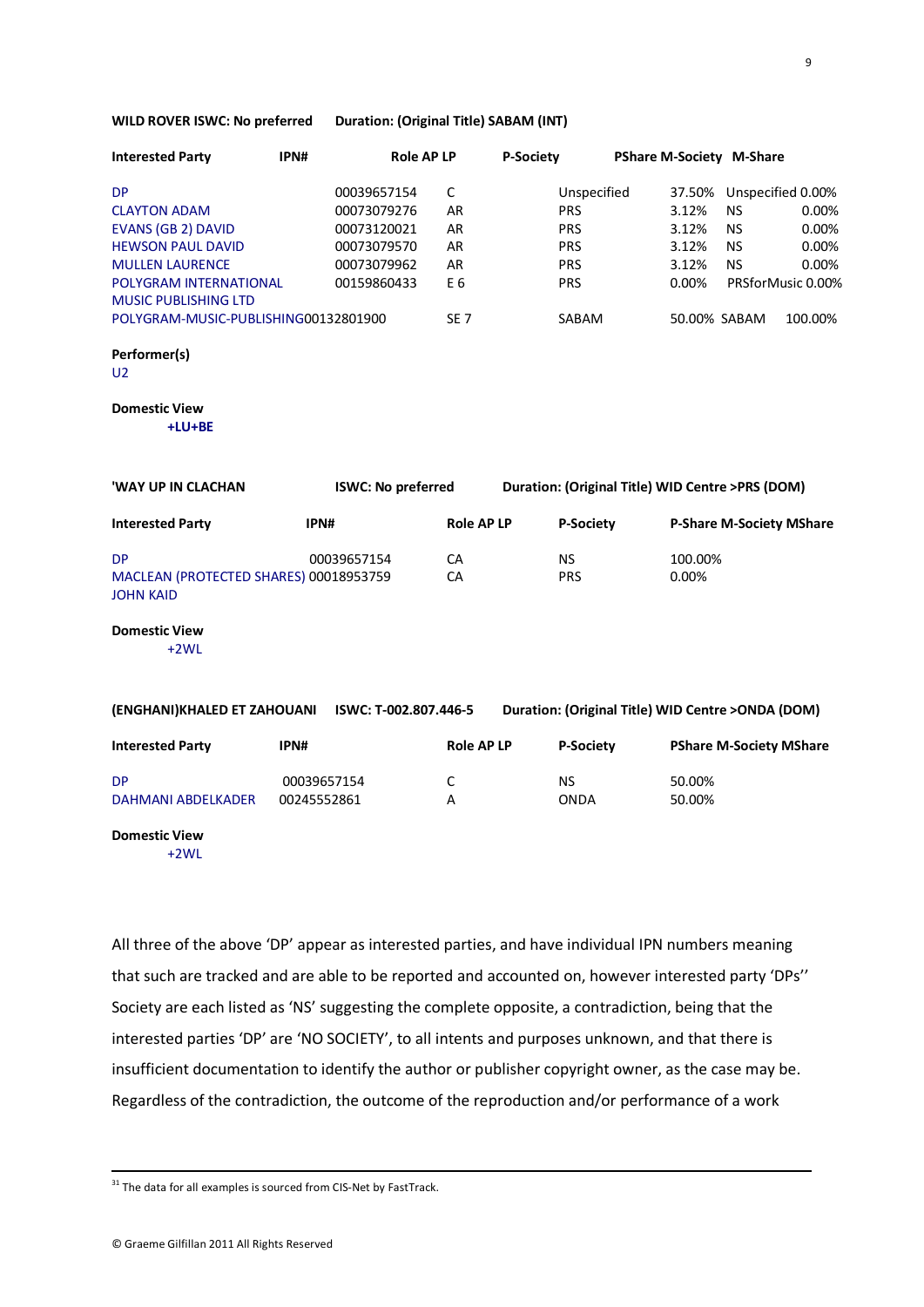with a share in 'DP' will be the allocation of a revenue share commensurate with the share of the 'interested party' called 'DP'.

In CMO works lists analyzed, the interested party called "DP" belongs to the Society called 'DP' with the Society Code of '000'. This is also confirmed in the CMO Society List in Annexure A, and gives 'DP' a very unusual distinction, that being that it is both an interested party as well as a CMO.

The interested party with the IPN 'DP' always has the role of either a composer (C) or author (A) or both (CA) and always uses the same IPN number (worldwide through all databases) of 00039657154.

In the first 3 of the 4 examples of 'DP' above, samples of the works analyzed confirmed that in 42% of the works with an interested party as 'DP' the corresponding shares were not zero. In other words, the interested party 'DP' somehow was allocated a share of the work in question of anywhere between 2% and 100%. Both technically and legally speaking, it should be impossible for an interested party named 'DP' to have any share as that portion of the work, being in the public domain, would have no share. This is borne out on an examination on all the works with the interested party "Publicio Domino" where not one has a share allocated to the interested party of the same name, being technically and legally correct.

It is not clear to whom CMO Income generated by a work with a share allocated to the interested party called 'DP' is paid, however what is clear is that each of "225 Societies in 118 countries"<sup>32</sup> have no specific procedure that is evident in any CMO information in dealing with such, and deal with such each in their own undisclosed manner.

In the second instance, there is clear evidence that publisher copyright owner members of CMO'S (who are allegedly obliged to submit proof of entity registration, as well as proof of assignment in the works publishing rights are claimed), manage to bypass the CMO regulations and have CMO publisher membership as an unregistered entity. In certain instances these have been found to be publishers who are de-registered for some reason or another, however in many other

 $\overline{a}$ 

<sup>&</sup>lt;sup>32</sup> CISAC Annual Report 2009 pg 5 - http://www.cisac.org/CisacPortal/consulterDocument.do?id=18857&xtor=EPR-69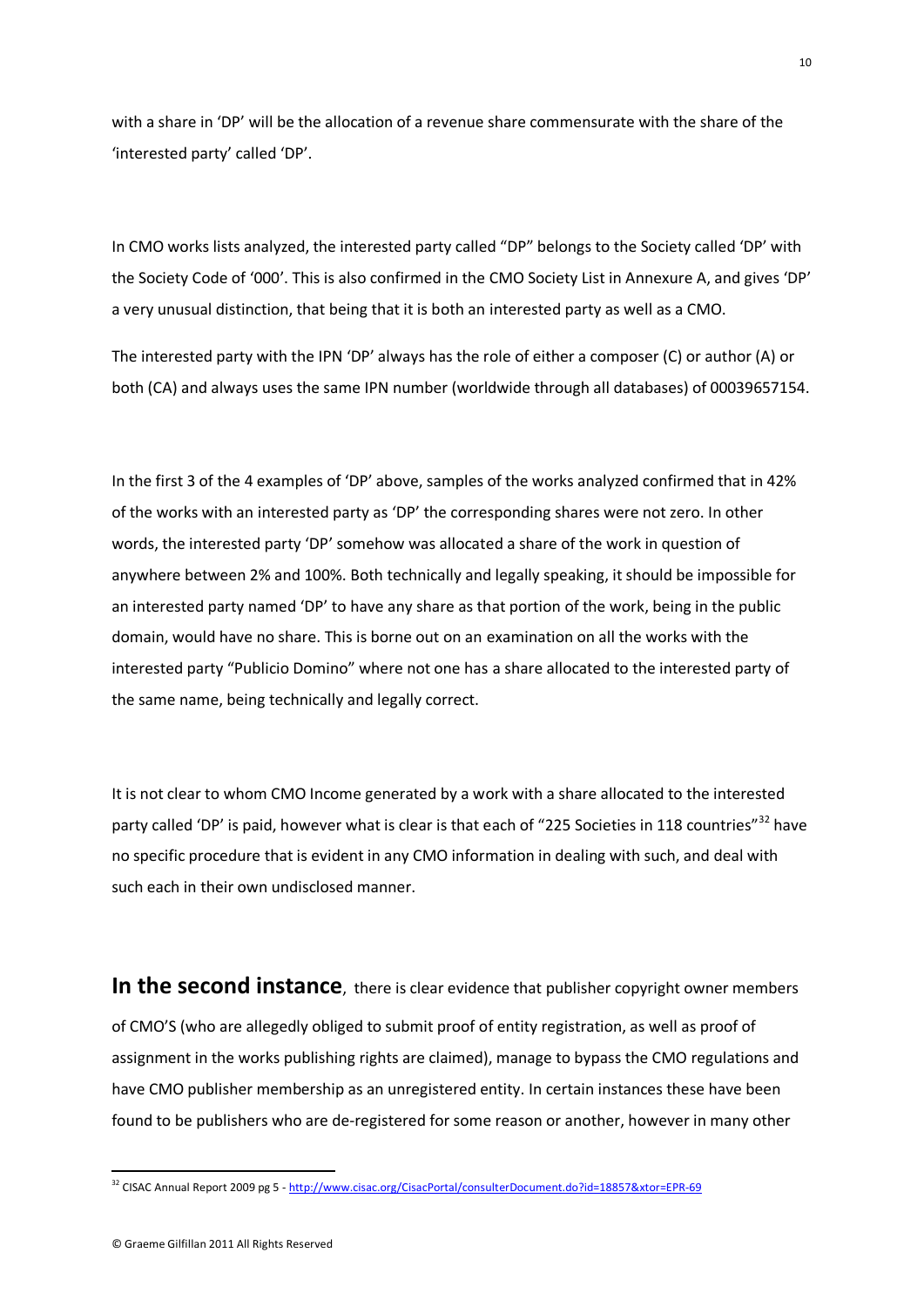instances this has either been a factor of convenience, the result of a contrived approach or the administrative error at the CMO.

## Examples include:

| Publisher                    | Society                | IPN #       | Country                        |
|------------------------------|------------------------|-------------|--------------------------------|
| April Music (PTY) Ltd        | SAMRO                  | 00212192607 | Not registered in South Africa |
| <b>GRPC Music Company</b>    | SAMRO                  | 00212192803 | Not registered in South Africa |
| Intro Gallo Switzerland      | <b>SUISA</b>           | 00190118490 | Not registered in Switzerland  |
| Gallo Music Library Espayola | SGAE                   | 00269754611 | Not registered in Spain        |
| Sheer Publishing Espanola    | SGAE                   | 00433063098 | Not registered in Spain        |
| Laetrec-Music Ltd            | MCPS/SAMRO 00017039111 |             | Not registered in the UK or SA |
| Gallo Music                  | BMI                    | 00011199020 | Not registered in the US       |

Questions arise when one considers how an unregistered entity would receive royalty income from a CMO. Without registration, en entity will not have a bank account in the entities name, and thus any royalty income could only be received by an undisclosed 3<sup>rd</sup> party. This information would be privy to the CMO and the recipient alone, and the private exclusive nature<sup>33</sup> of the databases perpetuate the obfuscation of true ownership and real name of the true owner.

**In the third instance**, there is clear evidence and pattern, that entities that are legal publishers, having been purposefully set-up by auditors, or financial or business managers (for the most part) for the specific purposes of minimizing and deferring tax payable on 'overseas royalty income' are denoted as "NS" 'NO SOCIETY', as said parties, apparently having no knowledge of the copyright implications of such actions, have not ever completed the necessary procedural documentation that is *de rigeur* for CMO'S and are 'NO SOCIETY'.

<sup>33</sup> CIS-Net by FastTrack and the hub of databases including the WID, Latinet, MIS@ASIA, DIVA, ECAD, and others, are accessed privately and exclusively by CISAC CMO member society personnel. No author nor publisher nor Government has access to these databases, and effectively any individual or  $3^{rd}$  party oversight to the information concerning the ownership of works is shut out and prevented.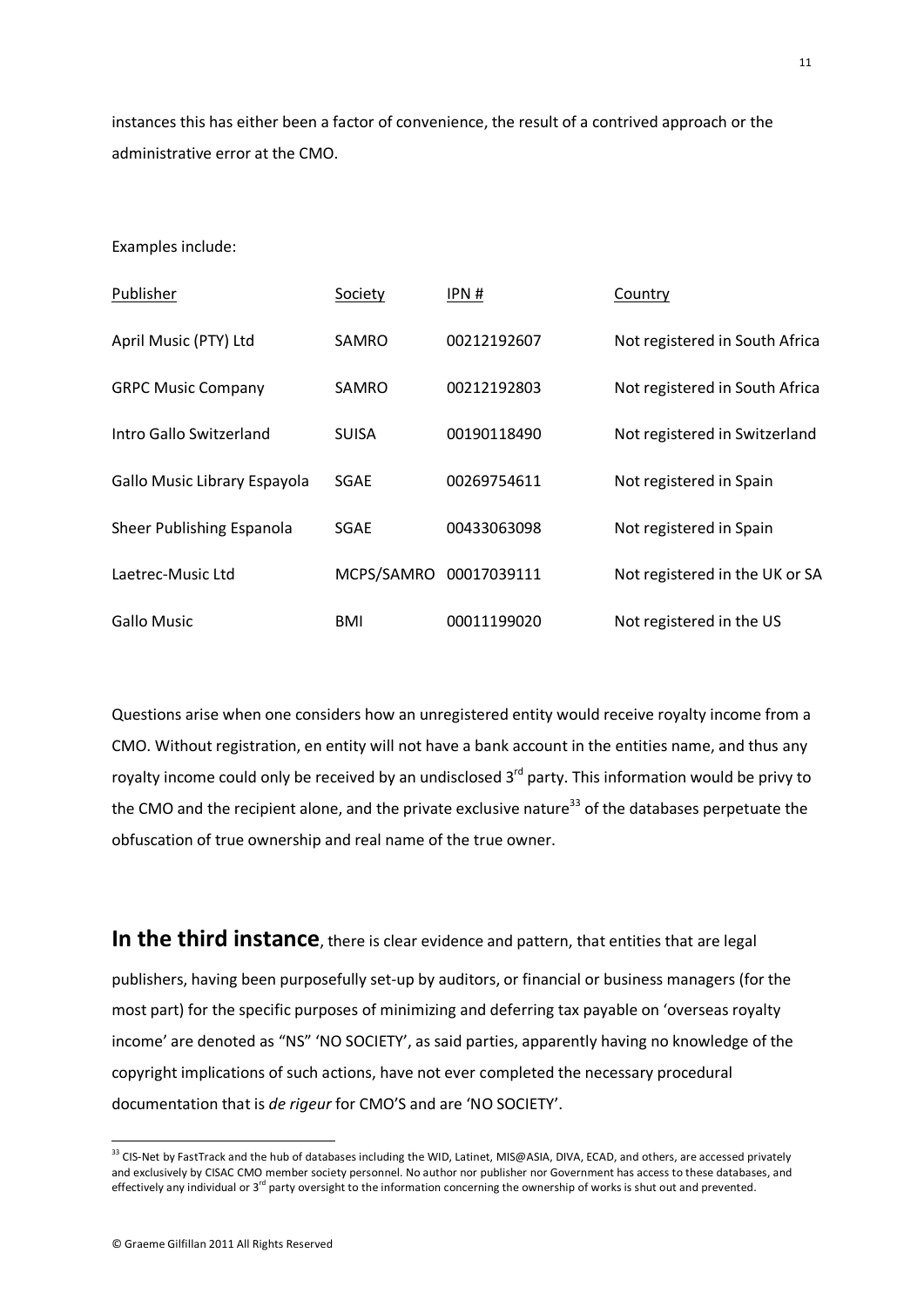Research indicates that this condition can remain and sustain for two decades and longer, and whilst every CMO world-wide is privy to the situation, nothing is ever said.

Depending on the society, after three or more years, the income earned is either 'written back' to distribution or re-distributed as income to the society members and in the odd rare instance is placed in reserves pending claims or tracing.

Whilst there has been no evidence of such 'write backs' identified in the financial report of CMO'S, evidence of write backs has been identified in CMO Board meetings of at least on CMO<sup>34</sup>, occurring repeatedly over a period of 10 years.

## Examples include:

| Publisher                     | IPN#        | 'NS' for                          |
|-------------------------------|-------------|-----------------------------------|
| <b>Phil Collins Ltd</b>       | 00133056016 | performance rights                |
| <b>Rutherford Michael Ltd</b> | 00133051521 | performance rights                |
| Anthony Banks Publishing Ltd  | 00500123529 | performance rights                |
| La Lennoxa Music Co Ltd (GB)  | 00161692858 | performance and mechanical rights |
| D-N-A Ltd                     | 00210588882 | performance and mechanical rights |
| <b>HST Mgt Ltd</b>            | 00478715411 | performance and mechanical rights |
| Rouge Booz Inc                | 00051883766 | mechanical rights                 |

Notwithstanding that all of the publisher interested parties above have been allocated an IPN number, and despite the fact that the existence of such a number immediately is indicative of reporting and accountability, the respective publishers society code designations remains 'NS' 'NO SOCIETY'.

Three questions arise

 $\overline{\phantom{a}}$ 

 $34$  SAMRO – 1996 to 2005 – totalling R26 + million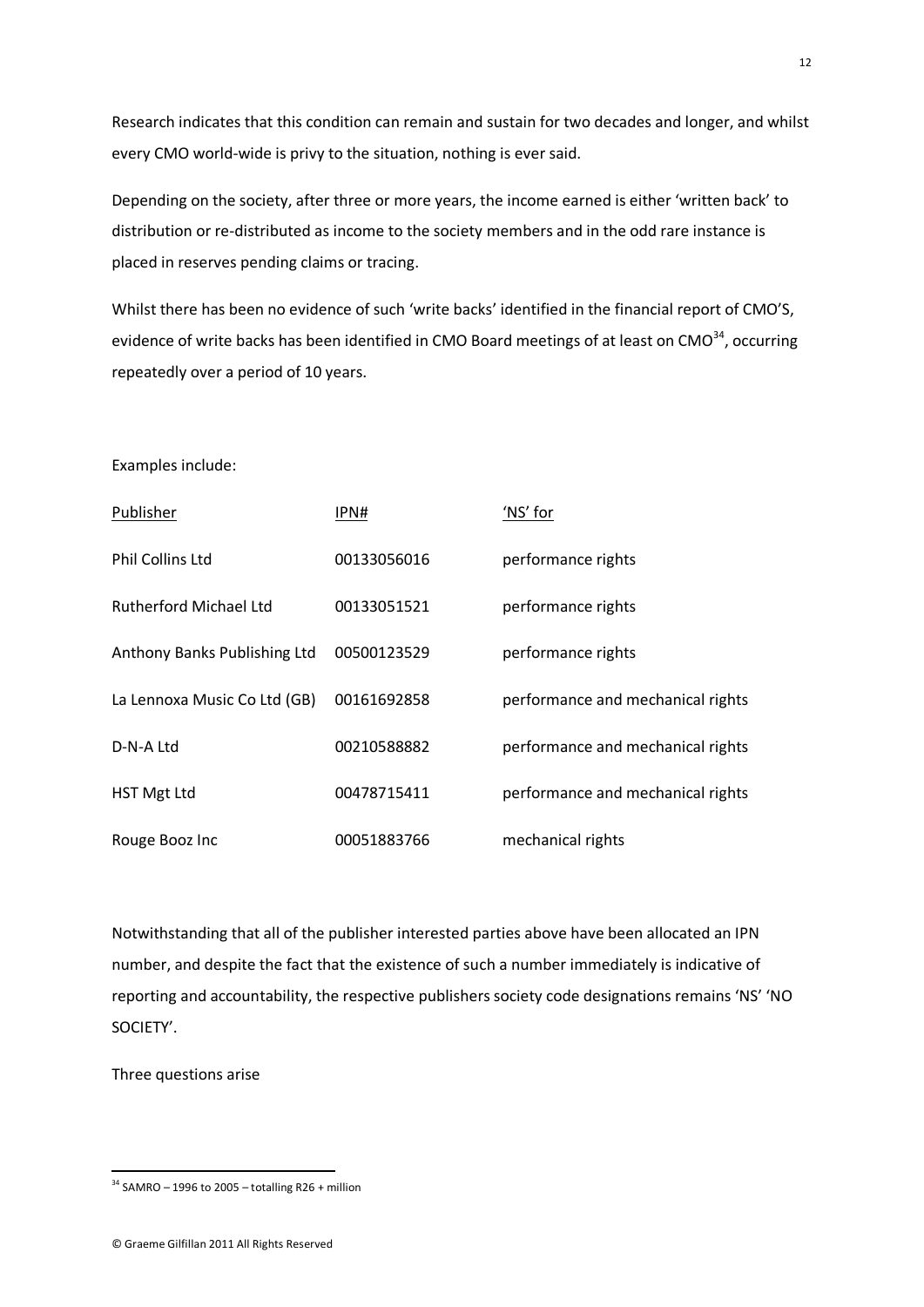- Is the onus on a publisher non-member to become a CMO member if that publisher's works generate CMI Income?
- Is there onus on a CMO, having collected income for works of publishers who are not members, which that CMO technically had no right to collect on<sup>35</sup>, to trace and inform the publisher?
- Is there any onus on a CMO at all, in respect of the publisher non-member on the one hand, and the CMO Income on the other hand?

If one considers that in one sense a CMO is an "undertaking"<sup>36</sup>, and the confederation of CMOs CISAC as an collection of undertakings<sup>37</sup>, then the 'yes' answers to the three questions above would advise that current procedures at CMOs concerning publisher non-members as prejudicial to the interests of any CMO member.

In respect of the examples in this section, there is a significant amount of evidence<sup>38</sup> that nonmember publisher can remain so for decades. Consider specifically that Phil Collins Ltd for instance, whilst being a *bona fide* PRSforMusic (MCPS) publisher member, has not for 20 years plus been identified or communicated with as a non-member for PRS. The consequence has been twenty years plus of CMO Income (performance rights specifically) due to Phil Collins Ltd, the publisher, in over a 100 CMOs world-wide, that has never and may well never, be paid to Phil Collins Ltd, nor has such ever been advised to the shareholders and directors of Phil Collins Ltd.

In the fourth instance, there is clear evidence that the 'NS' designation arises in respect of author members whose names are misspelled, and again this condition is one that can endure for years and years without any action on the CMOs part. That a misspelling of an author or publisher members name does occur on a frequent basis is not in dispute, and reasons for such have long been understood. However, the net result is the same as in the previous three instances, with the interested party being 'NS' any CMO Income due is paid to parties unknown or known only to the recipients and CMO staff.

 $37$  EU Commission Decision of 16.07.08 – Case COMP/C2/38.698 – CISAC, pg 28, S 7.2.2

<sup>&</sup>lt;sup>35</sup> In some countries where the Government regulates CMO'S, such CMO'S are mandated to collect on all rights.

<sup>&</sup>lt;sup>36</sup> Within the meaning of Article 81(1) of the European Community Treaty and Article 53(1) of the European Economic Area Agreement, as advised by the Commission Decision of 16.07.08 – Case COMP/C2/38.698 – CISAC, pg 28, S 7.2.1

 $38$  As of 30<sup>th</sup> November 2010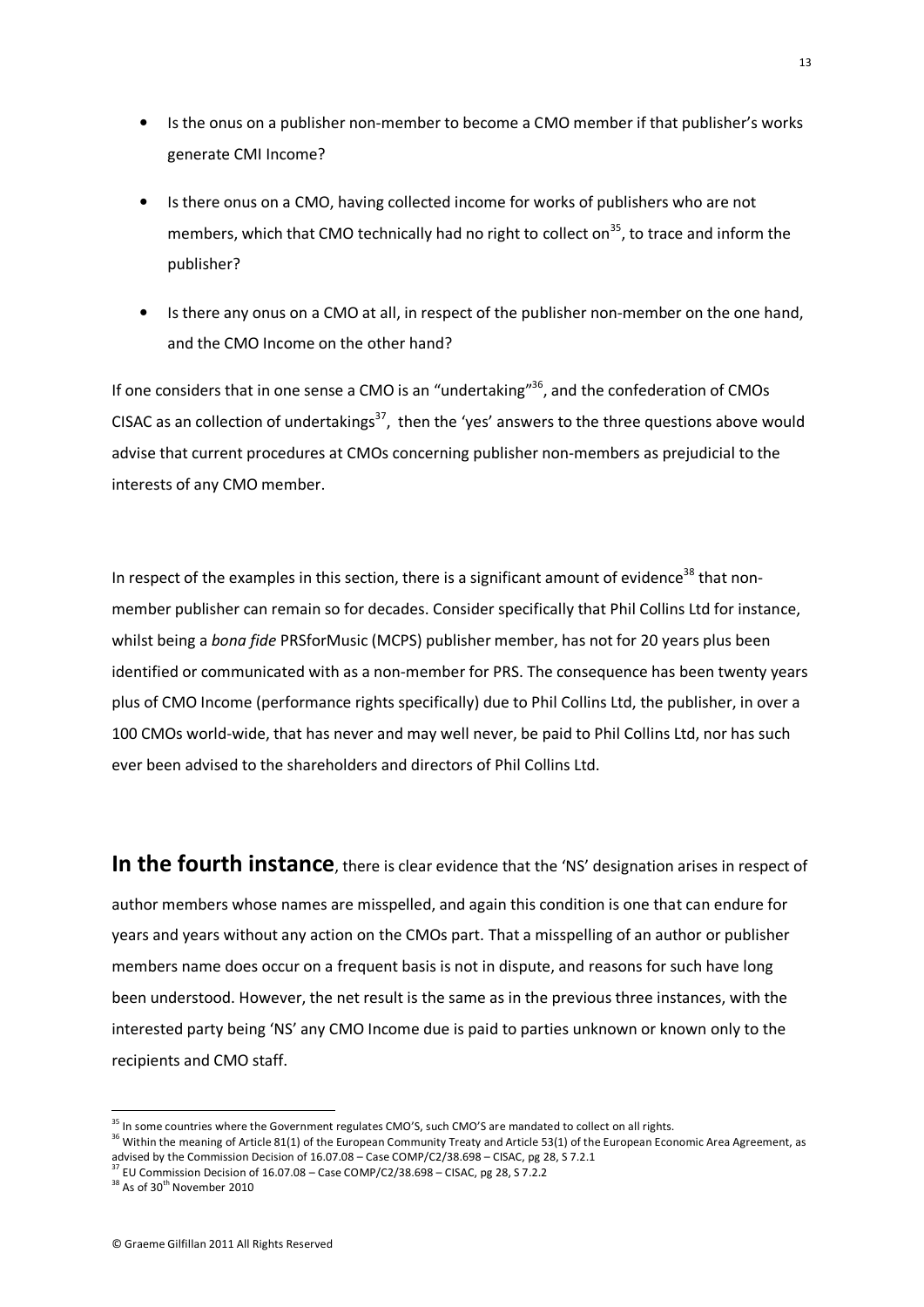Examples include:

| Composer/Author                   | Misspelling                | Designation | Role |
|-----------------------------------|----------------------------|-------------|------|
| Stephen Percy Harris              | <b>Steven Percy Harris</b> | NS          | CА   |
| Janick Gers                       | Jannick Gers               | NS          | CА   |
| David Michael Murray David Durray |                            | NS          | CА   |

In all of the above examples in this fourth instance, and in others researched, no IPN number was allocated to the 'NS' Society Code for a name misspelled, and in every instance a share in the work for both performance and mechanical rights was effected. Whilst in CMOs in developed markets the shares of other parties, in a work where one party is 'NS', are generally unaffected. In less developed countries, CMO'S tend to apply the 'Warsaw' Rule<sup>39</sup> which sees *all* income from a such a work be placed in 'Warsaw' (with an additional database designation 'W') i.e. in suspense, pending resolution via notification. The problem arises when after 3 plus years when there has been no resolution, the income allocated to the work, is summarily written back to income, regardless.

Many CMO'S class income from the 'NS' designation of unknown parties as 'undistributable royalties' and allegedly circulate lists (or books as the case may be) on an annual basis to their (publisher) members to assist identification of the unknown parties, however research indicates that either this practice is ineffective, nor is it properly applied, nor does it actually happen, for there remain interested parties in 'NS' for twenty years or more, with no amendment.

# **So how does the black box practice sustain** and what is the 'cost' of its

prevalence?

 $\overline{\phantom{a}}$ 

<sup>39</sup> Derives from the Warsaw Convention

<sup>©</sup> Graeme Gilfillan 2011 All Rights Reserved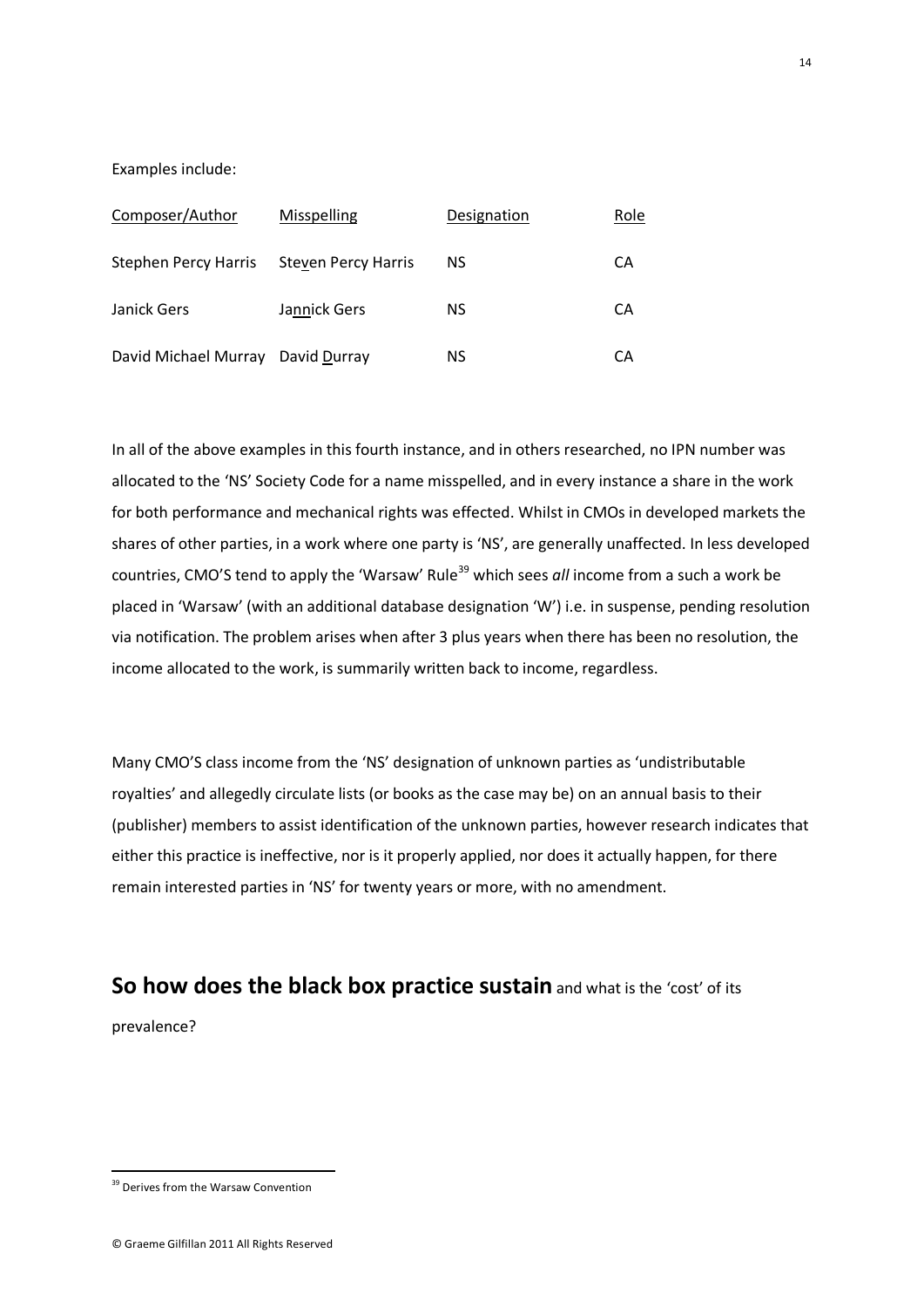There is arguably one singular and primary reason for the continued sustainability of the black box practice and that is that the active archive of record database, of all works, CIS-Net by FastTrack, is held privately and subject to private limited and restricted access. See through the copyright prism of movable property rights and financial assets, CIS-Net by FastTrack allows for what must be one of the last bastions of unregulated financial markets, a database of 35+ million works that is inaccessible to governments, authors and copyright owners alike.

Given that copyright, unlike other forms of intellectual property, does not have any form of registration<sup>40</sup>, the overwhelming majority of financial regulatory authorities worldwide are flatfooted when it comes to have any knowledge or understanding of the transfer, across national borders, of movable property rights called copyrights, or the values associated with such transfers. This applies equally to CMO incomes generated by these copyrights

In 1994, CISAC initiated the Common Information System (CIS) strategy which subsequently saw to the application to ISO for the ISWC<sup>41</sup> standard, which CISAC administers, as well as seeing later to the creation and networking of a large number of database hubs (e.g. the WID, ECAD, Nordic Countries, Latinet, CCL, DIVA and MIS@Asia,

From 2000 onwards CIS-Net was developed by FastTrack to become what it is today, the primary and singular database/archive of record that is used by all CISAC members in varying degrees. CIS-Net by FastTrack is in effect a functioning 'global repertoire database, that is robust, versatile, efficient, functional, useful of critical import to all stakeholders in the CMI Income royalty supply chain.

There is no question that the author, publisher, trade and government inaccessibility to CIS-Net by FastTrack is the significant factor that allows for the sustainability of that black box practice that sees and allows for interested party manipulation. Simply put, the ownership of copyright properties, on a country by country basis, cannot be examined outside of the CMOs, and with copyright having no registration *per se* it is impossible for any author or publisher CMO member, or for that matter any

<sup>40</sup> Berne Convention – see www.wipo.int/treaties/en/ip/**berne**/trtdocs\_wo001.html

<sup>41</sup> International Standard Work Code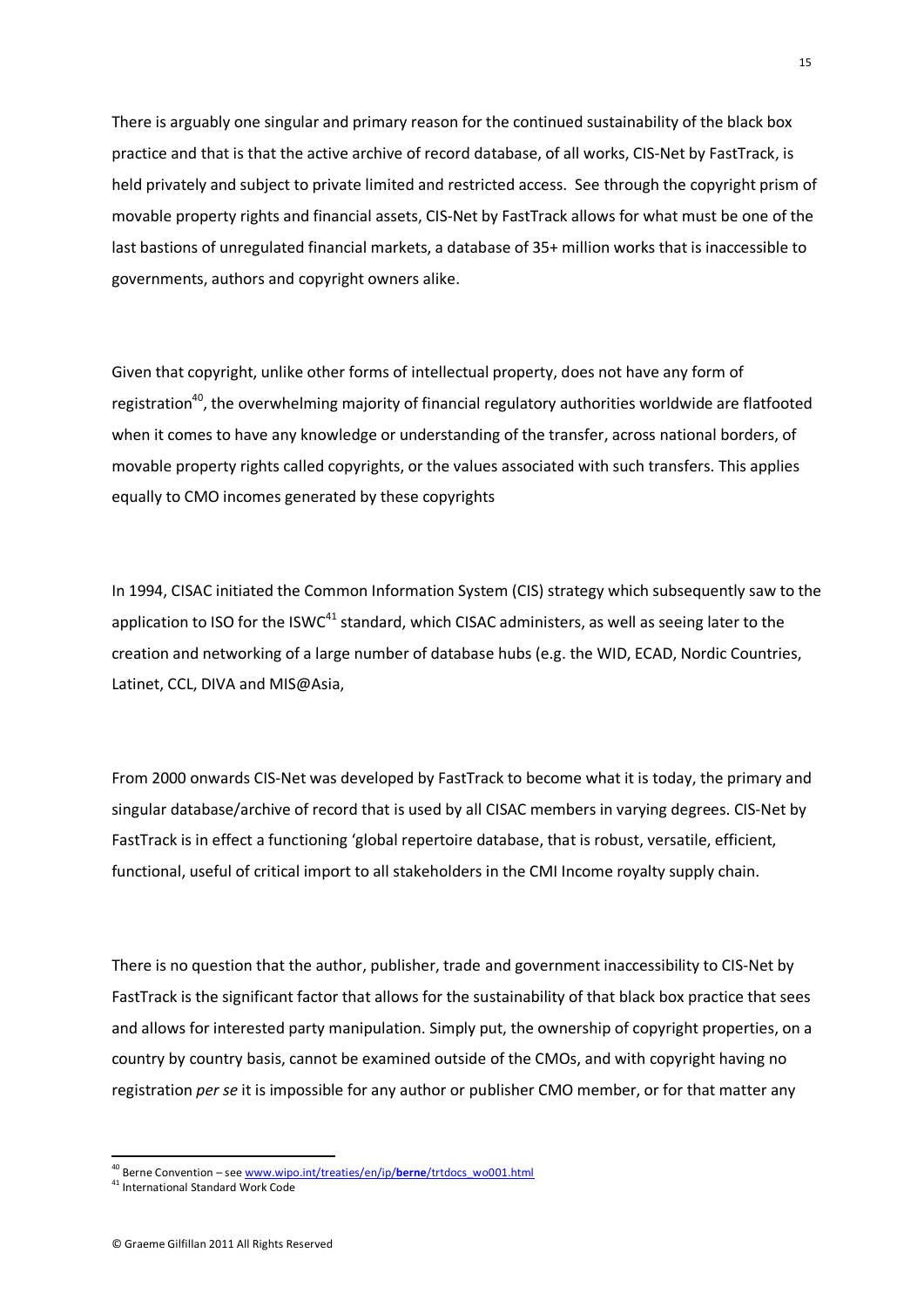Government, to ever know if errors exist, and to what extent claims on shares of works have been made in territories other than their own.

Thus a distinct downside to CIS-Net is the penchant for its owners for secrecy, and the exclusion of access to the authors, publishers, the music trade and Government. The secrecy in itself is not the issue, but rather what activities occur at CMOs shielded by the secrecy, that are of particular challenge, as it is debatable that were what transpires to be open for scrutiny and  $3<sup>rd</sup>$  party oversight, never mind author and publisher stakeholder review, immediately a host of questions would arise, including:

- Why are shares allocated to an interested party called 'DP' in works that are new arrangements of public domain works?
- Who are these 'publishing companies' who are not registered (and have no tax reporting)?
- Where is the money allocated to 'NS', and the money due to works and/or authors where there is 'insufficient documentation'? Answers to these questions are omitted from CMO Annual Reports?
- Why are European CMO'S automatically splitting author: publisher shares on any work on a 50:50 basis, regardless as to whether agreements advise a greater share to the authors?

**This paper does not intend to answer these questions**, nor the many others that arise, but it does intend to highlight the role played by the 'closed shop' approach that allows for the continuance of the four instances raised in this paper to continue, and for black box practice to maintain and sustain.

There is a view that advises that the only way to see a termination of the black box practice in royalty supply chain management systems that involve CMOs is to remove the exclusive access to the CIS-Net by FastTrack database and its hubs, and allow all stakeholders the right to access and view in the CIS-Net database and its hubs every aspect of any work in the same way that CMOs currently do. The current approach that allows certain CMO staff only access to the CIS-Net by FastTrack database would suggest that CMOs are the only stakeholders that 'count' or should have such a 'right'.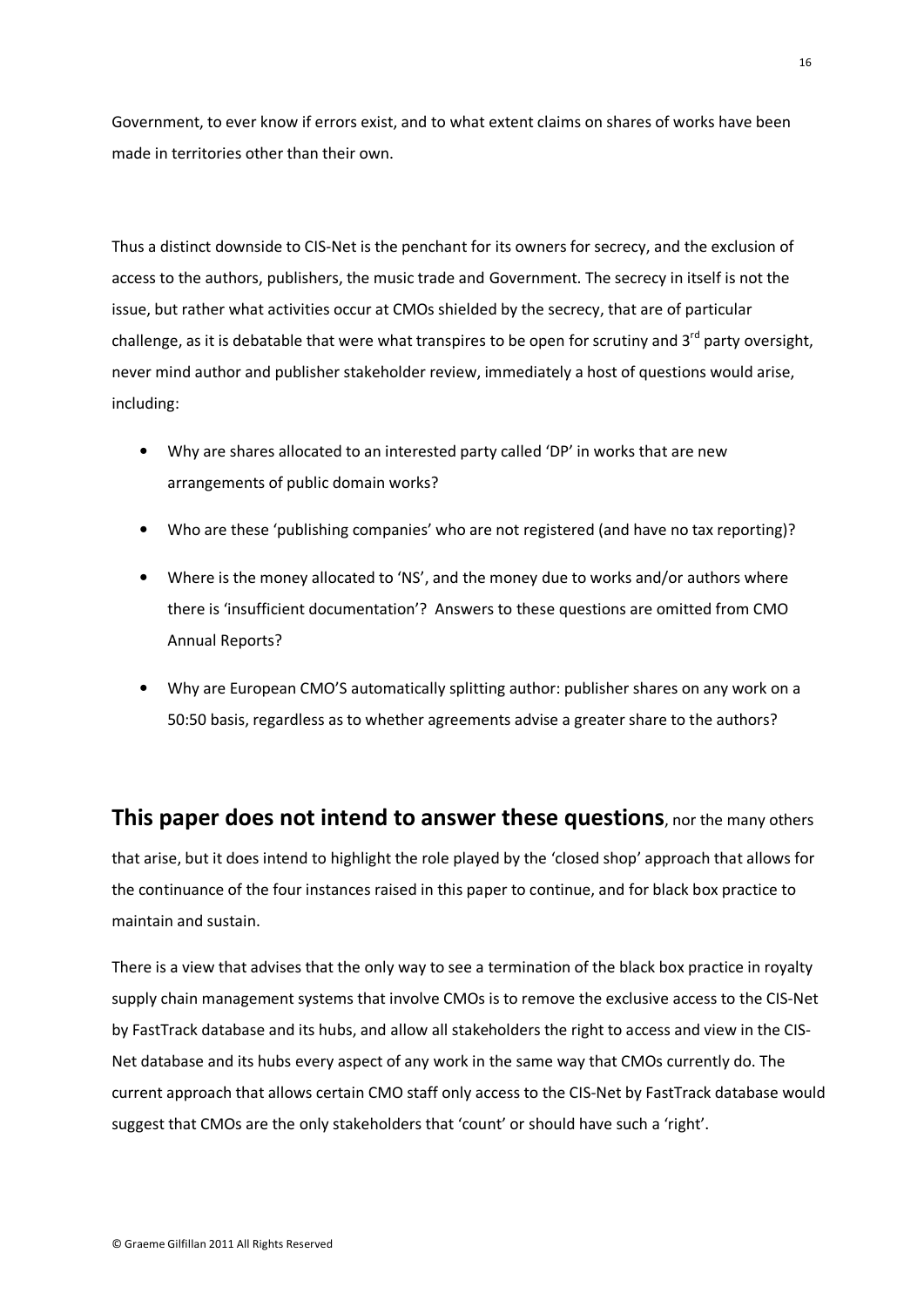As far as the stakeholder interests are concerned, as in author, composer, arranger and publisher interests the following are some of the reasons (by no means an exhaustive list) as to why the aforementioned stakeholder access to the CIS-Net by FastTrack database (and network of hubs) would assist in seeing an end to the black box practice:

- a. Ongoing checking of correct shares/splits and interested parties (spelling etc) to works;
- b. The tracking of amendments and changes that follow the expiry and/or termination of publisher and sub-publisher agreements
- c. The ability to see if any 'insufficient documentation' and/or 'insufficient information' arises (through Warsaw, NS or 099 designation) in respect of an author, composer, arranger, publisher, sub-publisher claims/shares in any work
- d. To track and confirm changing shares in different arrangements (remixes) of an existing work, whether such work is in copyright, or in the public domain
- e. To ensure that with arrangements of public domain works, no share is attributed to 'DP'
- f. To view and/or print a bona fide 'Works List' showing an author and/or publishers catalogue of works, and all claims and shares in each respective territory
- g. To confirm ISWC numbers for works
- h. Doing all of the above in each and every territorial database in the CIS-Net by FastTrack hub network.

All the above would contribute to end of what is the essence of the black box practice, that being 'bad information' in the databases. It is the existence of 'bad information' regarding any rights holder in any work or regarding any work, that sets in motion at least one black box chain reaction that being that money collected in any one or more of "225 Societies in 118 countries"<sup>42</sup> for a work with 'bad information' will be designated 'NS' and put to uses other than payment to the respective stakeholder.

**Given that creators and copyright owners alike**, as interested parties, have the greatest interest in accessing information related to the their works or shares thereof (as do

<u>.</u>

<sup>42</sup> CISAC Annual Report 2009 pg 5 - http://www.cisac.org/CisacPortal/consulterDocument.do?id=18857&xtor=EPR-69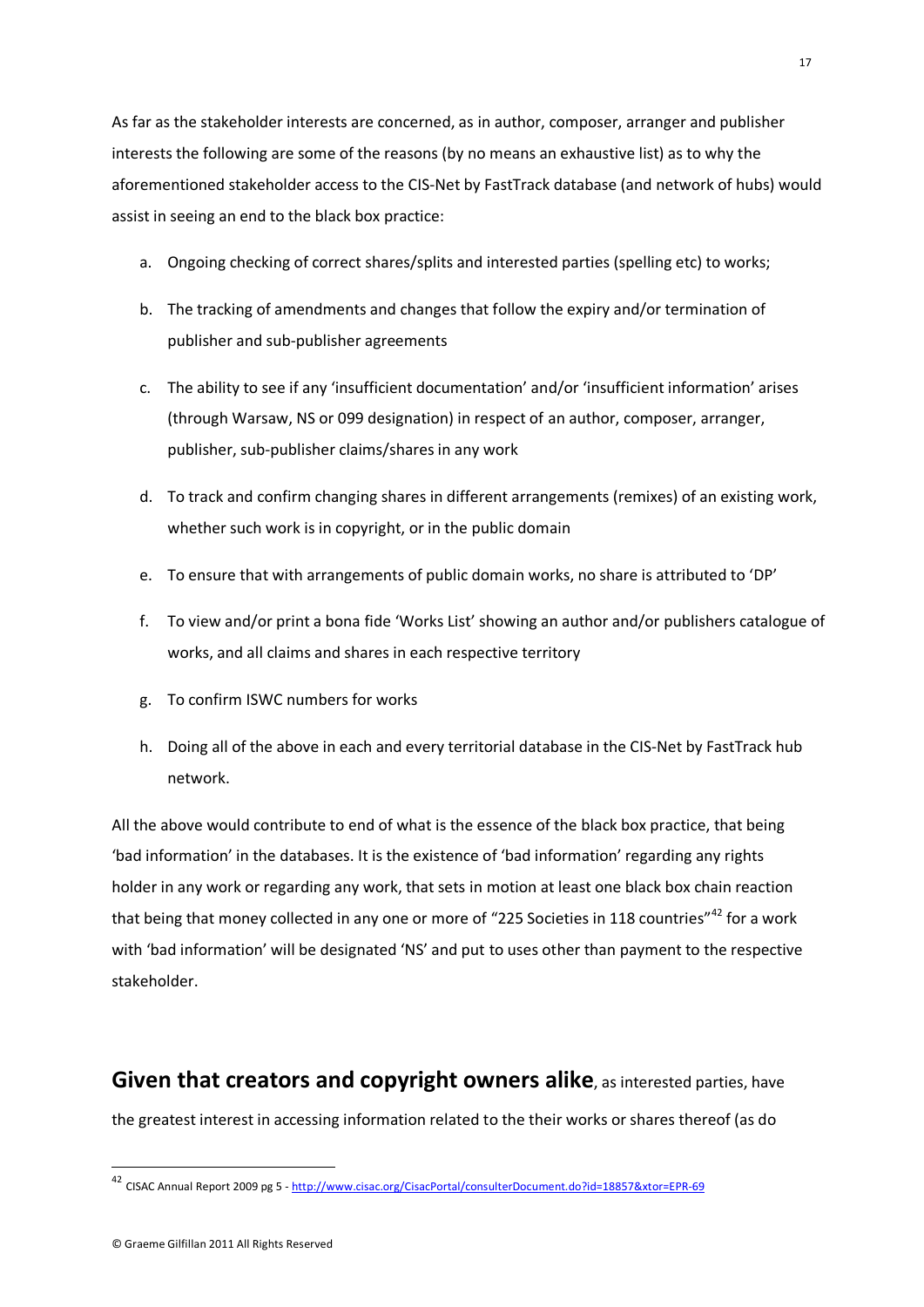their estates and legacies), there is little argument that holds water contra to their accessing CIS-Net by FastTrack, and certainly any contra argument may be perceived as patronizing, such as the idea that a CMO knows better and alone should have access, or that information (about a work one is a stakeholder in) is 'confidential'.

Another stakeholder, who is never an interested party in a work, in the royalty supply chain management system who is prejudiced by the black box practice is any National Treasury (in respect of foreign CMO Income flowing from works, or shares thereof, authored or published by its nationals) and any National tax department (in respect of any internal CMO Income flowing from works, or shares thereof, authored or published by its citizens).

Notwithstanding that copyright, without an effective form of registration, remains a complex area, Governments and bodies like WIPO<sup>43</sup> currently have no right of access to CIS-Net by FastTrack, and have no way of viewing the works of their nationals, nor to whom income flows from CMO Income generated by the works of their nationals in other countries. Specifically Governments have no way of viewing and/or understanding the CMO practice of 'split membership', where CMOs allow members to move the world-wide (excluding the country with the existing CMO membership) collection of the member's CMO Income to another country.

Certainly were there Government access to CIS-Net by FastTrack, there would be no opportunity for the circumstances that give rise to any of the four instances identified hereunder, to prevail very long at all. The 'bad information' concerning interested parties would immediately be queried and remedied where required or as applicable. Certainly there would be no grounds for any CMO to maintain shares in works in the public domain, and certainly there would be no grounds to write back CMO Income on the basis of 'insufficient documentation'.

As mentioned above, there is an argument that currently sustains current CMO executive culture that seeks to protect exclusive access to *the* global database of 40 million musical and literary works<sup>44</sup>, with the logic being that the information (in CIS-Net) is confidential.

So far this paper has addressed two other 'stakeholders' in the royalty supply management chain, to whom the issue of confidentiality would not apply, whose right and interest in accessing CIS-Net by

<sup>&</sup>lt;sup>43</sup> World Intellectual Property Organization - http://www.wipo.int/portal/index.html.en

<sup>44</sup> CISAC Annual Report 2009 – pg 19 - http://www.cisac.org/CisacPortal/consulterDocument.do?id=18857&xtor=EPR-69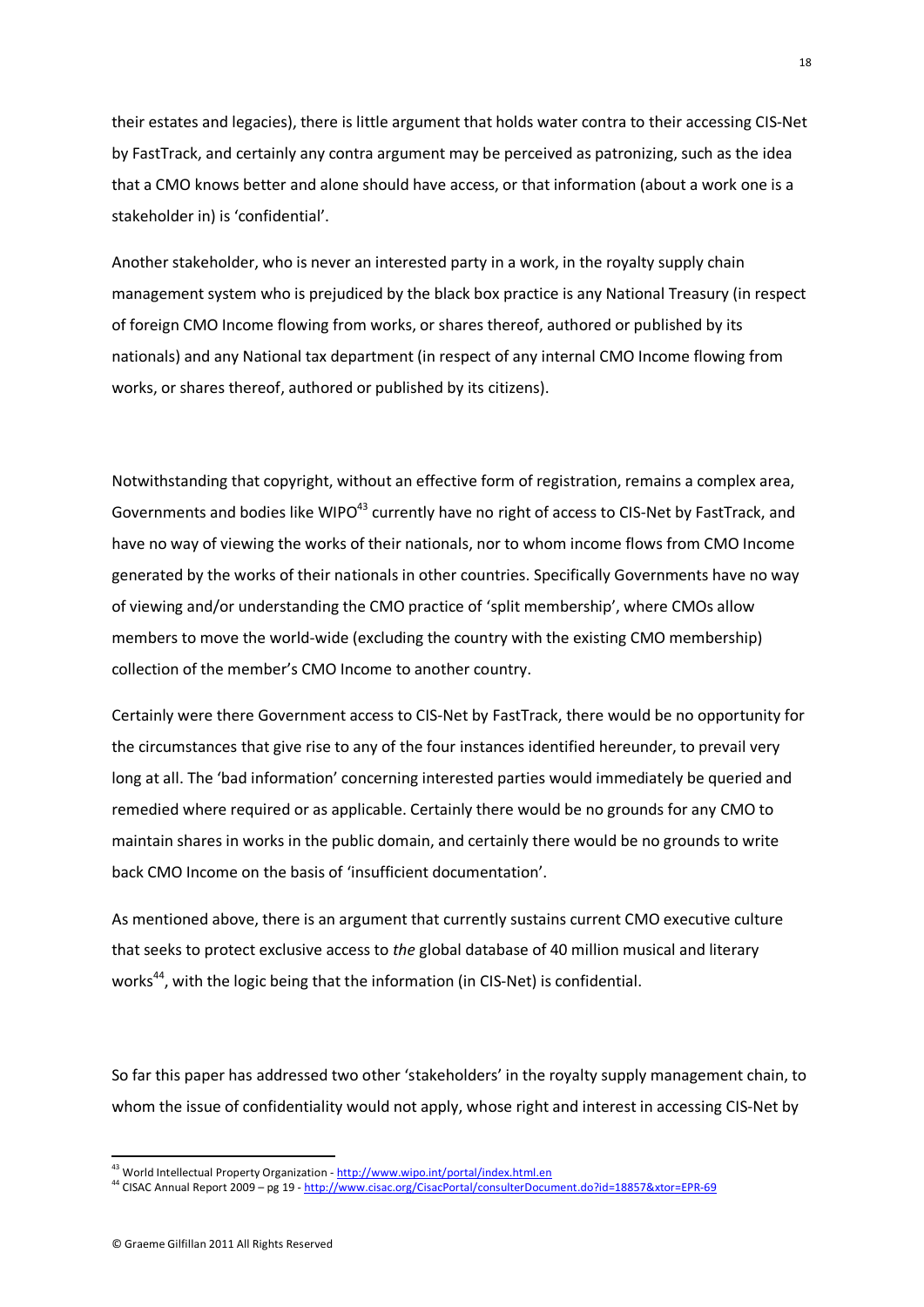FastTrack would significantly reduce the black box practice, namely CMO members and Governments. There can be nothing confidential to either of the aforementioned stakeholders about information related to works such have interests in, in the same way that there can be nothing confidential about the ownership of a share or a property to stakeholders in those shares or properties.

There is a further stakeholder, who is also never an interested party, in the royalty supply chain management system, one who has every interest that fair trade in the public performance and reproduction of CMO administered works, and that is the licensee, the user and always the payor, whose monies pay for the fair use of copyright works on either a blanket or transactional basis, who also has no access to CIS-Net by FastTrack, and must run the gauntlet, so to speak, to locate correct authorship and publisher information of any work for licensing purposes. It can fairly be argued though that such stakeholders' access to CIS-Net by FastTrack would not in itself assist in reducing the black box practice.

As an indication as to the cost of the black box prevalence, within the meaning as defined at the outset of this paper, in CMO royalty supply chain management systems, as far as interested parties alone are concerned, never mind other stakeholders, a number of variables were considered, including:

- the global annual market for CMO's rights in musical and literary work reproduction and public performance is EU 10.7 billion - 2010;
- the number of works with ISWC registrations  $(18 \text{ million})^{45}$
- the number of works identified with interested parties that are subject to the black box practice, read 'NS' (3.8 million)
- the number of works identified, as a percentage of the 3.8 million, where such interested parties have shares allocated (42%)
- the share, on average, in the 42% of 3.8 million works identified, that such the interested parties hold (50%)

19

 $\overline{\phantom{a}}$ 

<sup>45</sup> See – http://www.iswc.net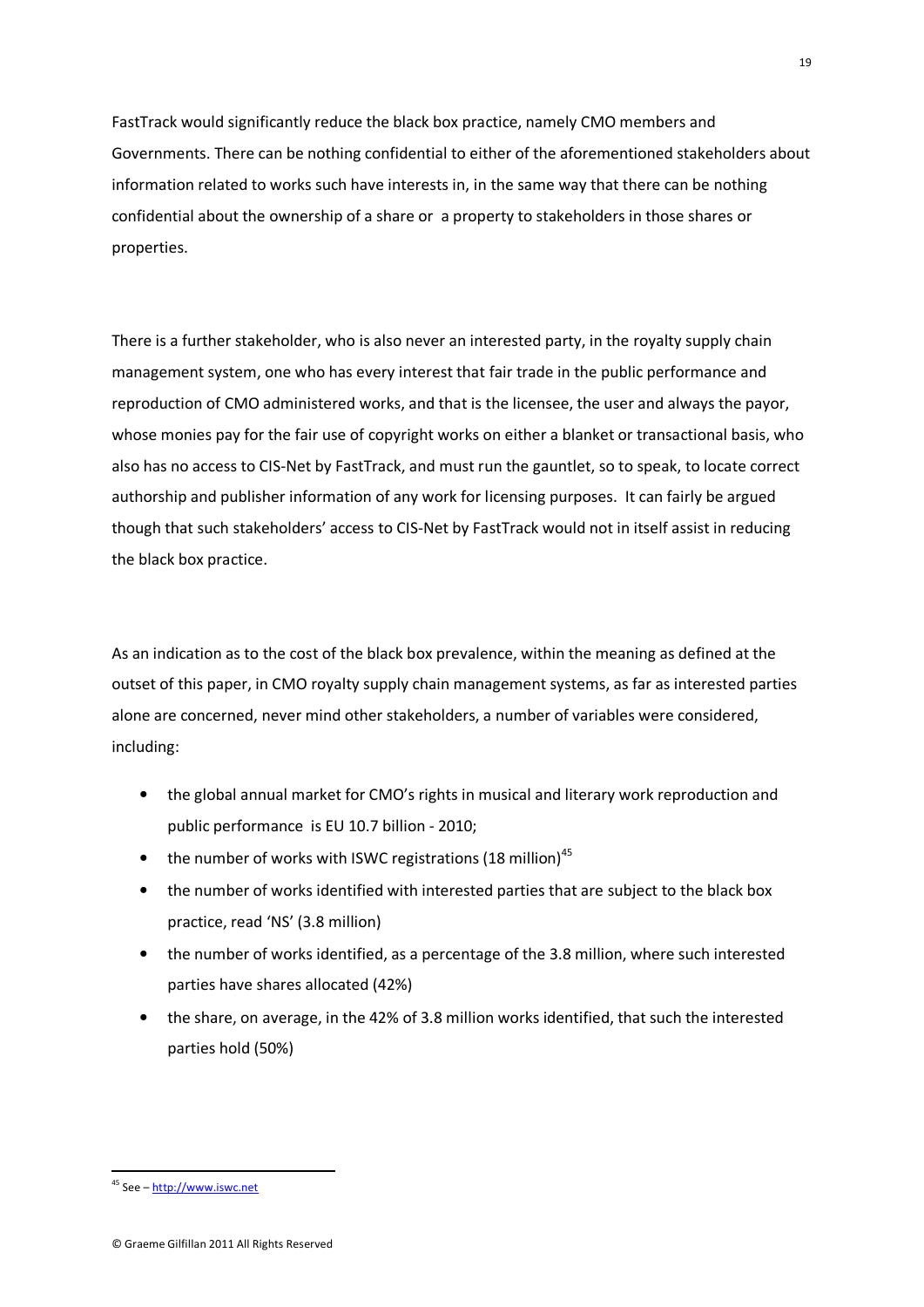A base calculation of the above variables advises scenarios, on a conservative basis, that indicate the cost of the black box practice, as far as the issues raised in this paper are concerned, to range from a low end of EU400 million to as high as EU650 million per annum.

There is compelling argument to support the view that access by interested parties and stakeholders, beyond just CMOs, to the CIS-Net by FastTrack would have a significant negative impact on the capacity of the black box practice to sustain and/or be sustained, to the extent that such would cease. If, as this paper indicates, it is 'bad information' that causes and sustains the black box practice, then every effort needs to be made to ensure that 'bad information' is identified and remedied.

The black box practice is not one that should be allowed to sustain or continue, and is one that sooner or later is bound to cause issue for CMOs, users, governments, the music and related trades, authors and publishers alike. Simply put, it comes at a great cost and represents an inefficiency that all interested parties and stakeholders alike to do without.

If one considers that the circumstances regarding the black box practice as described in this Black Box 3 paper, (in respect of the manner that 'interested parties' are/can be dealt with, as well as the role a private exclusive database plays in sustaining instances of 'bad information' and also the significant cost of such CMO royalty supply chain management system inefficiency), are known to CMOs in different jurisdictions as well as CISAC and BIEM, and that nothing to date has been done to properly address the critical need for transparency, one can be forgiven for surmising that perhaps the continuation of a system that clearly is wrong for the majority, perhaps sustains to benefit the few.

See Annexure A to F attached hereto.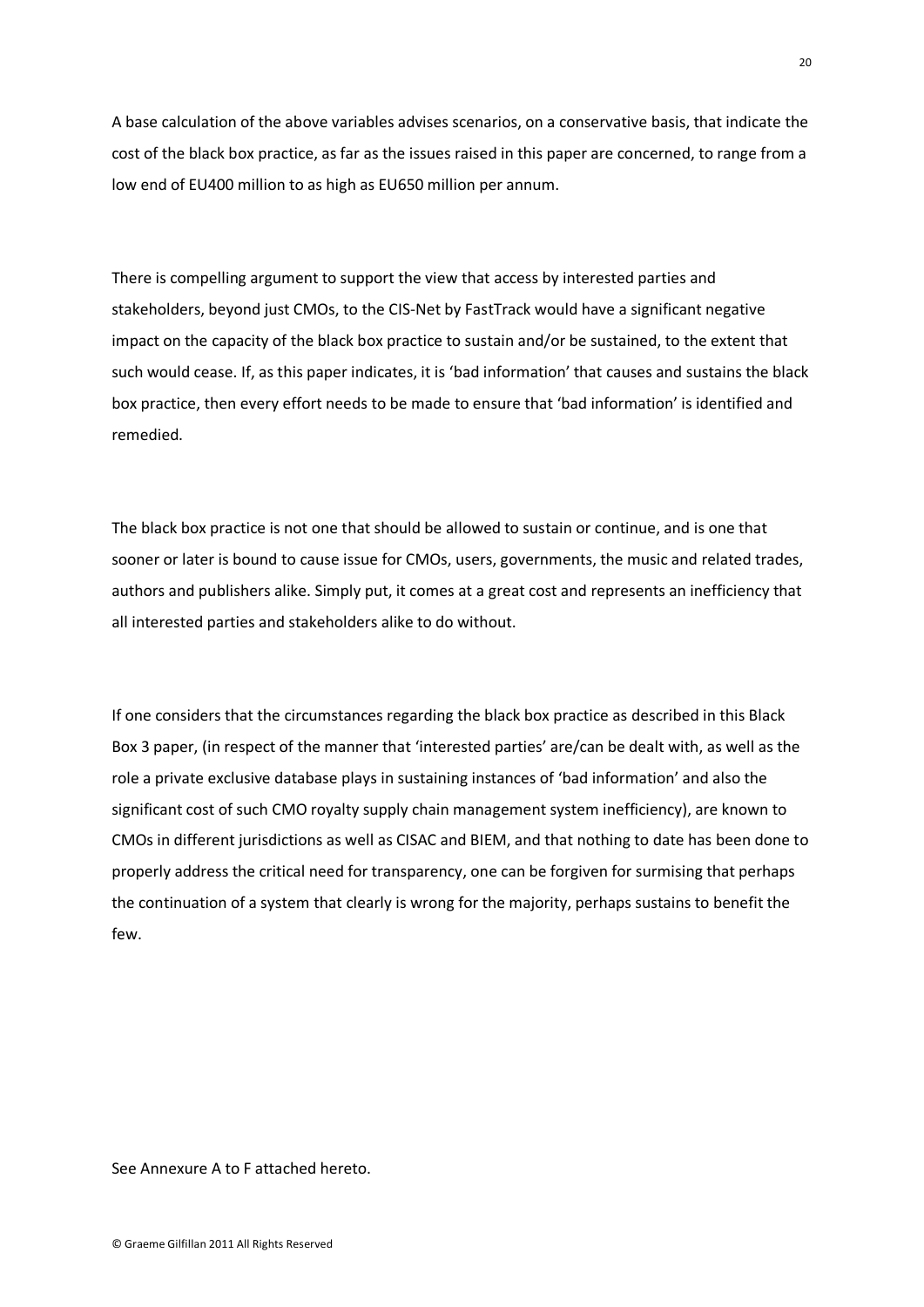|            |                                 |                                     |                  | <b>ANNEXURE A</b> |                        |                    |            |                                        |
|------------|---------------------------------|-------------------------------------|------------------|-------------------|------------------------|--------------------|------------|----------------------------------------|
|            |                                 |                                     |                  |                   |                        |                    |            |                                        |
| SOCIETY    | SOCIETY                         | CONTEXT                             | <b>STATUS</b>    | <b>FOUNDATION</b> | DISSOLUTION MEMBERSHIP |                    | MEMBERSHIP | <b>COUNTRY</b>                         |
| CODE       |                                 |                                     |                  |                   |                        |                    | END        |                                        |
|            |                                 |                                     |                  |                   |                        |                    |            |                                        |
| 000        | DP                              |                                     |                  |                   |                        |                    |            |                                        |
| 001        | <b>ACUM</b>                     | CISAC Member                        | Member           | 1935              |                        | 1949               |            | <b>ISRAEL</b>                          |
| 002        | ADDAF                           | CISAC Member                        | Member           | 1958              |                        | 15/12/2000         |            | <b>BRAZIL</b>                          |
| 003<br>004 | AEPI<br>AGADU                   | CISAC Member<br>CISAC Member        | Member<br>Member | 1930<br>1929      |                        | 1933<br>1933       |            | GREECE<br>URUGUAY                      |
| 005        | AKM                             | CISAC Member                        | Member           | 1897              |                        | 1947               |            | <b>AUSTRIA</b>                         |
| 006        | <b>BUCADA</b>                   | CISAC Member                        | Associate        | 1985              |                        | 1988               |            | CENTRAL AFRICAN REPUBLIC               |
| 007        | APDAYC                          | CISAC Member                        | Member           | 1952              |                        | 1964               |            | PERU                                   |
| 008        | APRA                            | CISAC Member                        | Member           | 1926              |                        | 1966               |            | <b>AUSTRALIA</b>                       |
| 009        | <b>ARTISJUS MARS</b><br>ASCAP   | CISAC Member                        | Member           |                   |                        | 1954               |            | <b>HUNGARY</b>                         |
| 010<br>011 | AUSTRO-MECHANA                  | CISAC Member<br>CISAC Member        | Member<br>Member | 1914<br>1936      |                        | 1967<br>1952       |            | <b>UNITED STATES</b><br>AUSTRIA        |
| 012        | AMCOS                           | CISAC Member                        | Member           | 1979              |                        | 1980               |            | <b>AUSTRALIA</b>                       |
| 013        | AWA                             | No longer in existence              |                  |                   |                        |                    |            | <b>GERMANY</b>                         |
| 014        | ARGENTORES                      | CISAC Member                        | Member           | 1933              |                        | 1934               |            | ARGENTINA                              |
| 015        | APA                             | CISAC Member                        | Member           | 1951              |                        | 1968               |            | PARAGUAY                               |
| 016<br>017 | <b>BUMDA</b><br>AMRA            | CISAC Member<br>CISAC Member        | Member<br>Member | 1978<br>1960      |                        | 1986<br>01/07/2005 |            | MALI<br>UNITED STATES                  |
| 018        | <b>BGDA</b>                     | CISAC Member                        | Member           | 1980              |                        | 1982               |            | <b>GUINEA</b>                          |
| 019        | <b>BMDA</b>                     | CISAC Member                        | Member           | 1965              |                        | 1969               |            | MOROCCO                                |
| 020        | SODRAC                          | CISAC Member                        | Member           | 1985              |                        | 1986               |            | CANADA                                 |
| 021        | BMI                             | CISAC Member                        | Member           | 1940              |                        | 1964               |            | UNITED STATES                          |
| 022        | <b>MCSN</b>                     | CISAC Member                        | Member           |                   |                        | 1990               |            | NIGERIA                                |
| 023<br>024 | <b>BUMA</b><br><b>BURIDA</b>    | CISAC Member<br>CISAC Member        | Member<br>Member | 1913<br>1981      |                        | 1932<br>1982       |            | NETHERLANDS<br><b>COTE D'IVOIRE</b>    |
| 025        | <b>BSDA</b>                     | CISAC Member                        | Member           | 1972              |                        | 1974               |            | SENEGAL                                |
| 026        | CASH                            | CISAC Member                        | Member           | 1977              |                        | 1978               |            | CHINA                                  |
| 027        | CAPAC                           | No longer in existence              |                  |                   |                        |                    |            | CANADA                                 |
| 028        | LITA                            | CISAC Member                        | Member           |                   |                        | 1970               |            | SLOVAKIA                               |
| 029        | SCD                             | CISAC Member                        | Member           | 1987              |                        | 1988               |            | CHILE                                  |
| 030<br>031 | AMAR<br>DILIA                   | CISAC Member<br>CISAC Member        | Member<br>Member |                   |                        | 1994<br>1952       |            | <b>BRAZIL</b><br><b>CZECH REPUBLIC</b> |
| 032        | <b>FILSCAP</b>                  | CISAC Member                        | Member           | 1965              |                        | 1986               |            | PHILIPPINES                            |
| 033        | OMDA                            | CISAC Member                        | Member           | 1973              |                        | 1986               |            | MADAGASCAR                             |
| 034        | HFA                             | Related to CISAC                    |                  |                   |                        |                    |            | UNITED STATES                          |
| 035        | <b>GEMA</b>                     | CISAC Member                        | Member           | 1903              |                        | 1934               |            | <b>GERMANY</b>                         |
| 036        | <b>IPRS</b>                     | CISAC Member                        | Member           | 1969              |                        | 1970               |            | <b>INDIA</b>                           |
| 037<br>038 | <b>BUBEDRA</b><br><b>JASRAC</b> | CISAC Member                        | Member<br>Member | 1986<br>1940      |                        | 1988<br>1960       |            | <b>BENIN</b><br><b>JAPAN</b>           |
| 039        | <b>MUSICAUTOR</b>               | CISAC Member<br>CISAC Member        | Member           |                   |                        | 1993               |            | <b>BULGARIA</b>                        |
| 040        | KODA                            | CISAC Member                        | Member           | 1926              |                        | 1932               |            | DENMARK                                |
| 041        | LITERAR-MECHANA                 | CISAC Member                        | Member           | 1959              |                        | 1964               |            | <b>AUSTRIA</b>                         |
| 042        | LVG                             | No longer in existence              |                  |                   | 2008                   | 1937               |            | 2008 AUSTRIA                           |
| 043        | <b>MCSK</b>                     | CISAC Member                        | Member           | 1983              |                        | 1985               |            | KENYA                                  |
| 044<br>045 | <b>MCPS</b><br><b>BBDA</b>      | CISAC Member<br>CISAC Member        | Member<br>Member | 1985              |                        | 1966<br>1989       |            | UNITED KINGDOM<br><b>BURKINA FASO</b>  |
| 046        | MRS                             | No longer in existence              |                  |                   |                        |                    |            | UNITED KINGDOM                         |
| 047        | <b>BCDA</b>                     | CISAC Member                        | Member           | 1986              |                        | 1987               |            | CONGO                                  |
| 048        | <b>NCB</b>                      | CISAC Member                        | Member           | 1915              |                        | 1933               |            | <b>DENMARK</b>                         |
| 049        | ONDA                            | CISAC Member                        | Member           | 1973              |                        | 1977               |            | ALGERIA                                |
| 050        | OSA<br><b>PROLITTERIS</b>       | CISAC Member                        | Member           | 1919              |                        | 1948               |            | <b>CZECH REPUBLIC</b>                  |
| 051<br>052 | PRS                             | CISAC Member<br><b>CISAC Member</b> | Member<br>Member | 1982<br>1914      |                        | 1984<br>1966       |            | SWITZERLAND<br>UNITED KINGDOM          |
| 053        | PROCAN                          | No longer in existence              |                  |                   |                        |                    |            | CANADA                                 |
| 054        | ALCS                            | CISAC Member                        | Member           | 1977              |                        | 1979               |            | UNITED KINGDOM                         |
| 055        | SABAM                           | CISAC Member                        | Member           | 1922              |                        | 1948               |            | <b>BELGIUM</b>                         |
| 056        | SACD                            | CISAC Member                        | Member           | 1829              |                        | 1932               |            | FRANCE                                 |
| 057        | SACERAU                         | CISAC Member                        | Member           |                   |                        | 1965               |            | EGYPT                                  |
| 058<br>059 | SACEM<br>SACM                   | CISAC Member<br>CISAC Member        | Member<br>Member | 1851<br>1949      |                        | 1930<br>1960       |            | <b>FRANCE</b><br>MEXICO                |
| 060        | SACVEN                          | <b>CISAC Member</b>                 | Member           |                   |                        | 1964               |            | VENEZUELA                              |
| 061        | SADAIC                          | CISAC Member                        | Member           |                   |                        | 1936               |            | ARGENTINA                              |
| 062        | SADEMBRA                        | CISAC Member                        | Member           | 1956              |                        | 1985               |            | <b>BRAZIL</b>                          |
| 063        | SAMRO                           | CISAC Member                        | Member           | 1962              |                        | 1964               |            | SOUTH AFRICA                           |
| 064<br>065 | SOKOJ<br>SAYCE                  | CISAC Member<br>CISAC Member        | Member<br>Member | 1977              |                        | 1979               |            | SERBIA AND MONTENEGRO<br>ECUADOR       |
| 066        | SBACEM                          | CISAC Member                        | Member           | 1946              |                        | 1985               |            | <b>BRAZIL</b>                          |
| 067        | SBAT                            | CISAC Member                        | Member           | 1917              |                        | 1929               |            | <b>BRAZIL</b>                          |
| 068        | SDRM                            | Related to CISAC                    |                  |                   |                        |                    |            | 1998 FRANCE                            |
| 069        | SPA                             | CISAC Member                        | Member           | 1925              |                        | 1932               |            | PORTUGAL                               |
| 070        | SOGEM                           | CISAC Member                        | Member           | 1976              |                        | 1977               |            | MEXICO                                 |
| 071<br>072 | SESAC Inc.<br>SGAE              | CISAC Member<br>CISAC Member        | Member<br>Member | 1930<br>1901      |                        | 1967<br>1932       |            | <b>UNITED STATES</b><br>SPAIN          |
| 073        | SCAM                            | CISAC Member                        | Member           | 1981              |                        | 1984               |            | FRANCE                                 |
| 074        | SIAE                            | CISAC Member                        | Member           | 1882              |                        | 1932               |            | <b>ITALY</b>                           |
| 075        | SUISSIMAGE                      | CISAC Member                        | Member           |                   |                        | 1987               |            | SWITZERLAND                            |
| 076        | <b>ACEMLA SPACEM</b>            | Related to CISAC                    |                  |                   |                        |                    |            | <b>PUERTO RICO</b>                     |
| 077<br>078 | STEF<br>STEMRA                  | CISAC Member                        | Member<br>Member | 1948<br>1900      |                        | 1950<br>1938       |            | ICELAND                                |
| 079        | <b>STIM</b>                     | CISAC Member<br>CISAC Member        | Member           | 1923              |                        | 1932               |            | NETHERLANDS<br>SWEDEN                  |
| 080        | SUISA                           | CISAC Member                        | Member           | 1941              |                        | 1948               |            | SWITZERLAND                            |
| 081        | SARRAL                          | CISAC Member                        | Member           | 1963              |                        | 1976               |            | <b>SOUTH AFRICA</b>                    |
| 082        | OTPDA SODACT                    | CISAC Member                        | Member           | 1996              |                        | 1997               |            | <b>TUNISIA</b>                         |
| 083        | SONECA                          | CISAC Member                        | Member           | 1969              |                        | 1970               |            | CONGO, THE DEMOCRATIC REPUBLIC OF THE  |
| 084        | SAYCO                           | CISAC Member                        | Member           | 1946              |                        | 1952               |            | COLOMBIA                               |
| 085<br>086 | SOZA<br>SICAM                   | CISAC Member<br>CISAC Member        | Member<br>Member | 1960              |                        | 1970<br>1980       |            | SLOVAKIA<br><b>BRAZIL</b>              |
| 087        | SPACEM                          | CISAC Member                        | Member           |                   |                        | 1980               |            | FRANCE                                 |
| 088        | CMRRA                           | CISAC Member                        | Associate        |                   |                        | 1997               |            | CANADA                                 |
| 089        | <b>TEOSTO</b>                   | CISAC Member                        | Member           | 1928              |                        | 1929               |            | <b>FINLAND</b>                         |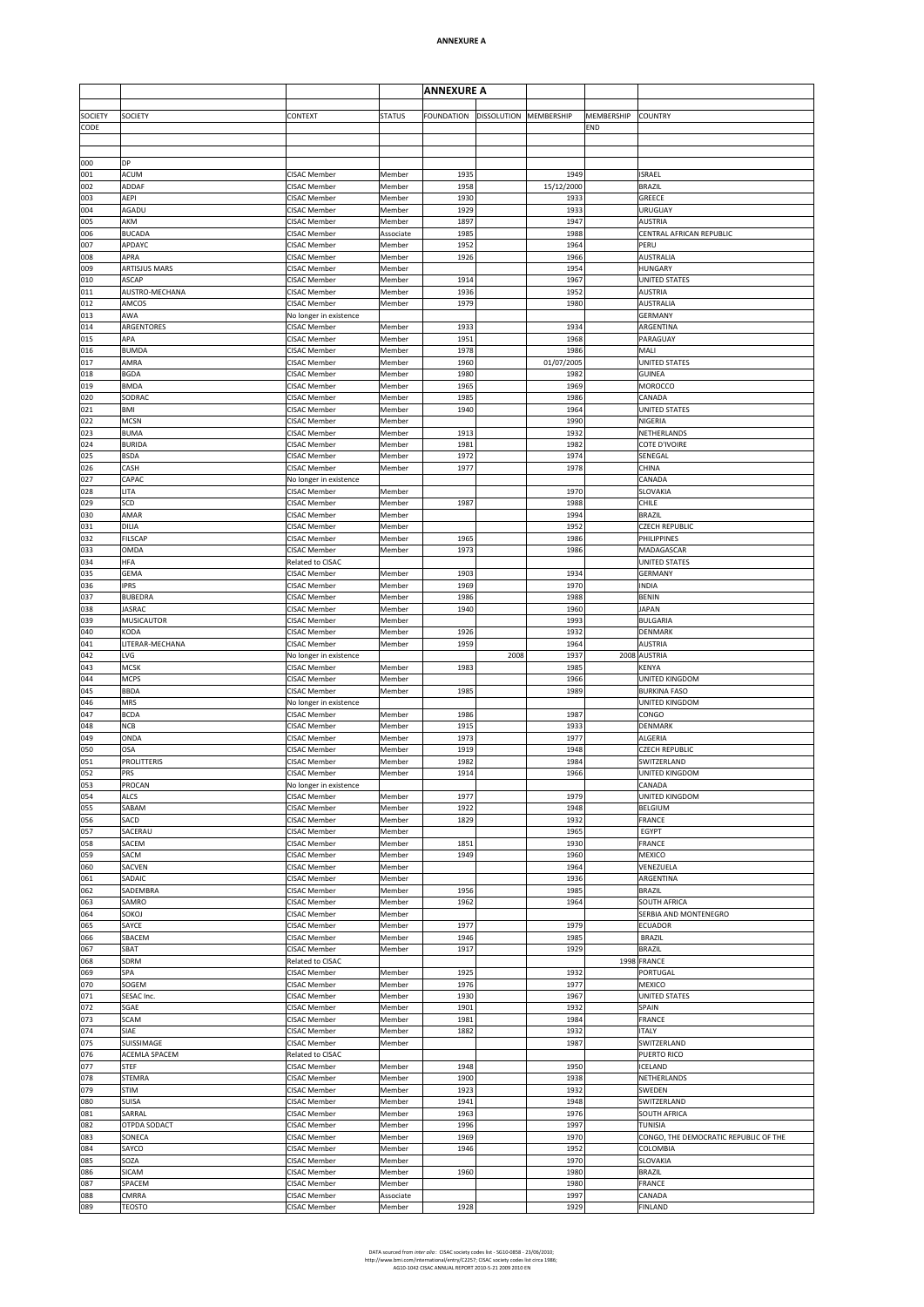| 090 | TONO                     | <b>CISAC Member</b>    | Member    | 1929       |            | 1930       |                      | <b>NORWAY</b>                              |
|-----|--------------------------|------------------------|-----------|------------|------------|------------|----------------------|--------------------------------------------|
| 091 | SSA                      | <b>CISAC Member</b>    | Member    | 1985       |            | 1987       |                      | SWITZERLAND                                |
| 092 | SOCINADA                 | No longer in existence |           | 1990       | 2002       | 1992       |                      | 2002 CAMEROON                              |
|     |                          |                        |           |            |            |            |                      |                                            |
| 093 | UBC                      | <b>CISAC Member</b>    | Member    | 1942       |            | 1946       |                      | <b>BRAZIL</b>                              |
| 094 | <b>RAO</b>               | <b>CISAC Member</b>    | Member    |            |            | 1993       |                      | <b>RUSSIAN FEDERATION</b>                  |
| 095 | <b>VG WORT</b>           | Related to CISAC       |           |            |            | 1966       |                      | 2002 GERMANY                               |
|     |                          |                        |           |            |            |            |                      |                                            |
| 096 | COTT                     | <b>CISAC Member</b>    | Member    |            |            | 1988       |                      | TRINIDAD AND TOBAGO                        |
| 097 | ZAIKS                    | <b>CISAC Member</b>    | Member    | 1918       |            | 1932       |                      | POLAND                                     |
| 098 | ZIMRA                    | <b>CISAC Member</b>    | Member    | 1982       |            | 1986       |                      | ZIMBABWE                                   |
| 099 | NS                       |                        |           |            |            |            |                      | NO SOCIETY                                 |
|     |                          |                        |           |            |            |            |                      |                                            |
| 100 | <b>UNKNOWN</b>           |                        |           |            |            |            |                      | <b>UNKNOWN</b>                             |
| 101 | SOCAN                    | <b>CISAC Member</b>    | Member    |            |            | 1990       |                      | CANADA                                     |
| 102 | NASCAM                   | <b>CISAC Member</b>    | Member    | 1993       |            | 1995       |                      | NAMIBIA                                    |
|     |                          |                        |           |            |            |            |                      |                                            |
| 103 | ACDAM                    | <b>CISAC Member</b>    | Member    |            |            | 1991       |                      | <b>CUBA</b>                                |
| 104 | MACP                     | <b>CISAC Member</b>    | Member    | 1989       |            | 1990       |                      | MALAYSIA                                   |
| 105 | MASA                     | <b>CISAC Member</b>    | Member    |            |            | 1991       |                      | <b>MAURITIUS</b>                           |
|     |                          |                        |           |            |            |            |                      |                                            |
| 106 | COMPASS                  | <b>CISAC Member</b>    | Member    | 1989       |            | 1993       |                      | SINGAPORE                                  |
| 107 | ACAM                     | <b>CISAC Member</b>    | Member    |            |            | 1992       |                      | <b>COSTA RICA</b>                          |
| 108 | CHA                      | Outside of CISAC       |           |            |            | 1992       |                      | TAIWAN, CHINESE TAIPEI                     |
|     |                          |                        |           |            |            |            |                      |                                            |
| 109 | KCI                      | <b>CISAC Member</b>    | Member    | 1990       |            | 1992       |                      | INDONESIA                                  |
| 110 | LATGA-A                  | <b>CISAC Member</b>    | Member    |            |            | 1992       |                      | LITHUANIA                                  |
| 111 | HDS-ZAMP                 | <b>CISAC Member</b>    | Member    |            |            | 1992       |                      | CROATIA                                    |
| 112 | SAZAS                    | <b>CISAC Member</b>    | Member    | 11/02/1993 |            | 1996       |                      | SLOVENIA                                   |
|     |                          |                        |           |            |            |            |                      |                                            |
| 113 | LAA                      | No longer in existence |           |            |            |            |                      | LATVIA                                     |
| 114 | AGAYC                    | No longer in existence |           |            | 2008       | 1992       |                      | 2008 GUATEMALA                             |
| 115 | UCMR-ADA                 | <b>CISAC Member</b>    | Member    |            |            | 1992       |                      | ROMANIA                                    |
|     |                          |                        |           |            |            |            |                      |                                            |
| 116 | EAU                      | <b>CISAC Member</b>    | Member    | 1991       |            | 1993       |                      | <b>ESTONIA</b>                             |
| 117 | MESAM                    | <b>CISAC Member</b>    | Member    | 1987       |            | 1989       |                      | <b>TURKEY</b>                              |
| 118 | KOMCA                    | <b>CISAC Member</b>    | Member    | 1964       |            | 1987       |                      | KOREA, REPUBLIC OF                         |
| 119 | MCSC                     | <b>CISAC Member</b>    | Member    | 1992       |            | 1994       |                      | CHINA                                      |
|     |                          |                        |           |            |            |            |                      |                                            |
| 120 | LIRA                     | <b>CISAC Member</b>    | Member    |            |            | 1987       |                      | NETHERLANDS                                |
| 121 | VDFS                     | <b>CISAC Member</b>    | Associate |            |            | 1994       |                      | <b>AUSTRIA</b>                             |
| 122 | AKKA-LAA LAA             | <b>CISAC Member</b>    | Member    |            |            | 1996       |                      | LATVIA                                     |
|     |                          |                        |           |            |            |            |                      |                                            |
| 123 | COSGA                    | <b>CISAC Member</b>    | Member    | 1992       |            | 1992       |                      | <b>GHANA</b>                               |
| 124 | COSOMA                   | <b>CISAC Member</b>    | Member    | 1992       |            | 1993       |                      | <b>MALAWI</b>                              |
| 125 | <b>BNDA</b>              | <b>CISAC Member</b>    | Member    | 1995       |            | 1997       |                      | NIGER                                      |
|     |                          |                        |           |            |            |            |                      |                                            |
| 126 | MCT                      | <b>CISAC Member</b>    | Associate | 1994       |            | 1996       |                      | THAILAND                                   |
| 127 | <b>ALBAUTOR</b>          | <b>CISAC Member</b>    | Member    | 1992       |            | 1993       |                      | ALBANIA                                    |
| 128 | <b>IMRO</b>              | <b>CISAC Member</b>    | Member    |            |            | 1997       |                      | IRELAND                                    |
|     |                          |                        |           |            |            |            |                      |                                            |
| 129 | SOBODAYCOM               | <b>CISAC Member</b>    | Associate |            |            | 1992       |                      | <b>BOLIVIA</b>                             |
| 130 | <b>BUTODRA</b>           | <b>CISAC Member</b>    | Member    | 1991       |            | 1995       |                      | <b>TOGO</b>                                |
| 131 | SADA                     | Related to CISAC       |           |            |            |            |                      | GREECE                                     |
|     |                          |                        |           |            |            |            |                      |                                            |
| 132 | <b>BILD-KUNST</b>        | <b>CISAC Member</b>    | Member    |            |            | 1979       |                      | <b>GERMANY</b>                             |
| 133 | ZAMCOPS                  | <b>CISAC Member</b>    | Member    | 1994       |            | 1997       |                      | ZAMBIA                                     |
| 134 | <b>SLPRS</b>             | Related to CISAC       |           |            |            |            |                      | <b>SRI LANKA</b>                           |
|     |                          |                        |           |            |            |            |                      |                                            |
| 135 | SADH C                   | <b>ISAC Member</b>     | Member    |            |            | 1980       |                      | GREECE                                     |
| 136 | ZAMP - Macédoine         | <b>CISAC Member</b>    | Member    |            |            | 1993       |                      | MACEDONIA, THE FORMER YUGOSLAV REPUBLIC OF |
| 137 | SOFAM                    | <b>CISAC Member</b>    | Member    | 1978       |            | 1979       |                      | <b>BELGIUM</b>                             |
|     |                          |                        |           |            |            |            |                      |                                            |
|     |                          |                        |           |            |            |            |                      |                                            |
| 138 | KOPIOSTO                 | <b>CISAC Member</b>    | Member    | 1978       |            | 1989       |                      | <b>FINLAND</b>                             |
| 139 | COPY-DAN BILLEDKUNST     | <b>CISAC Member</b>    | Member    |            |            | 1990       |                      | DENMARK                                    |
| 140 | <b>UACRR</b>             | <b>CISAC Member</b>    | Member    |            |            | 15/12/2000 |                      | UKRAINE                                    |
|     |                          |                        |           |            |            |            |                      |                                            |
| 141 | <b>ATN GESATCH</b>       | <b>CISAC Member</b>    | Member    |            |            |            |                      | CHILE                                      |
| 142 | DALRO                    | <b>CISAC Member</b>    | Member    | 1967       |            | 1975       |                      | <b>SOUTH AFRICA</b>                        |
| 143 | TEATERAUTOR              | <b>CISAC Member</b>    | Member    |            |            | 1995       |                      | <b>BULGARIA</b>                            |
| 144 | HAA                      | Outside of CISAC       |           |            |            | 1992       | 01/06/2006 CROATIA   |                                            |
|     |                          |                        |           |            |            |            |                      |                                            |
| 145 | <b>DIRECTORS UK DPRS</b> | <b>CISAC Member</b>    | Member    |            |            | 1996       |                      | UNITED KINGDOM                             |
| 146 | SPAC                     | <b>CISAC Member</b>    | Member    |            |            | 1997       |                      | PANAMA                                     |
| 147 | <b>FILMAUTOR</b>         | <b>CISAC Member</b>    | Member    |            |            | 1998       |                      | <b>BULGARIA</b>                            |
|     |                          |                        |           |            |            |            |                      |                                            |
| 148 | ADAGP                    | <b>CISAC Member</b>    | Member    |            |            | 1987       |                      | <b>FRANCE</b>                              |
| 149 | ARS                      | <b>CISAC Member</b>    | Member    | 1986       |            | 1988       |                      | <b>UNITED STATES</b>                       |
| 150 | <b>BEELDRECHT</b>        | No longer in existence |           | 1977       | 2008       | 1978       |                      | 2008 NETHERLANDS                           |
| 151 | <b>BONO</b>              |                        |           | 1992       |            | 1996       |                      | <b>NORWAY</b>                              |
|     |                          |                        |           |            |            |            |                      |                                            |
| 152 | <b>BUS</b>               | <b>CISAC Member</b>    | Member    |            |            | 1992       |                      | SWEDEN                                     |
| 153 | DACS                     | <b>CISAC Member</b>    | Member    |            |            | 1984       |                      | UNITED KINGDOM                             |
| 154 | HUNGART                  | <b>CISAC Member</b>    | Member    |            |            | 1988       |                      | <b>HUNGARY</b>                             |
|     | SOMAAP                   | <b>CISAC Member</b>    |           |            |            |            |                      |                                            |
| 155 |                          |                        | Member    |            |            | 1991       |                      | <b>MEXICO</b>                              |
| 156 | VAGA                     | <b>CISAC Member</b>    | Member    |            |            | 1979       |                      | <b>UNITED STATES</b>                       |
| 157 | VBK                      | <b>CISAC Member</b>    | Member    |            |            | 1979       |                      | <b>AUSTRIA</b>                             |
| 158 | VEGAP                    | <b>CISAC Member</b>    | Member    |            |            | 1991       |                      | SPAIN                                      |
|     |                          |                        |           |            |            |            |                      |                                            |
| 159 | VISCOPY                  | <b>CISAC Member</b>    | Member    |            |            | 1997       |                      | <b>AUSTRALIA</b>                           |
| 160 | NCIP RUPIS, CASP, BELAT  | <b>CISAC Member</b>    | Member    | 05/11/1999 |            | 15/12/2002 |                      | <b>BELARUS</b>                             |
| 161 | MÜST                     | <b>CISAC Member</b>    | Member    | 1999       |            | 1999       |                      | TAIWAN, CHINESE TAIPEI                     |
|     |                          |                        |           |            |            |            | 21/10/2004 AUSTRALIA |                                            |
| 162 | <b>AMPAL CORS</b>        | Outside of CISAC       |           |            |            | 1967       |                      |                                            |
| 163 | APG-Japan                | <b>CISAC Member</b>    | Associate |            |            | 1999       |                      | <b>JAPAN</b>                               |
| 164 | APSAV                    | <b>CISAC Member</b>    | Member    |            |            | 1998       |                      | PERU                                       |
|     |                          |                        |           |            |            |            |                      |                                            |
| 166 | AUTORARTE                | <b>CISAC Member</b>    | Member    |            |            | 1999       |                      | VENEZUELA                                  |
| 167 | <b>BURAFO</b>            | No longer in existence |           | 1980       | 2008       | 1984       |                      | 2008 NETHERLANDS                           |
| 168 | CAL                      | Related to CISAC       |           | 1974       |            | 1976       |                      | 2000 AUSTRALIA                             |
| 169 | COSCAP                   | <b>CISAC Member</b>    | Member    |            |            | 1999       |                      | <b>BARBADOS</b>                            |
| 170 | CPSN                     |                        |           |            |            |            |                      |                                            |
|     |                          | <b>CISAC Member</b>    | Associate |            |            | 1998       |                      | <b>NEPAL</b>                               |
| 171 | CREAIMAGEN               | <b>CISAC Member</b>    | Member    |            |            |            |                      | <b>CHILE</b>                               |
| 172 | <b>DGA</b>               | <b>CISAC Member</b>    | Associate |            |            | 1999       |                      | <b>UNITED STATES</b>                       |
|     |                          |                        |           |            |            |            |                      |                                            |
| 173 | <b>DIRECTORES</b>        | <b>CISAC Member</b>    | Member    | 1963       |            | 1976       |                      | <b>MEXICO</b>                              |
| 174 | <b>FILMJUS</b>           | <b>CISAC Member</b>    | Member    |            |            | 1999       |                      | <b>HUNGARY</b>                             |
| 175 | CopyRo Fondul Literar    | Related to CISAC       |           |            |            | 1999       |                      | 2008 ROMANIA                               |
| 176 | <b>JACAP</b>             | <b>CISAC Member</b>    |           | 1998       |            | 1999       |                      | <b>JAMAICA</b>                             |
|     |                          |                        | Associate |            |            |            |                      |                                            |
| 177 | KazAK                    | <b>CISAC Member</b>    | Member    |            |            | 1999       |                      | KAZAKSTAN                                  |
| 178 | KOSA                     | <b>CISAC Member</b>    | Associate | 1984       |            | 1995       |                      | KOREA, REPUBLIC OF                         |
| 179 | KUVASTO                  | <b>CISAC Member</b>    | Member    |            |            | 1988       |                      | <b>FINLAND</b>                             |
|     |                          |                        |           |            |            |            |                      |                                            |
| 180 | MUSIKEDITION             | No longer in existence |           |            | 31/12/2005 | 1994       | 01/06/2006 AUSTRIA   |                                            |
| 181 | <b>NMPA</b>              | <b>CISAC Member</b>    | Associate |            |            | 1973       |                      | <b>UNITED STATES</b>                       |
| 182 | PAPPRI                   | <b>CISAC Member</b>    | Associate |            |            | 1989       |                      | INDONESIA                                  |
|     |                          |                        |           |            |            |            |                      |                                            |
| 183 | SACK                     | <b>CISAC Member</b>    | Member    |            |            | 1998       |                      | KOREA, REPUBLIC OF                         |
| 184 | SARTEC                   | <b>CISAC Member</b>    | Member    | 1949       |            | 1971       |                      | CANADA                                     |
| 185 | SESAM                    | <b>CISAC Member</b>    | Associate |            |            | 1998       |                      | <b>FRANCE</b>                              |
| 186 | SGDL                     | <b>CISAC Member</b>    | Associate | 1838       |            | 1936       |                      | FRANCE                                     |

DATA sourced from *inter alia* : CISAC society codes list - SG10-0858 - 23/06/2010;<br>http://www.bmi.com/international/entry/C2357; CISAC society codes list circa 1986;<br>AG10-1042 CISAC ANNUAL REPORT 2010-5-21 2009 2010 EN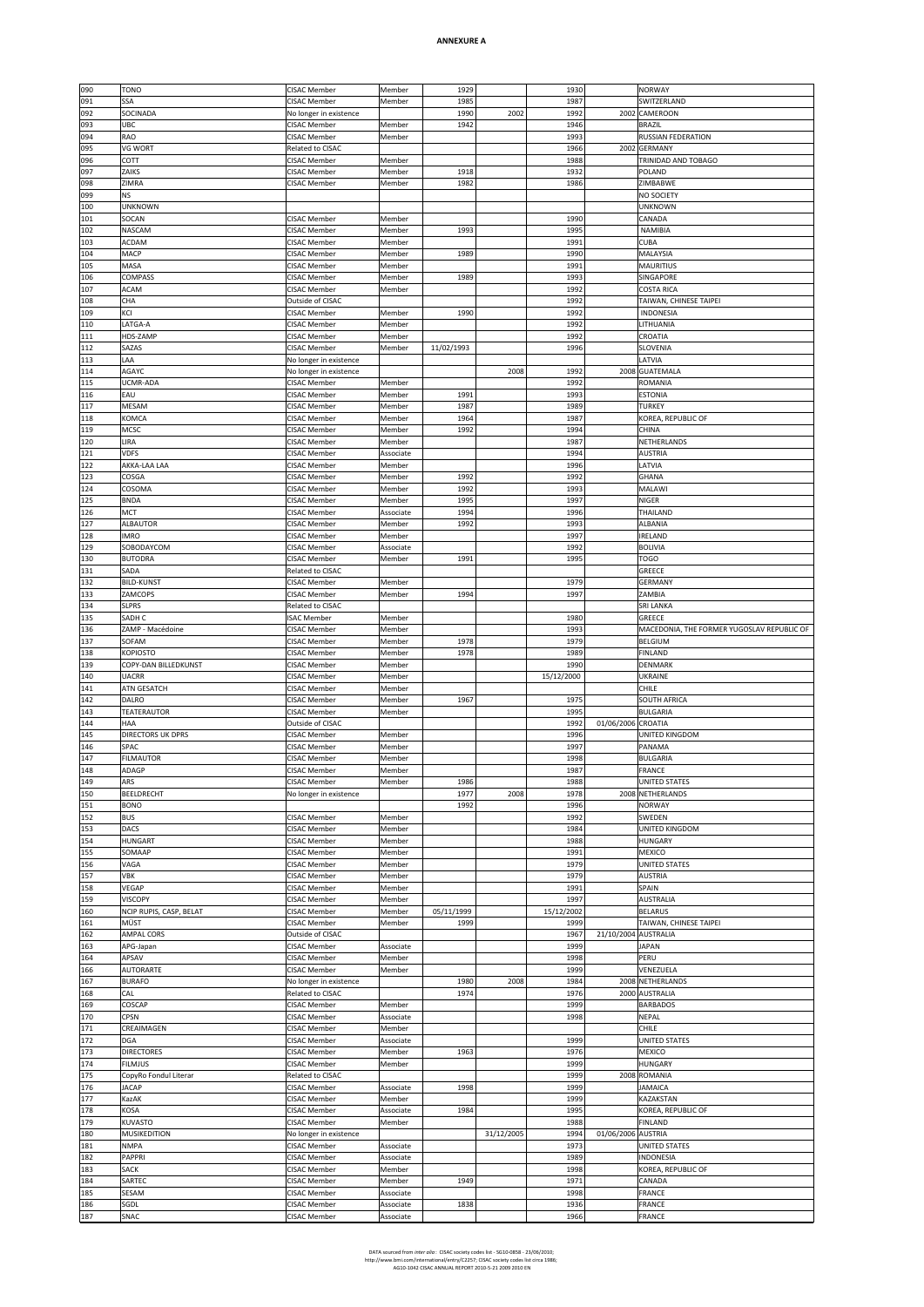| 188 |                                            | No longer in existence     |             |            | 2002 | 1993       |            | 2002 FRANCE                   |
|-----|--------------------------------------------|----------------------------|-------------|------------|------|------------|------------|-------------------------------|
|     | Société de l'Image                         |                            |             |            |      |            |            |                               |
| 189 | SOCINPRO                                   | <b>CISAC Member</b>        | Member      |            |      | 1998       |            | <b>BRAZIL</b>                 |
| 190 | SOPE                                       | <b>CISAC Member</b>        | Associate   |            |      | 1972       |            | GREECE                        |
| 191 | SPACQ                                      | <b>CISAC Member</b>        | Associate   |            |      | 1986       |            | CANADA                        |
| 192 | SPACQ                                      | <b>CISAC Member</b>        | Associate   |            |      | 1986       |            | CANADA                        |
| 193 | The Society of Authors                     | Related to CISAC           |             |            |      | 1968       |            | 2000 UNITED KINGDOM           |
| 194 | UFFICIO LEGALE                             |                            |             |            |      | 1936       |            | HOLY SEE (VATICAN CITY STATE) |
|     |                                            | <b>CISAC Member</b>        | Associate   |            |      |            |            |                               |
| 195 | VEVAM                                      | <b>CISAC Member</b>        | Member      |            |      | 1986       |            | NETHERLANDS                   |
| 196 | WGA                                        | <b>CISAC Member</b>        | Associate   |            |      | 1998       |            | <b>UNITED STATES</b>          |
| 197 | WGJ                                        | <b>CISAC Member</b>        | Member      |            |      | 1987       |            | <b>JAPAN</b>                  |
| 198 | ZAMP Association of Slovenia ZAMP Slovenia | <b>CISAC Member</b>        | Member      |            |      | 1999       |            | SLOVENIA                      |
| 199 | ZAPA                                       | <b>CISAC Member</b>        | Member      | 1995       |      | 1999       |            | POLAND                        |
| 200 | MSG                                        | <b>CISAC Member</b>        | Member      | 1998       |      | 15/12/2000 |            | <b>TURKEY</b>                 |
|     |                                            |                            |             |            |      |            |            |                               |
| 201 | ABRAMUS                                    | <b>CISAC Member</b>        | Member      | 1981       |      | 2000       |            | <b>BRAZIL</b>                 |
| 202 | AsDAC                                      | <b>CISAC Member</b>        | Member      |            |      | 15/12/2000 |            | MOLDOVA, REPUBLIC OF          |
| 203 | AWGACS                                     | <b>CISAC Member</b>        | Member      | 1996       |      | 15/12/2000 |            | <b>AUSTRALIA</b>              |
| 204 | <b>SAS GESAP</b>                           | <b>CISAC Member</b>        | Member      | 1999       |      | 15/12/2000 |            | <b>GEORGIA</b>                |
| 205 | SODART                                     | No longer in existence     |             | 1998       | 2008 | 15/12/2000 |            | 2008 CANADA                   |
| 206 | Suomen Kirjailijaliitto                    | <b>CISAC Member</b>        | Associate   | 1897       |      | 15/12/2000 |            | <b>FINLAND</b>                |
|     |                                            |                            |             |            |      |            |            |                               |
| 207 | The Author's Registry Inc.                 | <b>CISAC Member</b>        | Associate   | 1995       |      | 2000       |            | <b>UNITED STATES</b>          |
| 208 | SGA                                        | <b>CISAC Member Member</b> |             | 1996       |      | 15/12/2000 |            | GUINEA-BISSAU                 |
| 209 | ARMAUTHOR                                  | <b>CISAC Member Member</b> |             | 2001       |      | 15/12/2001 |            | ARMENIA                       |
| 210 | <b>ACCESS COPYRIGHT CANCOPY</b>            | <b>CISAC Member Member</b> |             | 1988       |      | 15/12/2001 |            | CANADA                        |
| 212 | CSCS                                       | <b>CISAC Member Member</b> |             | 1998       |      | 15/12/2001 |            | CANADA                        |
| 213 | DRCC                                       | <b>CISAC Member Member</b> |             | 1998       |      | 15/12/2001 |            | CANADA                        |
| 214 | ECCO HMS                                   | <b>CISAC Member Member</b> |             | 2000       |      | 15/12/2001 |            | <b>SAINT LUCIA</b>            |
|     |                                            |                            |             |            |      |            |            |                               |
| 215 | Kyrgyzpatent                               | <b>CISAC Member Member</b> |             | 1996       |      | 15/12/2001 |            | KYRGYZSTAN                    |
| 216 | SQN                                        | <b>CISAC Member Member</b> |             | 1997       |      | 15/12/2001 |            | BOSNIA AND HERZEGOVINA        |
| 217 | ABRAC                                      | Related to CISAC           |             |            |      |            |            | <b>BRAZIL</b>                 |
| 218 | ANACIM                                     | Related to CISAC           |             |            |      |            |            | <b>BRAZIL</b>                 |
| 219 | ASSIM                                      | <b>CISAC Member</b>        | Provisional | 04/02/1978 |      | 15/12/2002 |            | <b>BRAZIL</b>                 |
|     |                                            |                            |             |            |      |            |            |                               |
| 220 | ATIDA                                      | Related to CISAC           |             |            |      |            |            | <b>BRAZIL</b>                 |
| 221 | SABEM                                      | Related to CISAC           |             |            |      |            |            | <b>BRAZIL</b>                 |
| 222 | FONOPERU                                   | Related to CISAC           |             |            |      |            |            | PERU                          |
| 223 | COSOTA                                     | <b>CISAC Member</b>        | Member      | 04/06/1999 |      | 15/12/2002 |            | TANZANIA, UNITED REPUBLIC OF  |
| 224 | SOMAS                                      | <b>CISAC Member</b>        | Member      | 04/04/1998 |      | 01/01/2004 |            | MOZAMBIQUE                    |
| 225 | SAIF                                       | Related to CISAC           |             |            |      | 1999       |            | FRANCE                        |
|     | AACIMH                                     | <b>CISAC Member</b>        |             | 28/07/2002 |      |            |            | <b>HONDURAS</b>               |
| 226 |                                            |                            | Member      |            |      | 15/12/2002 |            |                               |
| 227 | SGACEDOM                                   | <b>CISAC Member</b>        | Member      | 1996       |      | 15/12/2002 |            | DOMINICAN REPUBLIC            |
| 228 | ROMS                                       | Outside of CISAC           |             | 12/1999    |      | 15/12/2002 | 21/10/2004 | <b>RUSSIAN FEDERATION</b>     |
| 229 | ICG                                        | Related to CISAC           |             |            |      | 1990       |            | <b>UNITED STATES</b>          |
| 230 | <b>ADAVIS</b>                              | <b>CISAC Member</b>        | Member      | 2001       |      | 2003       |            | <b>CUBA</b>                   |
| 231 | AUTVIS                                     | <b>CISAC Member</b>        | Member      | 2002       |      | 2003       |            | <b>BRAZIL</b>                 |
| 232 |                                            |                            |             | 1997       |      | 2003       |            | <b>CZECH REPUBLIC</b>         |
|     | <b>GESTOR</b>                              | <b>CISAC Member</b>        | Member      |            |      |            |            |                               |
| 233 | SACEMLUXEMBOURG                            | <b>CISAC Member</b>        | Member      |            |      | 2003       |            | LUXEMBOURG                    |
| 234 | <b>UCOSO UPRS</b>                          | <b>CISAC Member</b>        | Provisional | 24/08/2003 |      | 04/06/2004 |            | UGANDA                        |
| 235 | SACENC                                     | <b>CISAC Member</b>        | Member      | 2004       |      | 01/06/2006 |            | FRANCE                        |
| 236 | ARTEGESTION                                | <b>CISAC Member</b>        | Member      | 26/05/2003 |      | 01/07/2005 |            | <b>ECUADOR</b>                |
| 237 | TALI                                       | <b>CISAC Member</b>        | Member      | 1999       |      | 01/07/2005 |            | <b>ISRAEL</b>                 |
|     | <b>BSCAP</b>                               |                            |             |            |      |            |            |                               |
| 238 |                                            | <b>CISAC Member</b>        | Provisional | 18/11/2005 |      | 01/06/2006 |            | <b>BELIZE</b>                 |
| 239 | CMC                                        | <b>CISAC Member</b>        | Provisional | 15/09/2003 |      | 01/06/2006 |            | CAMEROON                      |
| 240 | DAMA                                       | <b>CISAC Member</b>        | Member      | 05/04/1999 |      | 01/06/2006 |            | SPAIN                         |
| 241 | NICAUTOR                                   | <b>CISAC Member</b>        | Provisional | 03/03/2005 |      | 01/06/2006 |            | NICARAGUA                     |
| 242 | SACIM                                      | <b>CISAC Member</b>        | Provisional | 03/12/2004 |      | 01/06/2006 |            | EL SALVADOR                   |
| 243 | SADIA                                      | <b>CISAC Member</b>        | Provisional | 05/04/1993 |      | 01/06/2006 |            | ANGOLA                        |
| 244 | SASUR SAS-MBBS                             | <b>CISAC Member</b>        | Provisional | 26/05/2004 |      | 01/06/2006 |            | SURINAME                      |
| 245 | SETEM                                      |                            |             | 16/04/2003 |      |            |            | <b>TURKEY</b>                 |
|     |                                            | <b>CISAC Member</b>        | Provisional |            |      | 01/06/2006 |            |                               |
| 246 | VCPMC                                      | <b>CISAC Member</b>        | Provisional |            |      |            |            | <b>VIET NAM</b>               |
| 247 | <b>IVARO</b>                               | <b>CISAC Member</b>        | Provisional |            |      |            |            | <b>IRELAND</b>                |
| 248 | DAC                                        | <b>CISAC Member</b>        | Provisional |            |      |            |            | ARGENTINA                     |
| 249 | PAM CG                                     | <b>CISAC Member</b>        | Provisional |            |      |            |            | MONTENEGRO                    |
| 250 | AEI                                        | <b>CISAC Member</b>        | Provisional |            |      | 2008       |            | <b>GUATEMALA</b>              |
|     |                                            |                            | Provisional |            |      |            |            | <b>AUSTRALIA</b>              |
| 251 | ASDACS                                     | <b>CISAC Member</b>        |             |            |      | 2008       |            |                               |
| 252 | COLCIA                                     | <b>CISAC Member</b>        | Provisional |            |      | 2008       |            | TAIWAN, CHINESE TAIPEI        |
| 253 | MPRMWA                                     | <b>CISAC Member</b>        | Provisional |            |      | 2008       |            | AZERBAIJAN                    |
| 254 | SOCILADRA                                  | <b>CISAC Member</b>        | Provisional |            |      | 2008       |            | CAMEROON                      |
| 255 | SODOMAPLA                                  | <b>CISAC Member</b>        | Provisional |            |      | 2008       |            | <b>DOMINICAN REPUBLIC</b>     |
| 256 | PICTORIGHT                                 | <b>CISAC Member</b>        | Provisional |            |      | 2008       |            | NETHERLANDS                   |
| 257 | SAVA                                       | <b>CISAC Member</b>        | Provisional |            |      | 2009       |            | ARGENTINA                     |
|     |                                            |                            |             |            |      |            |            |                               |
| 258 | <b>MRCSN</b>                               | <b>CISAC Member</b>        | Provisional |            |      | 2009       |            | NEPAL                         |
| 259 | SDCSI                                      | <b>CISAC Member</b>        | Provisional |            |      | 2009       |            | <b>IRELAND</b>                |
| 260 | ACS                                        | <b>CISAC Member</b>        | Provisional |            |      | 2009       |            | UNITED KINGDOM                |
| 261 | GAI Uz                                     | <b>CISAC Member</b>        | Provisional |            |      | 2010       |            | <b>UZBEKISTAN</b>             |
| 262 | SINEBIR                                    | <b>CISAC Member</b>        | Provisional |            |      | 2010       |            | <b>TURKEY</b>                 |
| 263 | SACS                                       | <b>CISAC Member</b>        | Provisional |            |      | 2010       |            | SEYCHELLES                    |
|     |                                            |                            |             |            |      |            |            |                               |
| 264 | CAARC                                      | <b>CISAC Member</b>        | Provisional |            |      | 2010       |            | CANADA                        |
| 265 | MACA                                       | <b>CISAC Member</b>        | Provisional |            |      | 2010       |            | MACAU                         |
| 266 | BeAT                                       | <b>CISAC Member</b>        | Provisional |            |      | 2010       |            | BRUNEI DARUSSALAM             |
| 300 | <b>WID Centre</b>                          | Related to CISAC           |             |            |      |            |            | UNITED STATES                 |
| 301 | <b>GESAC</b>                               | <b>CISAC Member</b>        | Associate   |            |      | 1991       |            | <b>BELGIUM</b>                |
| 302 | LATINAUTOR                                 | <b>CISAC Member</b>        | Associate   |            |      |            |            | <b>URUGUAY</b>                |
|     | NORD-DOC                                   |                            |             |            |      |            |            | SWEDEN                        |
| 303 |                                            | Related to CISAC           |             |            |      |            |            |                               |
| 304 | SONGCODE                                   | Related to CISAC           |             |            |      |            |            | <b>UNITED STATES</b>          |
| 305 | <b>IMJV</b>                                | No longer in existence     |             | 1999       | 2002 | 2000       |            | 2002 NETHERLANDS              |
| 306 | CCL                                        | <b>CISAC Member</b>        | Associate   | 2000       |      | 15/12/2001 |            | TRINIDAD AND TOBAGO           |
| 307 | MIS@ASIA                                   | Related to CISAC           |             |            |      |            |            | SINGAPORE                     |
| 308 | ECAD                                       | Related to CISAC           |             |            |      |            |            | <b>BRAZIL</b>                 |
|     |                                            |                            |             |            |      |            |            | SPAIN                         |
| 309 | LatinNet                                   | Related to CISAC           |             |            |      |            |            |                               |
| 310 | <b>DIVA</b>                                | Related to CISAC           |             |            |      |            |            | <b>HONG KONG</b>              |
| 311 | MCPS-PRS Alliance                          | Related to CISAC           |             |            |      |            |            | UNITED KINGDOM                |
| 312 | <b>CISAC Secretariat</b>                   |                            |             |            |      |            |            | <b>FRANCE</b>                 |
| 313 | FastTrack DCN                              | Related to CISAC           |             |            |      |            |            | FRANCE                        |
| 314 | IDA                                        | Related to CISAC           |             |            |      |            |            | <b>FRANCE</b>                 |
|     |                                            |                            |             |            |      |            |            |                               |
| 315 | CSI                                        | Related to CISAC           |             |            |      |            |            | FRANCE                        |
| 316 | CIS-Net AVI                                | Related to CISAC           |             |            |      |            |            | <b>FRANCE</b>                 |
| 317 | INTL-REP                                   | Related to CISAC           |             | 2008       |      |            |            | FRANCE                        |
|     |                                            |                            |             |            |      |            |            |                               |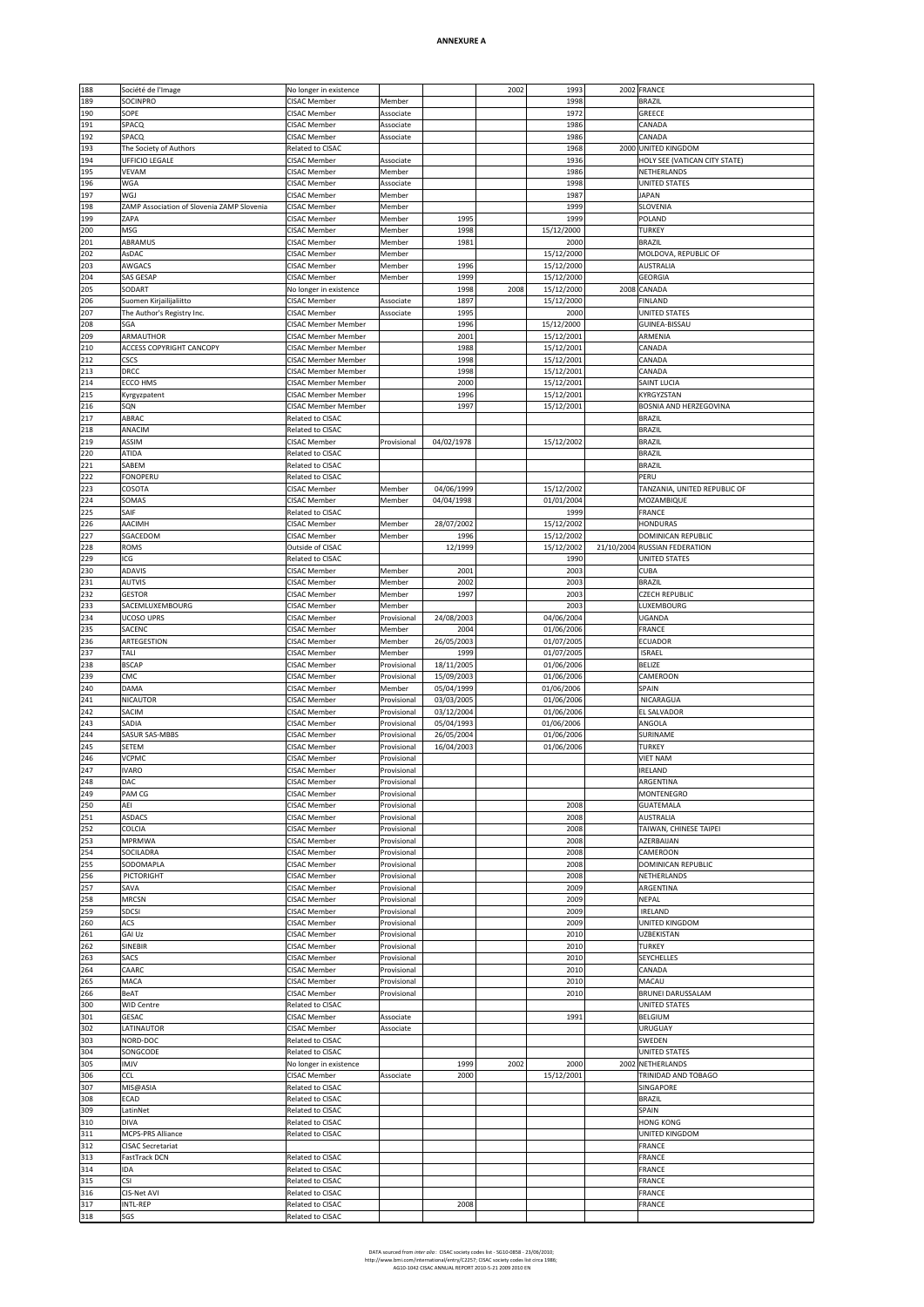| 319 | <b>IICE</b>       | Related to CISAC |  |  | <b>SWEDEN</b> |
|-----|-------------------|------------------|--|--|---------------|
| 320 | ARMONIA           | Related to CISAC |  |  | FRANCE        |
| 321 | <b>PUBLISHERS</b> | Related to CISAC |  |  |               |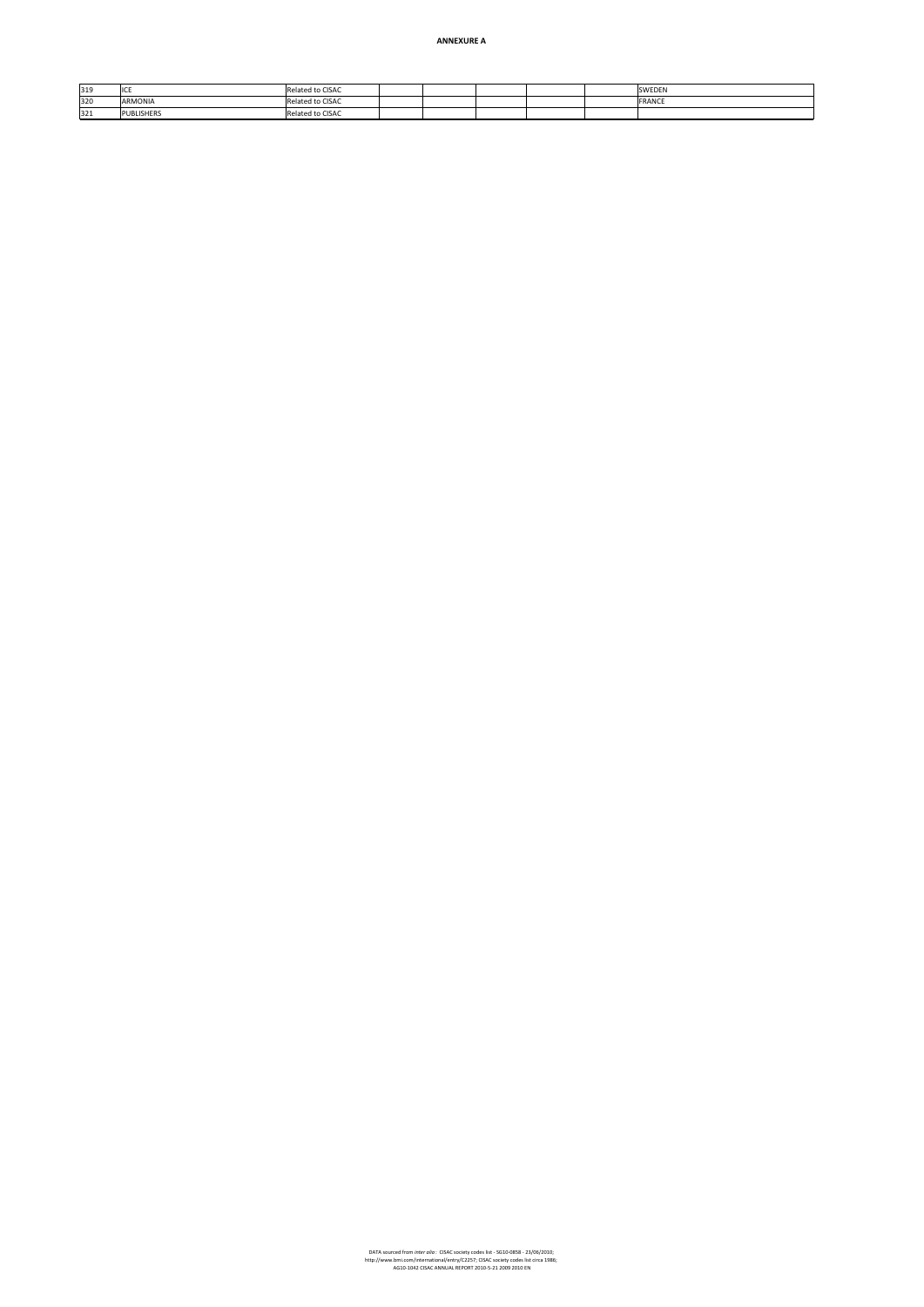|                 |                                    |                                                        |                          | <b>ANNEXURE A.1</b>                       |                                   |
|-----------------|------------------------------------|--------------------------------------------------------|--------------------------|-------------------------------------------|-----------------------------------|
|                 |                                    |                                                        |                          |                                           |                                   |
| SOCIETY<br>CODE | SOCIETY                            | <b>CISAC</b><br>REGION                                 | INTERNATIONAL<br>MANDATE | COUNTRY                                   | <b>NUMBER OF</b><br>SOCIETIES PER |
|                 |                                    |                                                        | CONTROLLED BY            |                                           | <b>COUNTRY IF NOT</b>             |
|                 |                                    |                                                        |                          |                                           |                                   |
| 127             | ALBAUTOR                           | <b>EUROPE</b>                                          |                          | ALBANIA                                   |                                   |
| 049             | ONDA                               | AFRICA                                                 | SACEM                    | ALGERIA                                   |                                   |
| 243             | SADIA                              | AFRICA                                                 |                          | ANGOLA                                    |                                   |
| 014<br>061      | ARGENTORES<br>SADAIC               | LATIN AMERICA & CARRIBEAN<br>LATIN AMERICA & CARRIBEAN |                          | ARGENTINA<br>ARGENTINA                    |                                   |
| 248             | DAC                                | LATIN AMERICA & CARRIBEAN                              |                          | ARGENTINA                                 |                                   |
| 257             | SAVA                               | LATIN AMERICA & CARRIBEAN                              |                          | ARGENTINA                                 |                                   |
| 209<br>008      | ARMAUTHOR<br>APRA                  | EUROPE<br>ASIA-PACIFIC                                 |                          | ARMENIA<br>AUSTRALIA                      |                                   |
| 012             | AMCOS                              | <b>ASIA-PACIFIC</b>                                    |                          | AUSTRALIA                                 |                                   |
| 159             | VISCOPY                            | <b>ASIA-PACIFIC</b>                                    |                          | AUSTRALIA                                 |                                   |
| 162             | AMPAL CORS                         | ASIA-PACIFIC                                           |                          | AUSTRALIA                                 |                                   |
| 168<br>203      | CAL<br>AWGACS                      | ASIA-PACIFIC<br>ASIA-PACIFIC                           |                          | <b>AUSTRALIA</b><br>AUSTRALIA             |                                   |
| 251             | ASDACS                             | ASIA-PACIFIC                                           |                          | AUSTRALIA                                 |                                   |
| 005             | AKM                                | <b>EUROPE</b>                                          |                          | AUSTRIA                                   |                                   |
| 011<br>041      | AUSTRO-MECHANA<br>LITERAR-MECHANA  | EUROPE<br>EUROPE                                       |                          | AUSTRIA<br><b>AUSTRIA</b>                 |                                   |
| 042             | LVG                                | EUROPE                                                 |                          | AUSTRIA                                   |                                   |
| 121             | VDFS                               | EUROPE                                                 |                          | <b>AUSTRIA</b>                            |                                   |
| 157             | VBK                                | EUROPE<br>EUROPE                                       |                          | AUSTRIA                                   |                                   |
| 180<br>253      | MUSIKEDITION<br>MPRMWA             | ASIA-PACIFIC                                           |                          | AUSTRIA<br>AZERBAIJAN                     |                                   |
| 169             | COSCAP                             | LATIN AMERICA & CARRIBEAN                              | CCL                      | <b>BARBADOS</b>                           |                                   |
| 160             | NCIP RUPIS, CASP, BELAT            | EUROPE                                                 |                          | <b>BELARUS</b>                            |                                   |
| 055<br>137      | SABAM<br>SOFAM                     | <b>EUROPE</b><br>EUROPE                                |                          | BELGIUM<br>BELGIUM                        |                                   |
| 301             | GESAC                              | EUROPE                                                 |                          | BELGIUM                                   |                                   |
| 238             | <b>BSCAP</b>                       | AFRICA                                                 |                          | BELIZE                                    |                                   |
| 037<br>129      | <b>BUBEDRA</b><br>SOBODAYCOM       | AFRICA<br>LATIN AMERICA & CARRIBEAN                    | SACEM                    | <b>BENIN</b><br><b>BOLIVIA</b>            |                                   |
| 216             | <b>SQN</b>                         | <b>EUROPE</b>                                          |                          | BOSNIA AND HERZEGOVINA                    |                                   |
| 002             | ADDAF                              | LATIN AMERICA & CARRIBEAN                              |                          | <b>BRAZIL</b>                             | 16                                |
| 030             | AMAR                               | LATIN AMERICA & CARRIBEAN                              |                          | <b>BRAZIL</b>                             |                                   |
| 062<br>066      | SADEMBRA<br>SBACEM                 | LATIN AMERICA & CARRIBEAN<br>LATIN AMERICA & CARRIBEAN |                          | BRAZIL<br><b>BRAZIL</b>                   |                                   |
| 067             | SBAT                               | LATIN AMERICA & CARRIBEAN                              |                          | <b>BRAZIL</b>                             |                                   |
| 086             | <b>SICAM</b>                       | LATIN AMERICA & CARRIBEAN                              |                          | <b>BRAZIL</b>                             |                                   |
| 093<br>189      | UBC<br>SOCINPRO                    | LATIN AMERICA & CARRIBEAN<br>LATIN AMERICA & CARRIBEAN |                          | <b>BRAZIL</b><br><b>BRAZIL</b>            |                                   |
| 201             | ABRAMUS                            | LATIN AMERICA & CARRIBEAN                              |                          | <b>BRAZIL</b>                             |                                   |
| 217             | ABRAC                              | LATIN AMERICA & CARRIBEAN                              |                          | <b>BRAZIL</b>                             |                                   |
| 218             | ANACIM                             | LATIN AMERICA & CARRIBEAN                              |                          | <b>BRAZIL</b>                             |                                   |
| 219<br>220      | ASSIM<br>ATIDA                     | LATIN AMERICA & CARRIBEAN<br>LATIN AMERICA & CARRIBEAN |                          | <b>BRAZIL</b><br><b>BRAZIL</b>            |                                   |
| 221             | SABEM                              | LATIN AMERICA & CARRIBEAN                              |                          | <b>BRAZIL</b>                             |                                   |
| 231             | AUTVIS                             | LATIN AMERICA & CARRIBEAN                              |                          | <b>BRAZIL</b>                             |                                   |
| 308<br>266      | ECAD<br>BeAT                       | LATIN AMERICA & CARRIBEAN<br>ASIA-PACIFIC              | PRS                      | <b>BRAZIL</b><br><b>BRUNEI DARUSSALAM</b> |                                   |
| 039             | MUSICAUTOR                         | EUROPE                                                 |                          | <b>BULGARIA</b>                           |                                   |
| 143             | TEATERAUTOR                        | <b>EUROPE</b>                                          |                          | <b>BULGARIA</b>                           |                                   |
| 147<br>045      | <b>FILMAUTOR</b><br><b>BBDA</b>    | EUROPE<br>AFRICA                                       | SACEM                    | BULGARIA<br><b>BURKINA FASO</b>           |                                   |
| 092             | SOCINADA                           | AFRICA                                                 |                          | CAMEROON                                  |                                   |
| 239             | CMC                                | AFRICA                                                 | SACEM                    | CAMEROON                                  |                                   |
| 254             | SOCILADRA                          | AFRICA                                                 |                          | CAMEROON                                  |                                   |
| 020<br>027      | SODRAC<br>CAPAC                    | CANADA-US<br>CANADA-US                                 |                          | CANADA<br>CANADA                          | 13                                |
| 053             | PROCAN                             | CANADA-US                                              |                          | CANADA                                    |                                   |
| 088             | CMRRA                              | CANADA-US                                              |                          | CANADA                                    |                                   |
| 101<br>184      | SOCAN<br>SARTEC                    | CANADA-US<br>CANADA-US                                 |                          | CANADA<br>CANADA                          |                                   |
| 191             | SPACQ                              | CANADA-US                                              |                          | CANADA                                    |                                   |
| 192             | SPACQ                              | CANADA-US                                              |                          | CANADA                                    |                                   |
| 205             | SODART<br>ACCESS COPYRIGHT CANCOPY | CANADA-US                                              |                          | CANADA<br>CANADA                          |                                   |
| 210<br>212      | CSCS                               | CANADA-US<br>CANADA-US                                 |                          | CANADA                                    |                                   |
| 213             | DRCC                               | CANADA-US                                              |                          | CANADA                                    |                                   |
| 264             | CAARC                              | CANADA-US                                              |                          | CANADA                                    |                                   |
| 006<br>029      | <b>BUCADA</b><br>SCD               | AFRICA<br>LATIN AMERICA & CARRIBEAN                    | SACEM                    | CENTRAL AFRICAN REPUBLIC<br>CHILE         | 3                                 |
| 141             | ATN GESATCH                        | LATIN AMERICA & CARRIBEAN                              |                          | CHILE                                     |                                   |
| 171             | CREAIMAGEN                         | LATIN AMERICA & CARRIBEAN                              |                          | CHILE                                     |                                   |
| 026<br>119      | CASH<br>MCSC                       | ASIA-PACIFIC<br>ASIA-PACIFIC                           |                          | CHINA<br>CHINA                            |                                   |
| 084             | SAYCO                              | LATIN AMERICA & CARRIBEAN                              |                          | COLOMBIA                                  |                                   |
| 047             | <b>BCDA</b>                        | AFRICA                                                 |                          | CONGO                                     |                                   |
| 083             | SONECA                             | AFRICA                                                 | SACEM                    | CONGO, THE DEMOCRATIC REPUBLIC OF THE     |                                   |
| 107<br>024      | <b>ACAM</b><br><b>BURIDA</b>       | LATIN AMERICA & CARRIBEAN<br>AFRICA                    | SACEM                    | <b>COSTA RICA</b><br><b>COTE D'IVOIRE</b> |                                   |
| 111             | HDS-ZAMP                           | <b>EUROPE</b>                                          |                          | CROATIA                                   | $\mathcal{P}$                     |
| 144             | HAA                                | <b>EUROPE</b>                                          |                          | CROATIA                                   |                                   |
| 103             | ACDAM                              | LATIN AMERICA & CARRIBEAN                              |                          | <b>CUBA</b>                               |                                   |
| 230<br>031      | ADAVIS<br>DILIA                    | LATIN AMERICA & CARRIBEAN<br>EUROPE                    |                          | <b>CUBA</b><br><b>CZECH REPUBLIC</b>      | 3                                 |
| 050             | OSA                                | <b>EUROPE</b>                                          |                          | <b>CZECH REPUBLIC</b>                     |                                   |
| 232             | <b>GESTOR</b>                      | EUROPE                                                 |                          | CZECH REPUBLIC                            |                                   |
| 040<br>048      | KODA<br><b>NCB</b>                 | <b>EUROPE</b><br>EUROPE                                |                          | DENMARK<br>DENMARK                        |                                   |
| 139             | COPY-DAN BILLEDKUNST               | <b>EUROPE</b>                                          |                          | DENMARK                                   |                                   |
| 227             | SGACEDOM                           | LATIN AMERICA & CARRIBEAN                              |                          | DOMINICAN REPUBLIC                        | $\overline{\mathbf{2}}$           |
| 255             | SODOMAPLA                          | LATIN AMERICA & CARRIBEAN                              |                          | DOMINICAN REPUBLIC                        |                                   |
| 065<br>236      | SAYCE<br>ARTEGESTION               | LATIN AMERICA & CARRIBEAN<br>LATIN AMERICA & CARRIBEAN |                          | <b>ECUADOR</b><br>ECUADOR                 |                                   |
|                 |                                    |                                                        |                          |                                           |                                   |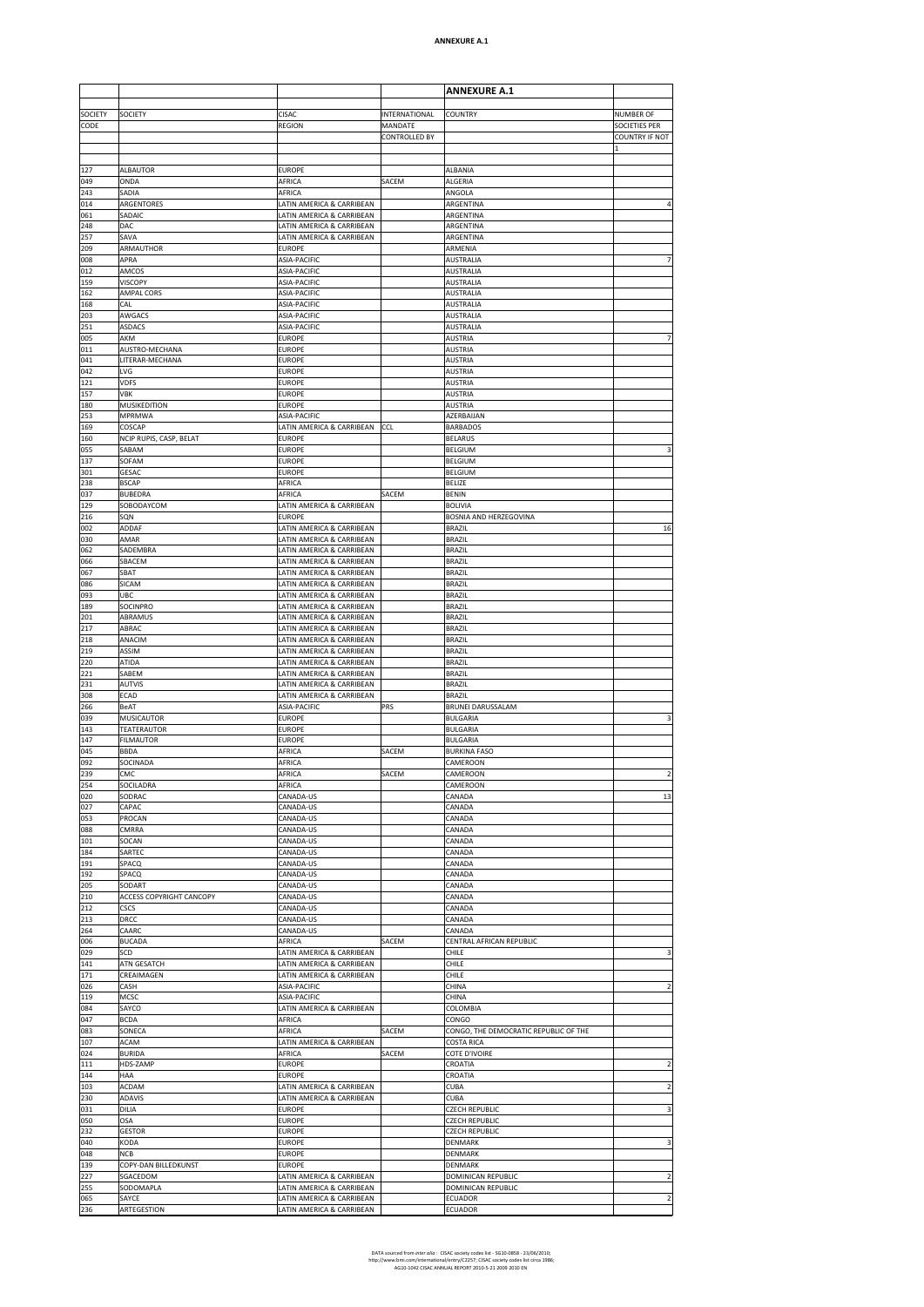| 057 | SACERAU                  | AFRICA                    | SACEM       | EGYPT                                      |             |
|-----|--------------------------|---------------------------|-------------|--------------------------------------------|-------------|
| 242 | SACIM                    | LATIN AMERICA & CARRIBEAN |             | EL SALVADOR                                |             |
| 116 | EAU                      | <b>EUROPE</b>             |             | ESTONIA                                    |             |
| 089 | <b>TEOSTO</b>            | <b>EUROPE</b>             |             | FINLAND                                    |             |
| 138 | <b>KOPIOSTO</b>          | <b>EUROPE</b>             |             | FINLAND                                    |             |
| 179 | KUVASTO                  | <b>EUROPE</b>             |             | FINLAND                                    |             |
|     |                          |                           |             |                                            |             |
| 206 | Suomen Kirjailijaliitto  | <b>EUROPE</b>             |             | FINLAND                                    |             |
| 056 | SACD                     | <b>EUROPE</b>             |             | FRANCE                                     | 19          |
| 058 | SACEM                    | <b>EUROPE</b>             | SACEM       | FRANCE                                     |             |
| 068 | SDRM                     | <b>EUROPE</b>             |             | FRANCE                                     |             |
| 073 | SCAM                     | <b>EUROPE</b>             |             | FRANCE                                     |             |
| 087 | SPACEM                   | <b>EUROPE</b>             |             | FRANCE (FRENCH POLYNESIA)                  |             |
| 148 | ADAGP                    | <b>EUROPE</b>             |             | FRANCE                                     |             |
| 185 | SESAM                    | <b>EUROPE</b>             |             | FRANCE                                     |             |
| 186 | SGDL                     | <b>EUROPE</b>             |             | FRANCE                                     |             |
| 187 | SNAC                     | <b>EUROPE</b>             |             | FRANCE                                     |             |
| 188 | Société de l'Image       | <b>EUROPE</b>             |             | FRANCE                                     |             |
| 225 | SAIF                     | <b>EUROPE</b>             |             | FRANCE                                     |             |
| 235 | SACENC                   | <b>EUROPE</b>             |             | FRANCE                                     |             |
| 312 | <b>CISAC Secretariat</b> | <b>EUROPE</b>             |             | FRANCE                                     |             |
| 313 | FastTrack DCN            | <b>EUROPE</b>             |             | FRANCE                                     |             |
| 314 | IDA                      | <b>EUROPE</b>             |             | FRANCE                                     |             |
| 315 | CSI                      |                           |             | FRANCE                                     |             |
|     |                          | <b>EUROPE</b>             |             |                                            |             |
| 316 | CIS-Net AVI              | <b>EUROPE</b>             |             | FRANCE                                     |             |
| 317 | INTL-REP                 | <b>EUROPE</b>             |             | FRANCE                                     |             |
| 320 | ARMONIA                  | <b>EUROPE</b>             |             | FRANCE                                     |             |
| 204 | SAS GESAP                | <b>EUROPE</b>             |             | GEORGIA                                    |             |
| 013 | AWA                      | <b>EUROPE</b>             |             | GERMANY                                    |             |
| 035 | GEMA                     | <b>EUROPE</b>             |             | GERMANY                                    |             |
| 095 | <b>VG WORT</b>           | <b>EUROPE</b>             |             | GERMANY                                    |             |
| 132 | <b>BILD-KUNST</b>        | <b>EUROPE</b>             |             | GERMANY                                    |             |
| 123 | COSGA                    | AFRICA                    | PRS         | GHANA                                      |             |
| 003 | AEPI                     | <b>EUROPE</b>             |             | GREECE                                     |             |
| 131 | SADA                     | EUROPE                    |             | GREECE                                     |             |
| 135 | SADH C                   | EUROPE                    |             | GREECE                                     |             |
| 190 | SOPE                     | <b>EUROPE</b>             |             | GREECE                                     |             |
| 114 | AGAYC                    | LATIN AMERICA & CARRIBEAN |             | <b>GUATEMALA</b>                           |             |
| 250 | AEI                      | LATIN AMERICA & CARRIBEAN |             | <b>GUATEMALA</b>                           |             |
| 018 | <b>BGDA</b>              | AFRICA                    | SACEM       | GUINEA                                     |             |
|     |                          |                           |             |                                            |             |
| 208 | SGA                      | AFRICA                    |             | GUINEA-BISSAU                              |             |
| 194 | UFFICIO LEGALE           | <b>EUROPE</b>             |             | HOLY SEE (VATICAN CITY STATE)              |             |
| 226 | AACIMH                   | LATIN AMERICA & CARRIBEAN |             | <b>HONDURAS</b>                            |             |
| 310 | <b>DIVA</b>              | ASIA-PACIFIC              |             | <b>HONG KONG</b>                           |             |
| 009 | ARTISJUS MARS            | <b>EUROPE</b>             |             | HUNGARY                                    |             |
| 154 | <b>HUNGART</b>           | <b>EUROPE</b>             |             | HUNGARY                                    |             |
| 174 | <b>FILMJUS</b>           | <b>EUROPE</b>             |             | HUNGARY                                    |             |
| 077 | STEF                     | <b>EUROPE</b>             |             | ICELAND                                    |             |
| 036 | <b>IPRS</b>              | ASIA-PACIFIC              |             | INDIA                                      |             |
| 109 | KCI                      | ASIA-PACIFIC              |             | INDONESIA                                  |             |
| 182 | PAPPRI                   | ASIA-PACIFIC              |             | INDONESIA                                  |             |
| 128 | <b>IMRO</b>              | <b>EUROPE</b>             |             | IRELAND                                    |             |
| 247 | <b>IVARO</b>             | <b>EUROPE</b>             |             | IRELAND                                    |             |
| 259 | SDCSI                    | <b>EUROPE</b>             |             | IRELAND                                    |             |
| 001 | ACUM                     | <b>EUROPE</b>             |             | ISRAEL                                     |             |
|     |                          |                           |             |                                            |             |
| 237 | TALI                     | <b>EUROPE</b>             |             | ISRAEL                                     |             |
| 074 | SIAE                     | <b>EUROPE</b>             |             | <b>ITALY</b>                               |             |
| 176 | <b>JACAP</b>             | LATIN AMERICA & CARRIBEAN | CCL         | <b>JAMAICA</b>                             |             |
| 038 | <b>JASRAC</b>            | ASIA-PACIFIC              |             | <b>JAPAN</b>                               |             |
| 163 | APG-Japan                | <b>ASIA-PACIFIC</b>       |             | <b>JAPAN</b>                               |             |
| 197 | WGJ                      | <b>ASIA-PACIFIC</b>       |             | JAPAN                                      |             |
| 177 | KazAK                    | <b>EUROPE</b>             |             | KAZAKSTAN                                  |             |
| 043 | MCSK                     | AFRICA                    |             | KENYA                                      |             |
| 118 | KOMCA                    | ASIA-PACIFIC              |             | KOREA, REPUBLIC OF                         | 3           |
| 178 | KOSA                     | ASIA-PACIFIC              |             | KOREA, REPUBLIC OF                         |             |
| 183 | SACK                     | ASIA-PACIFIC              |             | KOREA, REPUBLIC OF                         |             |
| 215 | Kyrgyzpatent             | <b>EUROPE</b>             |             | KYRGYZSTAN                                 |             |
| 113 | LAA                      | <b>EUROPE</b>             |             | LATVIA                                     |             |
| 122 | AKKA-LAA LAA             | <b>EUROPE</b>             |             | LATVIA                                     |             |
| 110 | LATGA-A                  | <b>EUROPE</b>             |             | LITHUANIA                                  |             |
| 233 | SACEMLUXEMBOURG          | <b>EUROPE</b>             | SACEM       | LUXEMBOURG                                 |             |
| 265 | MACA                     | ASIA-PACIFIC              |             | MACAU                                      |             |
| 136 | ZAMP - Macédoine         | <b>EUROPE</b>             |             | MACEDONIA, THE FORMER YUGOSLAV REPUBLIC OF |             |
| 033 | OMDA                     | AFRICA                    | SACEM       | MADAGASCAR                                 |             |
| 124 | COSOMA                   | AFRICA                    |             | MALAWI                                     |             |
| 104 | MACP                     | ASIA-PACIFIC              |             | MALAYSIA                                   |             |
| 016 | <b>BUMDA</b>             | AFRICA                    | SACEM       | MALI                                       |             |
| 105 | MASA                     | AFRICA                    |             | <b>MAURITIUS</b>                           |             |
| 059 | SACM                     | LATIN AMERICA & CARRIBEAN |             | MEXICO                                     |             |
| 070 | SOGEM                    | LATIN AMERICA & CARRIBEAN |             | MEXICO                                     |             |
|     |                          |                           |             |                                            |             |
| 155 | SOMAAP                   | LATIN AMERICA & CARRIBEAN |             | MEXICO                                     |             |
| 173 | <b>DIRECTORES</b>        | LATIN AMERICA & CARRIBEAN |             | MEXICO                                     |             |
| 202 | AsDAC                    | <b>EUROPE</b>             |             | MOLDOVA, REPUBLIC OF                       |             |
| 249 | PAM CG                   | <b>EUROPE</b>             |             | MONTENEGRO                                 |             |
| 019 | <b>BMDA</b>              | AFRICA                    | SACEM       | MOROCCO                                    |             |
| 224 | SOMAS                    | AFRICA                    |             | MOZAMBIQUE                                 |             |
| 102 | NASCAM                   | AFRICA                    | SAMRO       | NAMIBIA                                    |             |
| 170 | CPSN                     | ASIA-PACIFIC              |             | NEPAL                                      |             |
| 258 | <b>MRCSN</b>             | <b>ASIA-PACIFIC</b>       |             | NEPAL                                      |             |
| 023 | <b>BUMA</b>              | <b>EUROPE</b>             | <b>BUMA</b> | NETHERLANDS                                | 8           |
| 078 | STEMRA                   | <b>EUROPE</b>             |             | NETHERLANDS                                |             |
| 120 | LIRA                     | <b>EUROPE</b>             |             | NETHERLANDS                                |             |
| 150 | BEELDRECHT               | <b>EUROPE</b>             |             | NETHERLANDS                                |             |
| 167 | <b>BURAFO</b>            | <b>EUROPE</b>             |             | NETHERLANDS                                |             |
| 195 | VEVAM                    | <b>EUROPE</b>             |             | NETHERLANDS                                |             |
| 256 | PICTORIGHT               | <b>EUROPE</b>             |             | NETHERLANDS                                |             |
| 305 | IMJV                     | <b>EUROPE</b>             |             | NETHERLANDS                                |             |
| 241 | NICAUTOR                 | LATIN AMERICA & CARRIBEAN |             | NICARAGUA                                  |             |
| 125 | <b>BNDA</b>              | AFRICA                    | SACEM       | NIGER                                      |             |
| 022 | <b>MCSN</b>              | AFRICA                    | PRS         | NIGERIA                                    |             |
| 099 | NS                       |                           |             | NO SOCIETY                                 |             |
| 090 | <b>TONO</b>              | <b>EUROPE</b>             |             | <b>NORWAY</b>                              | $\mathbf 2$ |

DATA sourced from *inter alia* : CISAC society codes list - SG10-0858 - 23/06/2010;<br>http://www.bmi.com/international/entry/C2257; CISAC society codes list circa 1986;<br>AG10-1042 CISAC ANNUAL REPORT 2010-5-21 2009 2010 EN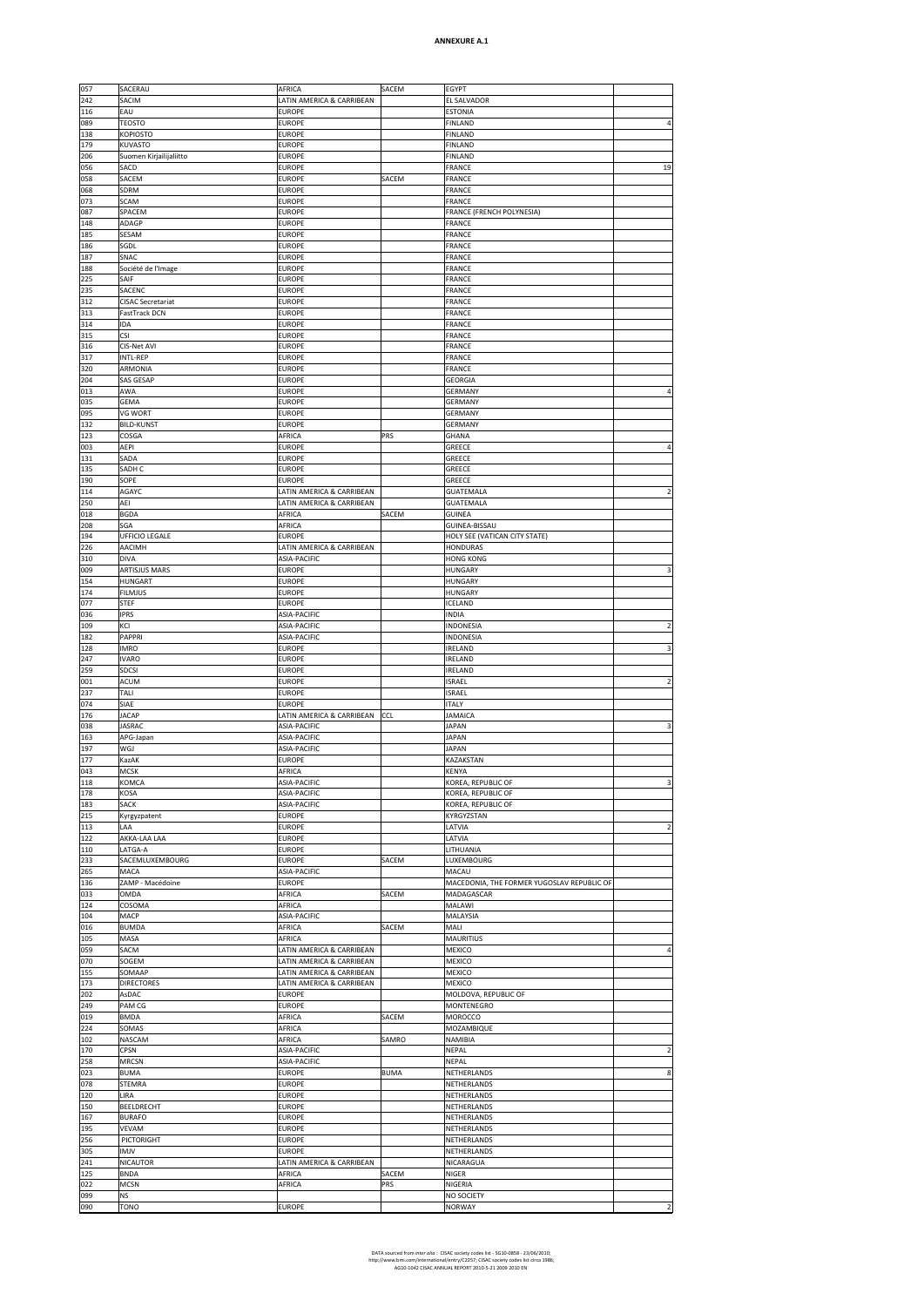| 151        | <b>BONO</b>                                | <b>EUROPE</b>                       |                 | <b>NORWAY</b>                                    |                |
|------------|--------------------------------------------|-------------------------------------|-----------------|--------------------------------------------------|----------------|
| 146        | SPAC                                       | LATIN AMERICA & CARRIBEAN           |                 | PANAMA                                           |                |
| 015        | APA                                        | LATIN AMERICA & CARRIBEAN           |                 | PARAGUAY                                         |                |
| 007        | APDAYC                                     | LATIN AMERICA & CARRIBEAN           |                 | PERU                                             |                |
| 164        | APSAV                                      | LATIN AMERICA & CARRIBEAN           |                 | PERU                                             |                |
| 222        | <b>FONOPERU</b>                            | LATIN AMERICA & CARRIBEAN           |                 | PERU                                             |                |
| 032        | <b>FILSCAP</b>                             | ASIA-PACIFIC<br><b>EUROPE</b>       |                 | PHILIPPINES                                      |                |
| 097<br>199 | ZAIKS<br>ZAPA                              | <b>EUROPE</b>                       |                 | POLAND<br>POLAND                                 |                |
| 069        | SPA                                        | <b>EUROPE</b>                       |                 | PORTUGAL                                         |                |
| 076        | ACEMLA SPACEM                              | CANADA-US                           |                 | PUERTO RICO                                      |                |
| 115        | UCMR-ADA                                   | <b>EUROPE</b>                       |                 | ROMANIA                                          |                |
| 175        | CopyRo Fondul Literar                      | <b>EUROPE</b>                       |                 | ROMANIA                                          |                |
| 094        | RAO                                        | <b>EUROPE</b>                       |                 | RUSSIAN FEDERATION                               |                |
| 228        | <b>ROMS</b>                                | <b>EUROPE</b>                       |                 | RUSSIAN FEDERATION                               |                |
| 214        | ECCO HMS                                   | LATIN AMERICA & CARRIBEAN           | ECCO/CCL        | SAINT LUCIA                                      |                |
| 025        | <b>BSDA</b>                                | AFRICA                              | SACEM           | SENEGAL                                          |                |
| 064        | SOKOJ                                      | <b>EUROPE</b>                       |                 | SERBIA AND MONTENEGRO                            |                |
| 263        | SACS                                       | AFRICA                              |                 | SEYCHELLES                                       |                |
| 106        | COMPASS                                    | <b>ASIA-PACIFIC</b>                 |                 | SINGAPORE                                        |                |
| 307        | MIS@ASIA                                   | ASIA-PACIFIC                        |                 | SINGAPORE                                        |                |
| 028        | LITA                                       | <b>EUROPE</b>                       |                 | SLOVAKIA                                         |                |
| 085        | SOZA                                       | <b>EUROPE</b>                       |                 | SLOVAKIA                                         |                |
| 112        | SAZAS                                      | <b>EUROPE</b>                       |                 | SLOVENIA                                         |                |
| 198        | ZAMP Association of Slovenia ZAMP Slovenia | <b>EUROPE</b>                       |                 | SLOVENIA                                         |                |
| 063        | SAMRO                                      | AFRICA                              |                 | SOUTH AFRICA                                     |                |
| 081        | SARRAI                                     | AFRICA                              |                 | SOUTH AFRICA                                     |                |
| 142        | DALRO                                      | AFRICA                              |                 | <b>SOUTH AFRICA</b>                              |                |
| 072        | SGAE                                       | <b>EUROPE</b>                       |                 | SPAIN                                            |                |
| 158        | VEGAP                                      | <b>EUROPE</b>                       |                 | SPAIN                                            |                |
| 240        | DAMA                                       | <b>EUROPE</b>                       |                 | SPAIN                                            |                |
| 309        | LatinNet                                   | <b>EUROPE</b>                       |                 | SPAIN                                            |                |
| 134        | <b>SLPRS</b>                               | ASIA-PACIFIC                        | PRS             | SRI LANKA                                        |                |
| 244        | <b>SASUR SAS-MBBS</b>                      | LATIN AMERICA & CARRIBEAN           | <b>BUMA/CCL</b> | SURINAME                                         |                |
| 079        | <b>STIM</b>                                | <b>EUROPE</b>                       |                 | SWEDEN                                           |                |
| 152        | <b>BUS</b>                                 | <b>EUROPE</b>                       |                 | SWEDEN                                           |                |
| 303        | NORD-DOC                                   | <b>EUROPE</b>                       |                 | SWEDEN                                           |                |
| 319        | ICE                                        | <b>EUROPE</b>                       |                 | SWEDEN                                           |                |
| 051        | <b>PROLITTERIS</b>                         | <b>EUROPE</b>                       |                 | SWITZERLAND                                      |                |
| 075        | SUISSIMAGE                                 | <b>EUROPE</b>                       |                 | SWITZERLAND                                      |                |
| 080        | SUISA                                      | <b>EUROPE</b>                       |                 | SWITZERLAND                                      |                |
| 091<br>108 | SSA<br>CHA                                 | <b>EUROPE</b>                       |                 | SWITZERLAND                                      |                |
| 161        | MÜST                                       | ASIA-PACIFIC<br><b>ASIA-PACIFIC</b> |                 | TAIWAN, CHINESE TAIPEI<br>TAIWAN, CHINESE TAIPEI |                |
| 252        | COLCIA                                     | ASIA-PACIFIC                        |                 | TAIWAN, CHINESE TAIPEI                           |                |
| 223        | COSOTA                                     | AFRICA                              | PRS             | TANZANIA, UNITED REPUBLIC OF                     |                |
| 126        | MCT                                        | ASIA-PACIFIC                        |                 | THAILAND                                         |                |
| 130        |                                            |                                     |                 |                                                  |                |
|            |                                            |                                     |                 |                                                  |                |
|            | <b>BUTODRA</b>                             | AFRICA                              | SACEM           | <b>TOGO</b>                                      |                |
| 096        | COTT<br>CCL                                | LATIN AMERICA & CARRIBEAN           | CCL             | TRINIDAD AND TOBAGO                              |                |
| 306        |                                            | LATIN AMERICA & CARRIBEAN           |                 | TRINIDAD AND TOBAGO                              |                |
| 082<br>117 | OTPDA SODACT<br>MESAM                      | AFRICA<br><b>EUROPE</b>             | SACEM           | <b>TUNISIA</b><br><b>TURKEY</b>                  |                |
| 200        | MSG                                        | <b>EUROPE</b>                       |                 | <b>TURKEY</b>                                    |                |
| 245        | SETEM                                      | <b>EUROPE</b>                       |                 | TURKEY                                           |                |
| 262        | SINEBIR                                    | <b>EUROPE</b>                       |                 | TURKEY                                           |                |
| 234        | UCOSO UPRS                                 | AFRICA                              | PRS             | UGANDA                                           |                |
| 140        | UACRR                                      | <b>EUROPE</b>                       |                 | UKRAINE                                          |                |
| 044        | <b>MCPS</b>                                | <b>EUROPE</b>                       |                 | UNITED KINGDOM                                   |                |
| 046        | <b>MRS</b>                                 | <b>EUROPE</b>                       |                 | UNITED KINGDOM                                   |                |
| 052        | PRS                                        | <b>EUROPE</b>                       | PRS             | JNITED KINGDOM                                   |                |
| 054        | ALCS                                       | <b>EUROPE</b>                       |                 | UNITED KINGDOM                                   |                |
| 145        | <b>DIRECTORS UK DPRS</b>                   | <b>EUROPE</b>                       |                 | UNITED KINGDOM                                   |                |
| 153        | DACS                                       | <b>FLIROPE</b>                      |                 | <b>I INITED KINGDOM</b>                          |                |
| 193        | The Society of Authors                     | <b>EUROPE</b>                       |                 | UNITED KINGDOM                                   |                |
| 260        | ACS                                        | <b>EUROPE</b>                       |                 | UNITED KINGDOM                                   |                |
| 311        | MCPS-PRS Alliance                          | <b>EUROPE</b>                       |                 | UNITED KINGDOM                                   |                |
| 010        | ASCAP                                      | CANADA-US                           |                 | <b>UNITED STATES</b>                             | 14             |
| 017        | AMRA                                       | CANADA-US                           |                 | <b>UNITED STATES</b>                             |                |
| 021        | <b>BMI</b>                                 | CANADA-US                           |                 | UNITED STATES                                    |                |
| 034        | <b>HFA</b>                                 | CANADA-US                           |                 | UNITED STATES                                    |                |
| 071        | SESAC Inc.                                 | CANADA-US                           |                 | UNITED STATES                                    |                |
| 149        | ARS                                        | CANADA-US                           |                 | <b>UNITED STATES</b>                             |                |
| 156<br>172 | VAGA<br>DGA                                | CANADA-US<br>CANADA-US              |                 | <b>UNITED STATES</b><br>UNITED STATES            |                |
| 181        | <b>NMPA</b>                                | CANADA-US                           |                 | UNITED STATES                                    |                |
| 196        | WGA                                        | CANADA-US                           |                 | UNITED STATES                                    |                |
| 207        | The Author's Registry Inc.                 | CANADA-US                           |                 | UNITED STATES                                    |                |
| 229        | ICG                                        | CANADA-US                           |                 | <b>UNITED STATES</b>                             |                |
| 300        | <b>WID Centre</b>                          | CANADA-US                           |                 | UNITED STATES                                    |                |
| 304        | SONGCODE                                   | CANADA-US                           |                 | UNITED STATES                                    |                |
| 100        | <b>UNKNOWN</b>                             |                                     |                 | UNKNOWN                                          |                |
| 004        | AGADU                                      | LATIN AMERICA & CARRIBEAN           |                 | URUGUAY                                          | $\overline{2}$ |
| 302        | LATINAUTOR                                 | LATIN AMERICA & CARRIBEAN           |                 | URUGUAY                                          |                |
| 261        | <b>GAI Uz</b>                              | <b>EUROPE</b>                       |                 | <b>UZBEKISTAN</b>                                |                |
| 060        | SACVEN                                     | LATIN AMERICA & CARRIBEAN           |                 | VENEZUELA                                        | $\mathcal{P}$  |
| 166        | AUTORARTE                                  | LATIN AMERICA & CARRIBEAN           |                 | VENEZUELA                                        |                |
| 246        | <b>VCPMC</b>                               | ASIA-PACIFIC                        |                 | <b>VIET NAM</b>                                  |                |
| 133        | ZAMCOPS                                    | AFRICA                              | PRS/SAMRO       | ZAMBIA                                           |                |
| 098        | ZIMRA                                      | AFRICA                              | PRS             | ZIMBABWE                                         |                |
|            |                                            |                                     |                 |                                                  |                |
|            |                                            |                                     |                 |                                                  |                |
|            |                                            |                                     |                 |                                                  |                |
| 000        | DP                                         |                                     |                 |                                                  |                |
| 318<br>321 | SGS<br>PUBLISHERS                          |                                     |                 |                                                  |                |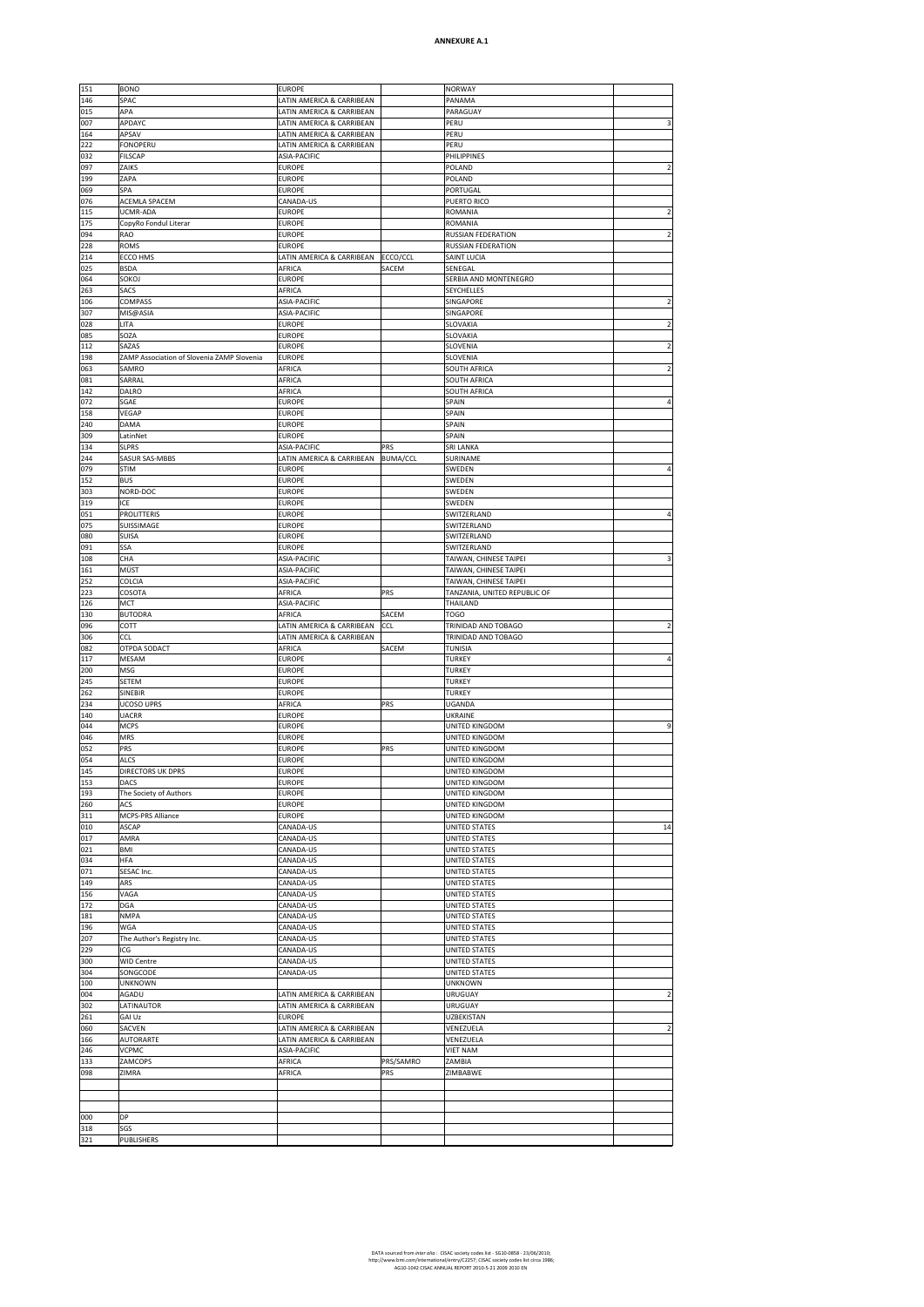|                                   |                      | <b>ANNEXURE A.2</b> |
|-----------------------------------|----------------------|---------------------|
|                                   |                      |                     |
| COUNTRY/TERRITORY                 | <b>INTERNATIONAL</b> | COUNTRY             |
| WITHOUT DIRECT MEMBERSHIP         | <b>MANDATE</b>       |                     |
| AT CISAC                          | REPRESENTED BY       |                     |
|                                   |                      |                     |
| 1 Ashmore Island                  | APRA                 | Australia           |
| 2 Australian Antartic Territory   | <b>APRA</b>          | Australia           |
| 3 Cartier Island                  | APRA                 | Australia           |
| 4 Christmas Island                | <b>APRA</b>          | Australia           |
| 5 Cocos (Keeling) Islands         | <b>APRA</b>          | Australia           |
| 6 Cook Islands                    | <b>APRA</b>          | Australia           |
| 7 Federated States of Micronesia  | <b>APRA</b>          | Australia           |
| 8 Fiji Islands                    | <b>APRA</b>          | Australia           |
| 9 Heard Island                    | <b>APRA</b>          | Australia           |
| 10 Kiribati                       | <b>APRA</b>          | Australia           |
| 11 Macquarie Island               | <b>APRA</b>          | Australia           |
| 12 Marshall Islands               | <b>APRA</b>          | Australia           |
| 13 McDonald Island                | <b>APRA</b>          | Australia           |
| 14 Nauru                          | <b>APRA</b>          | Australia           |
| 15 New Zealand                    | <b>APRA</b>          | Australia           |
| 16 Niue (Savage) Island           | <b>APRA</b>          | Australia           |
| 17 Norfolk Island                 | <b>APRA</b>          | Australia           |
| 18 Palau                          | <b>APRA</b>          | Australia           |
| 19 Papua-New Guinea               | <b>APRA</b>          | Australia           |
| 20 Ross Dependency                | <b>APRA</b>          | Australia           |
| 21 Solomon Islands                | <b>APRA</b>          | Australia           |
| 22 Tokelau (Union) Islands        | APRA                 | Australia           |
| 23 Tuvalu                         | <b>APRA</b>          | Australia           |
| 24 Vanuatu                        | <b>APRA</b>          | Australia           |
| 25 Western Samoa                  | <b>APRA</b>          | Australia           |
| 26 Ascension Island               | <b>PRS</b>           | United Kingdom      |
| 27 Bahamas                        | <b>PRS</b>           | United Kingdom      |
| 28 Bahrain                        | <b>PRS</b>           | United Kingdom      |
| 29 Bangladesh                     | <b>PRS</b>           | United Kingdom      |
| 30 Bermuda                        | <b>PRS</b>           | United Kingdom      |
| 31 British Antartic Territory     | <b>PRS</b>           | United Kingdom      |
| 32 British Indian Ocean Territory | <b>PRS</b>           | United Kingdom      |

DATA sourced from *inter alia* : CISAC society codes list - SG10-0858 - 23/06/2010; http://www.bmi.com/international/entry/C2257; CISAC society codes list circa 1986; AG10-1042 CISAC ANNUAL REPORT 2010-5-21 2009 2010 EN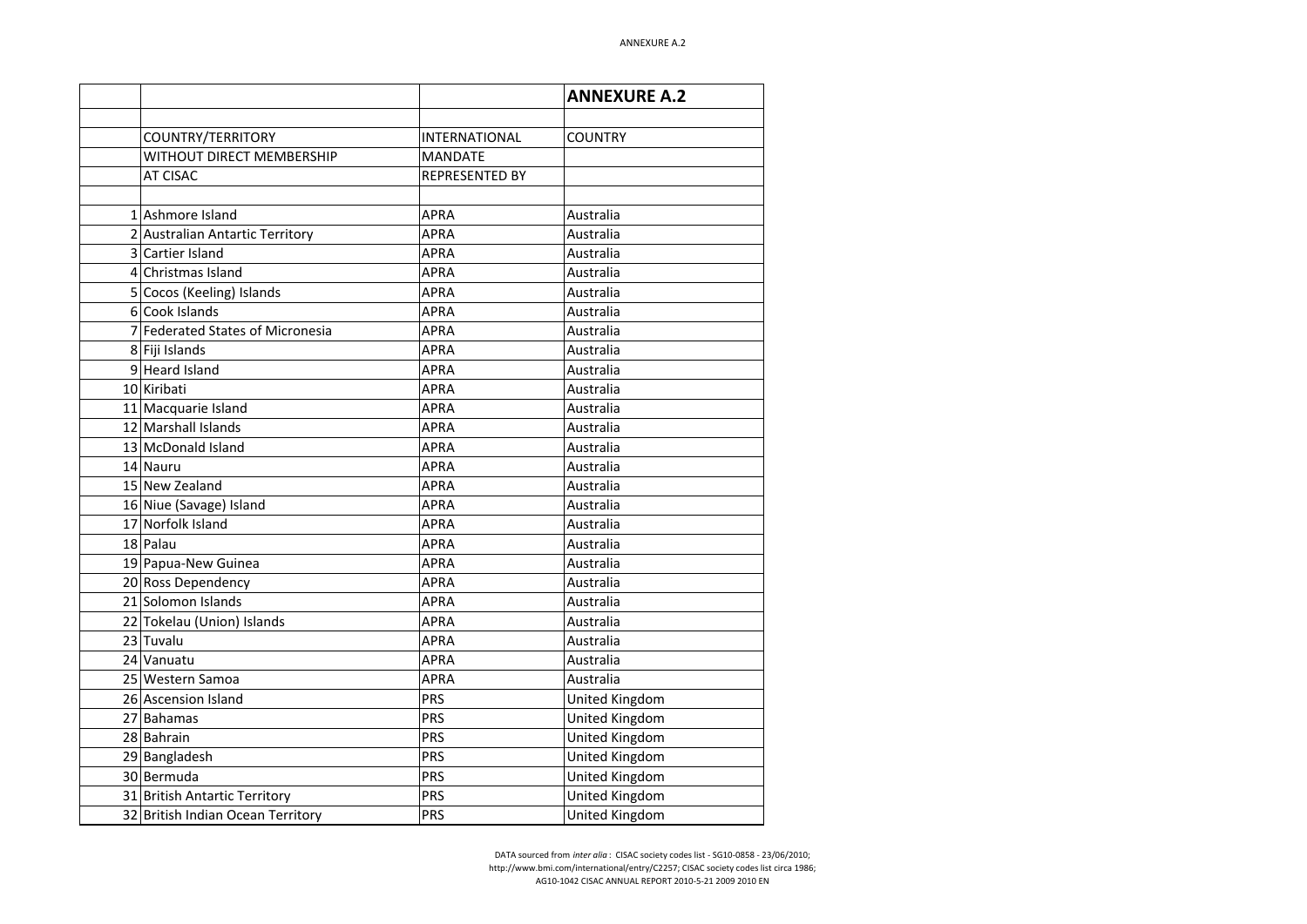|             | 33 Cayman Islands                          | PRS          | United Kingdom        |
|-------------|--------------------------------------------|--------------|-----------------------|
|             | 34 Channel Islands                         | PRS          | United Kingdom        |
| 35 Cyprus   |                                            | PRS          | United Kingdom        |
|             | 36 Diego Garcia                            | PRS          | United Kingdom        |
|             | 37 Falkland Islands                        | PRS          | United Kingdom        |
|             | 38 Gibraltar                               | PRS          | United Kingdom        |
| 39 Guyana   |                                            | PRS          | United Kingdom        |
| 40 Kuwait   |                                            | PRS          | United Kingdom        |
| 41 Malta    |                                            | PRS          | United Kingdom        |
|             | 42 Isle of Man                             | PRS          | United Kingdom        |
| 43 Oman     |                                            | PRS          | United Kingdom        |
| 44 Pakistan |                                            | PRS          | United Kingdom        |
|             | 45 Pitcairn Islands                        | <b>PRS</b>   | United Kingdom        |
| 46 Qatar    |                                            | <b>PRS</b>   | United Kingdom        |
|             | 47 Saudi Arabia                            | <b>PRS</b>   | United Kingdom        |
|             | 48 Sierra Leone                            | PRS          | United Kingdom        |
|             | 49 South Georgia                           | <b>PRS</b>   | United Kingdom        |
|             | 50 South Sandwich Islands                  | PRS          | <b>United Kingdom</b> |
|             | 51 St Helena                               | PRS          | <b>United Kingdom</b> |
| 52 Tonga    |                                            | PRS          | United Kingdom        |
|             | 53 Tristan Da Cunha                        | PRS          | United Kingdom        |
|             | 54 Turks and Caicos Islands                | PRS          | United Kingdom        |
|             | 55 United Arab Emirates                    | PRS          | United Kingdom        |
|             | 56 Botswana                                | SAMRO        | South Africa          |
| 57 Lesotho  |                                            | SAMRO        | South Africa          |
|             | 58 Swaziland                               | SAMRO        | South Africa          |
|             | 59 Cambodia                                | SACEM        | France                |
|             | 60 Central Africa Republic                 | SACEM        | France                |
| 61 Chad     |                                            | SACEM        | France                |
|             | 62 Comoro Islands                          | SACEM        | France                |
| 63 Djibouti |                                            | SACEM        | France                |
| 64 Gabon    |                                            | SACEM        | France                |
| 65 Laos     |                                            | SACEM        | France                |
|             | 66 Mauritania                              | <b>SACEM</b> | France                |
| 67 Syria    |                                            | SACEM        | France                |
| 68 Togo     |                                            | SACEM        | France                |
|             | 69 Western Sahara                          | SACEM        | France                |
|             | 70 French Republic                         | SACEM        | France                |
|             | 71 French Austral and Antartic Possessions | SACEM        | France                |

DATA sourced from *inter alia* : CISAC society codes list - SG10-0858 - 23/06/2010; http://www.bmi.com/international/entry/C2257; CISAC society codes list circa 1986; AG10-1042 CISAC ANNUAL REPORT 2010-5-21 2009 2010 EN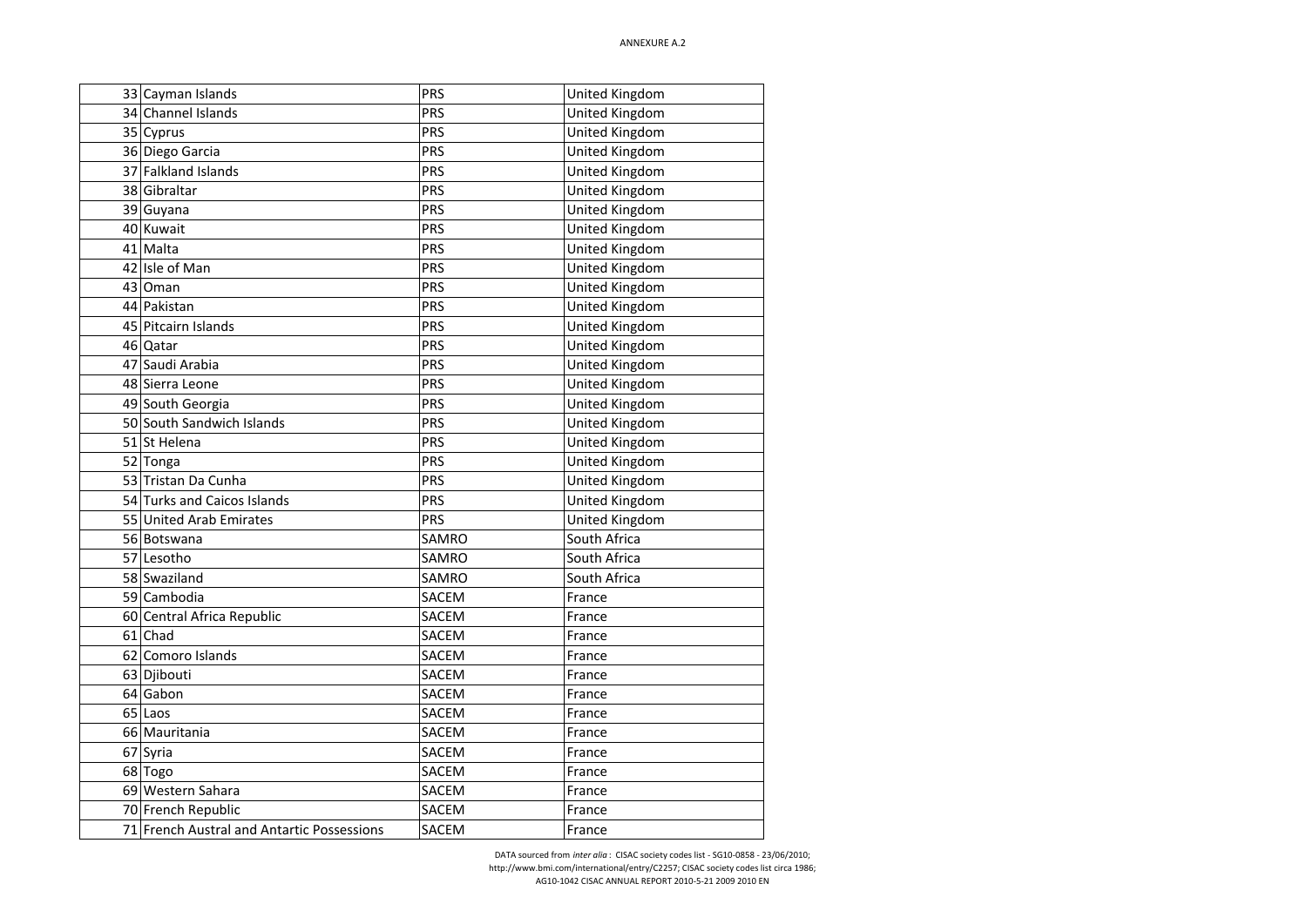| 72 French Guyana                  | <b>SACEM</b> | France             |
|-----------------------------------|--------------|--------------------|
| 73 French Polynesia               | <b>SACEM</b> | France             |
| 74 Guadeloupe                     | SACEM        | France             |
| 75 Martinique                     | SACEM        | France             |
| 76 Mayotte                        | SACEM        | France             |
| 77 New Caledonia and Dependencies | <b>SACEM</b> | France             |
| 78 Reunion                        | SACEM        | France             |
| 79 Saint-Pierre and Miquelon      | SACEM        | France             |
| 80 Wallis and Futana Andorra      | SACEM        | France             |
| 81 Lebanon                        | SACEM        | France             |
| 82 Monaco                         | SACEM        | France             |
| 83 Faroe Islands                  | <b>KODA</b>  | Denmark            |
| 84 Greenland                      | KODA         | Denmark            |
| 85 Anguilla                       | ECCO         | Eastern Carribean  |
| 86 Antigua & Barbuda              | <b>ECCO</b>  | Eastern Carribean  |
| 87 British Virgin Islands         | ECCO         | Eastern Carribean  |
| 88 Dominica                       | <b>ECCO</b>  | Eastern Carribean  |
| 89 Grenada                        | ECCO         | Eastern Carribean  |
| 90 Montserrat                     | ECCO         | Eastern Carribean  |
| 91 St Kitts & Nevis               | <b>ECCO</b>  | Eastern Carribean  |
| 92 St Lucia                       | ECCO         | Eastern Carribean  |
| 93 St Vincent & the Grenadines    | ECCO         | Eastern Carribean  |
| 94 Netherlands Antillies          | <b>BUMA</b>  | <b>Netherlands</b> |
| 95 Aruba                          | <b>BUMA</b>  | <b>Netherlands</b> |
| 96 Bonaire                        | <b>BUMA</b>  | <b>Netherlands</b> |
| 97 Curacao                        | <b>BUMA</b>  | <b>Netherlands</b> |
| 98 Saba                           | <b>BUMA</b>  | <b>Netherlands</b> |
| 99 St Eustatius                   | <b>BUMA</b>  | <b>Netherlands</b> |
| 100 St Martin                     | <b>BUMA</b>  | <b>Netherlands</b> |
| 101 Republic of San Marino        | <b>SIAE</b>  | Italy              |
| 102 Bear Islands                  | TONO         | Norway             |
| 103 Hope Island                   | TONO         | Norway             |
| 104 Jan Mayen Island              | TONO         | Norway             |
| 105 Spitsbergen                   | TONO         | Norway             |
| 106 Azores                        | SPA          | Portugal           |
| 107 Maderia                       | SPA          | Portugal           |
| 108 Liechtenstein                 | <b>SUISA</b> | Switzerland        |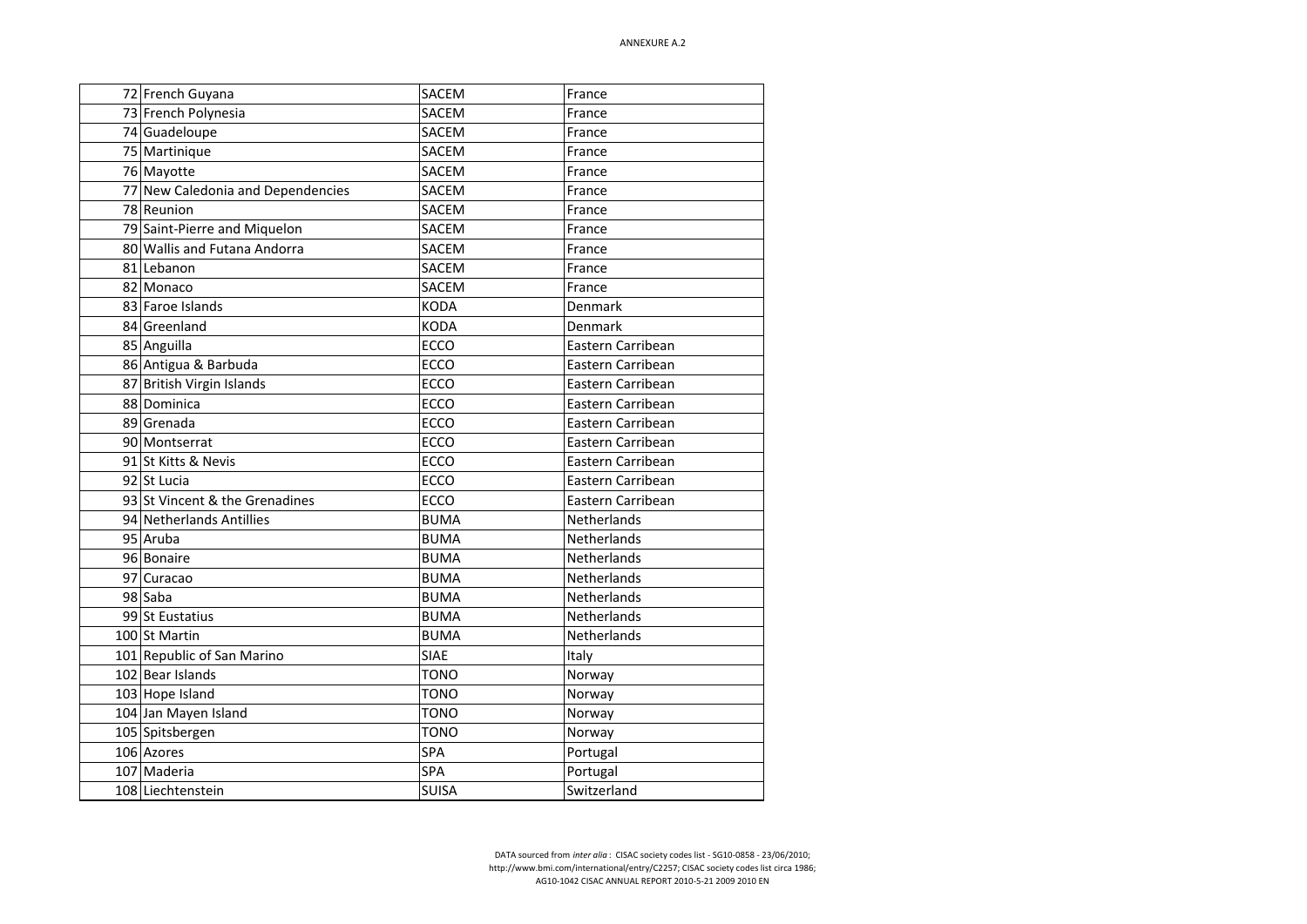|                | <b>ANNEXURE B</b>        |                      |                   |                  |                 |              |             |           |                      |                      |
|----------------|--------------------------|----------------------|-------------------|------------------|-----------------|--------------|-------------|-----------|----------------------|----------------------|
|                |                          |                      |                   |                  |                 |              |             |           |                      |                      |
| #              | <b>Interested Party</b>  | <b>Country using</b> | <b>Year since</b> | <b>Black Box</b> | <b>Total</b>    | # of works   | Society     | Role      | <b>IPN</b>           | performance rights   |
|                |                          | interested party     | if known          | indicator        | # of works with | with shares  | membership  |           |                      | or mechanical rights |
|                |                          |                      |                   |                  | shares          | in black box |             |           |                      | or both              |
|                |                          |                      |                   |                  | in black box    | per country  |             |           |                      |                      |
|                |                          |                      |                   |                  |                 | or region    |             |           |                      |                      |
|                |                          |                      |                   |                  |                 |              |             |           |                      |                      |
|                |                          |                      |                   |                  |                 |              |             |           |                      |                      |
| 1              | RESERVE VERLAGSANTEILE   |                      |                   | <b>NS</b>        |                 |              | <b>NS</b>   | ${\sf E}$ |                      | both                 |
|                |                          | Austria              |                   | <b>NS</b>        |                 |              | <b>NS</b>   | E         |                      | both                 |
|                |                          |                      |                   |                  |                 |              |             |           |                      |                      |
| $\overline{2}$ | Copyright Control Shares |                      |                   | <b>NS</b>        | 66 107          |              | <b>NS</b>   |           | E and CA 00532838739 | both                 |
|                |                          | Germany              |                   | <b>NS</b>        |                 | 65 170       | <b>NS</b>   |           |                      |                      |
|                |                          | USA - ASCAP          |                   | <b>NS</b>        |                 | 644          | <b>NS</b>   |           |                      |                      |
|                |                          | Spain - Latinet      |                   | <b>NS</b>        |                 | 212          | <b>NS</b>   |           |                      |                      |
|                |                          |                      |                   |                  |                 |              |             |           |                      |                      |
| $\overline{3}$ | <b>MCPS Shares</b>       |                      |                   |                  | 1450            |              | PRSforMusic |           | 00039714664          |                      |
|                |                          | Holland              |                   |                  |                 | 1398         |             |           |                      |                      |
|                |                          |                      |                   |                  |                 |              |             |           |                      |                      |
| 4              | MCPS Gran Bretana        |                      |                   |                  |                 |              | SACVEN      |           | 00200915119          |                      |
|                |                          | Venezuela            |                   |                  |                 |              | SACVEN      |           |                      |                      |
|                |                          |                      |                   |                  |                 |              |             |           |                      |                      |
|                | <b>MCPS Gran Bretana</b> |                      |                   | none             |                 |              | none        |           | 00207428680          |                      |
|                |                          | Venezuela            |                   | none             |                 |              | none        |           |                      |                      |
|                |                          |                      |                   |                  |                 |              |             |           |                      |                      |
| 5              | <b>PRS Shares</b>        |                      | 1987              |                  | 4878            |              | PRS         |           |                      |                      |
|                |                          | Holland              |                   |                  |                 | 4749         |             |           |                      |                      |
| 6              | <b>ASCAP Shares</b>      |                      | 1973              |                  | 4859            |              |             |           | 00039629062          |                      |
|                |                          | USA - BMI            |                   |                  |                 | 127          |             |           |                      |                      |
|                |                          | Holland              |                   |                  |                 | 4354         |             |           |                      |                      |
|                |                          | Italy                |                   |                  |                 | 253          |             |           |                      |                      |
|                |                          | Switzerland          |                   |                  |                 | 64           |             |           |                      |                      |
|                |                          |                      |                   |                  |                 |              |             |           |                      |                      |
| $\overline{7}$ | <b>BMI Shares</b>        |                      | 1973              |                  | 3865            |              |             |           | 00039636851          | performance rights   |
|                |                          | <b>USA</b>           |                   |                  |                 | $\mathbf 0$  |             |           |                      | performance rights   |
|                |                          | Holland              |                   |                  |                 | 3752         |             |           |                      | performance rights   |
|                |                          |                      |                   |                  |                 |              |             |           |                      |                      |
| 8              | Harry Fox Shares         |                      | 1977              |                  | 12              |              |             |           | 00053415107          | Mechanical rights    |
|                |                          | Italy                |                   |                  |                 | 10           |             |           |                      | Mechanical rights    |
|                |                          |                      |                   |                  |                 |              |             |           |                      |                      |
|                |                          |                      |                   |                  |                 |              |             |           |                      |                      |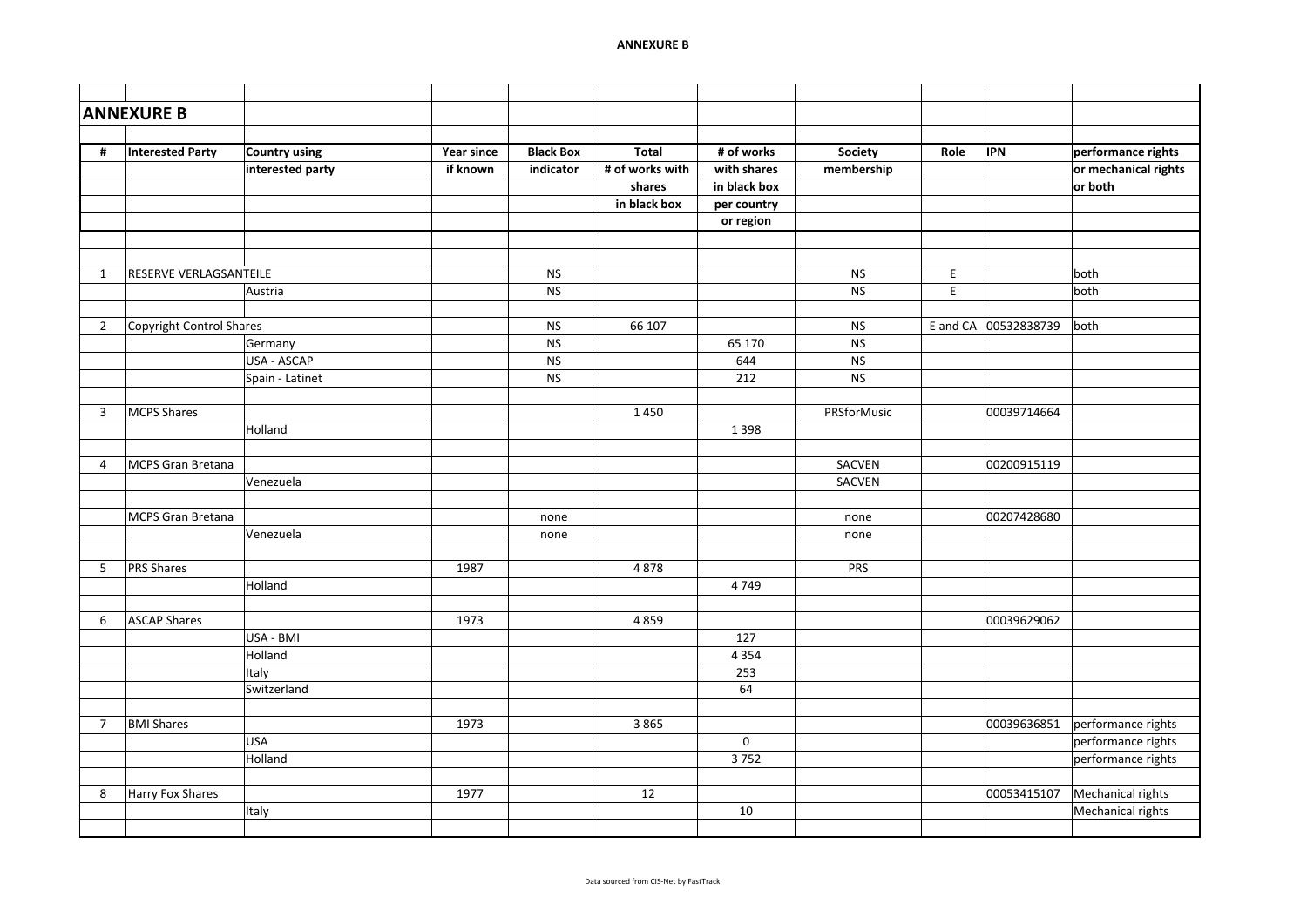#### **ANNEXURE B**

| 9  | <b>SESAC Shares</b> |         | 1973 | 195   |     |       |                  | 00039753553 performance rights |
|----|---------------------|---------|------|-------|-----|-------|------------------|--------------------------------|
|    |                     | Holland |      |       | 178 |       |                  | performance rights             |
|    |                     |         |      |       |     |       |                  |                                |
| 10 | <b>SAMRO Shares</b> |         | 1973 |       |     | SAMRO |                  | 00039748640 performance rights |
|    |                     |         |      |       |     |       |                  |                                |
| 11 | <b>SACEM Parts</b>  |         | 1973 | 528   |     | SACEM | 00039746548 both |                                |
|    |                     | Holland |      |       | 392 | SACEM |                  | both                           |
|    |                     |         |      |       |     |       |                  |                                |
|    |                     |         |      |       |     |       |                  |                                |
|    |                     |         |      |       |     |       |                  |                                |
|    | Total               |         |      | 81894 |     |       |                  |                                |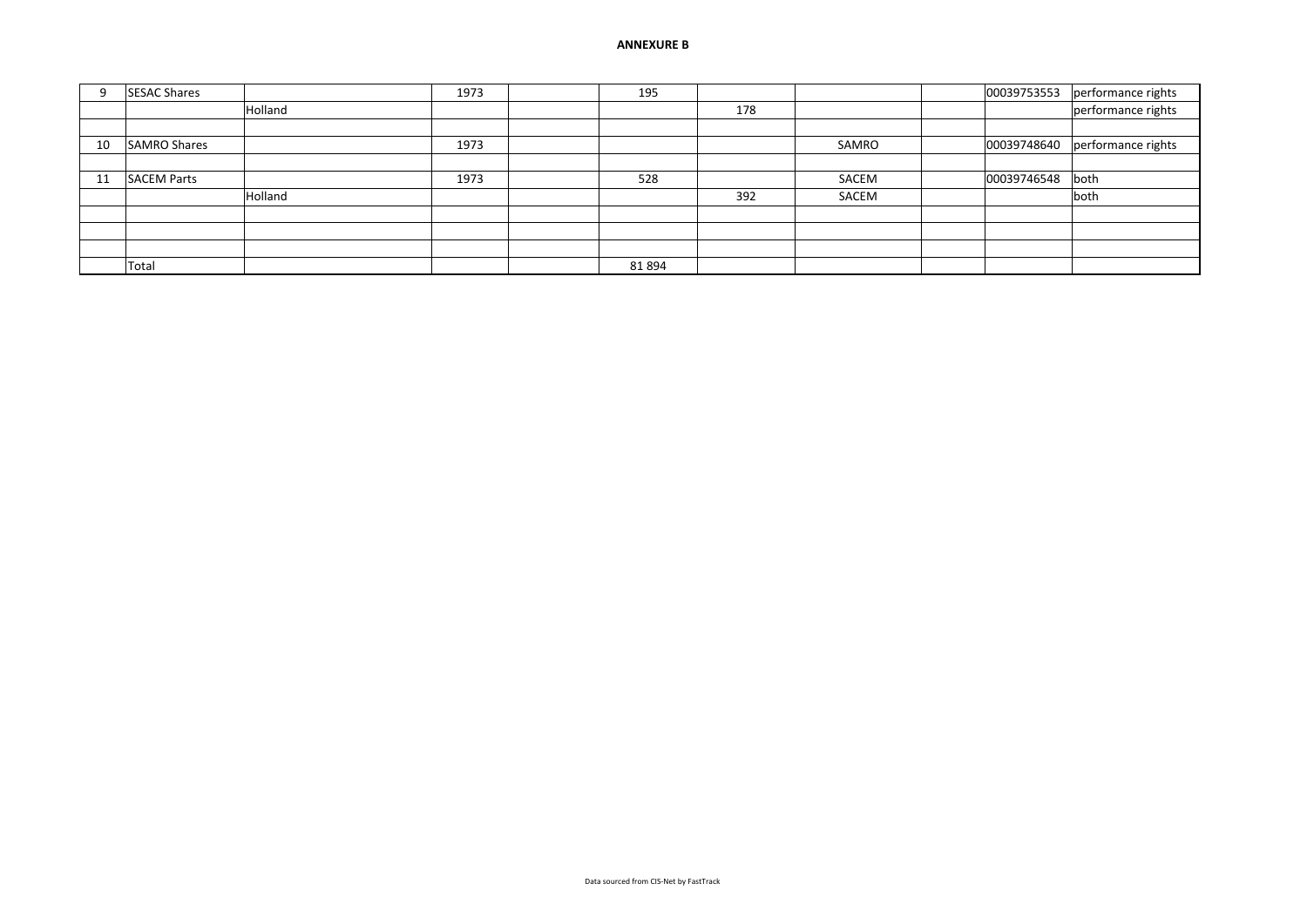|    | <b>ANNEXURE C</b>       |                    |      |                |
|----|-------------------------|--------------------|------|----------------|
|    |                         |                    |      |                |
| Ħ, | <b>Interested Party</b> | Country            | Role | Membership     |
|    |                         |                    |      |                |
|    |                         |                    |      |                |
|    | 1 ASCAP Pub designee    | <b>USA</b>         | E    | none           |
|    |                         |                    |      |                |
|    | 2 BMI Pub designee      | <b>USA</b>         | E    | none           |
|    |                         |                    |      |                |
|    | 3 ASCAP Publisher       | <b>USA</b>         | E    | <b>ASCAP</b>   |
|    |                         |                    |      |                |
|    | 4 SESAC Pub Designee    | <b>USA</b>         | E    | none           |
|    |                         |                    |      |                |
|    | 5 JV SESAC Pub          | <b>USA</b>         | E    | <b>SESAC</b>   |
|    |                         |                    |      |                |
|    | 6 SESAC Inc             | <b>USA</b>         | E    | MCPS/NCB/SACEM |
|    |                         |                    |      |                |
|    | 7 Pub designee          | <b>USA - ASCAP</b> | E    | none           |
|    |                         |                    |      |                |
|    | 8 Publisher Pending     |                    | E    | SODOMAPLA      |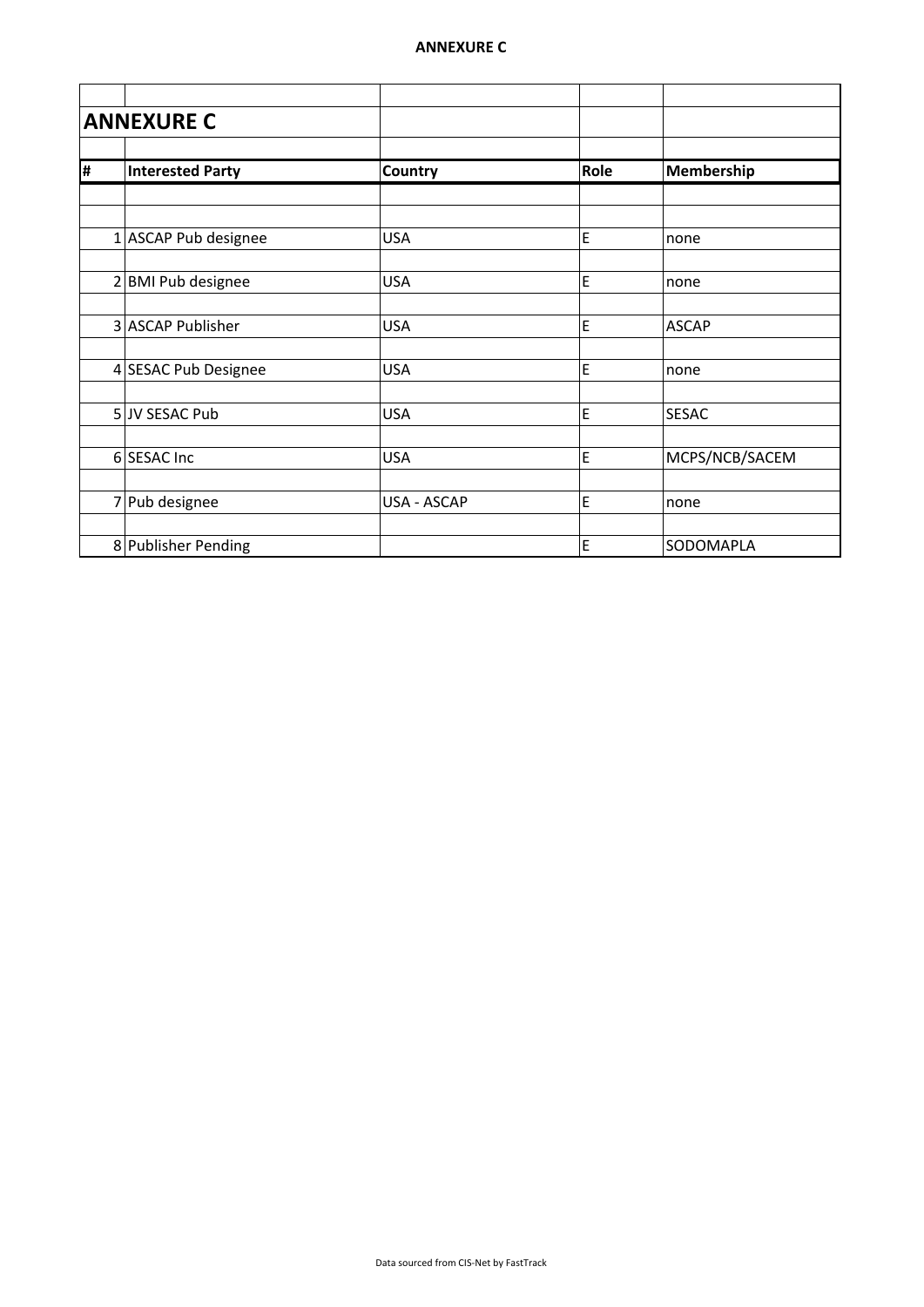|    | <b>ANNEXURE D</b>          |                      |            |                  |                 |              |            |      |             |                      |
|----|----------------------------|----------------------|------------|------------------|-----------------|--------------|------------|------|-------------|----------------------|
|    |                            |                      |            |                  |                 |              |            |      |             |                      |
| #  | <b>Interested Party</b>    | <b>Country using</b> | Year since | <b>Black Box</b> | <b>Total</b>    | # of works   | Society    | Role | <b>IPN</b>  | performance rights   |
|    |                            | interested party     | if known   | indicator        | # of works with | with shares  | membership |      |             | or mechanical rights |
|    |                            |                      |            |                  | shares          | in black box |            |      |             | or both              |
|    |                            |                      |            |                  | in black box    | per country  |            |      |             |                      |
|    |                            |                      |            |                  |                 | or region    |            |      |             |                      |
|    |                            |                      |            |                  |                 |              |            |      |             |                      |
| -1 | Inconnu Compositeur auteur |                      |            | <b>NS</b>        | 19 348          |              | <b>NS</b>  | CA   | 0053428783  |                      |
|    |                            | Switzerland          |            | <b>NS</b>        |                 | 1753         | <b>NS</b>  | CA   |             |                      |
|    |                            | France               |            | <b>NS</b>        |                 | $\mathbf 0$  | <b>NS</b>  | CA   |             |                      |
|    |                            | Belgium              |            | <b>NS</b>        |                 | 1630         | <b>NS</b>  | CA   |             |                      |
|    |                            | MIS@Asia             |            | <b>NS</b>        |                 | 1769         | <b>NS</b>  | CA   |             |                      |
|    |                            | Germany              |            | <b>NS</b>        |                 | 7625         | <b>NS</b>  | CA   |             |                      |
|    |                            | Holland              |            | <b>NS</b>        |                 | 2819         | <b>NS</b>  | CA   |             |                      |
|    |                            |                      |            |                  |                 |              |            |      |             |                      |
| 2  | Unknown Composer Author    |                      |            |                  |                 |              |            | CA   | 00288936400 |                      |
| 3  | Writer Unknown             |                      |            | <b>NS</b>        |                 |              | <b>NS</b>  | E    |             |                      |
|    |                            | USA - BMI            |            | <b>NS</b>        |                 |              | <b>NS</b>  | CA   |             | performance rights   |
|    |                            |                      |            |                  |                 |              |            |      |             |                      |
|    | Total                      |                      |            |                  | 19 348          |              |            |      |             |                      |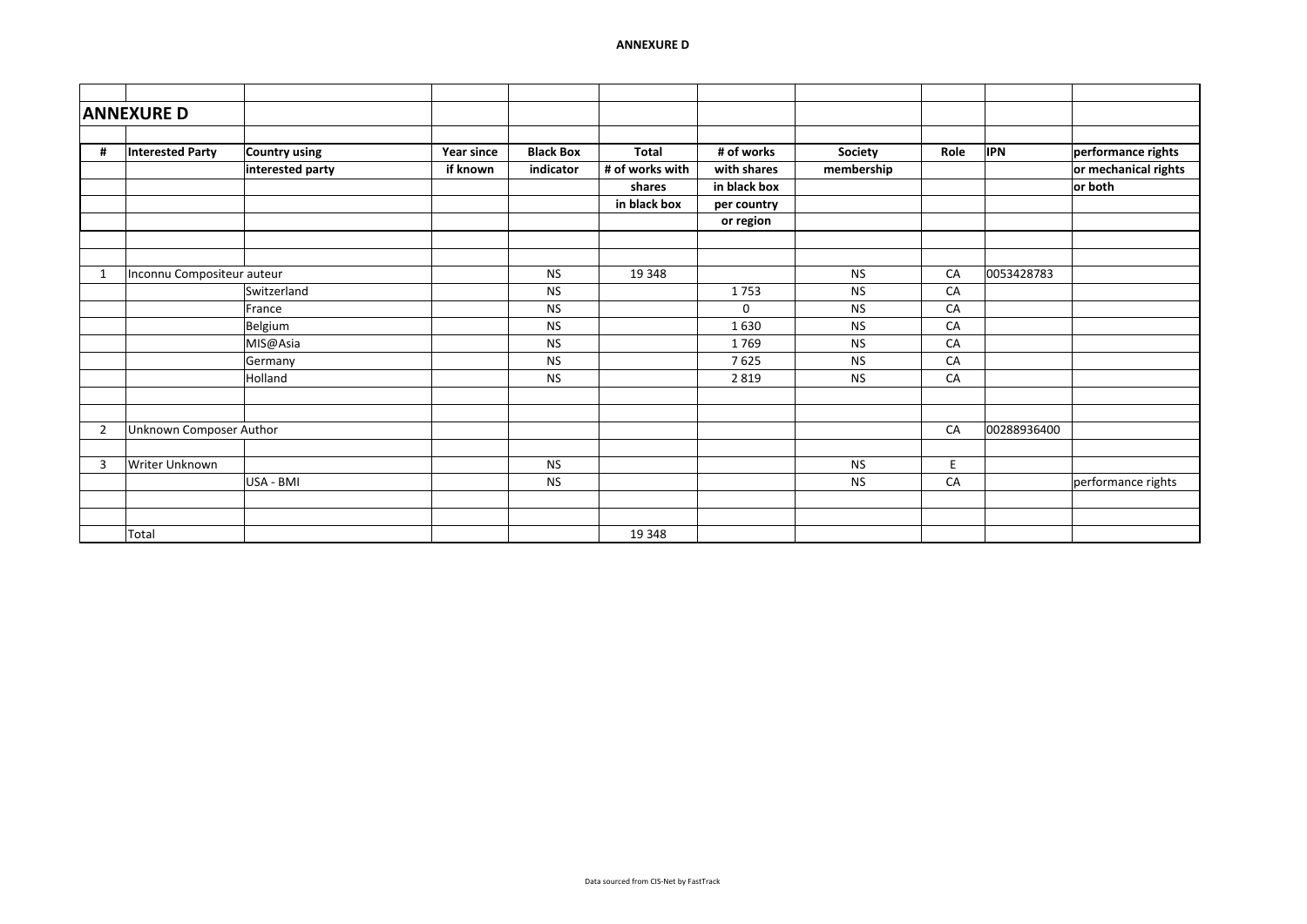|                | <b>ANNEXURE E</b>        |                                            |            |                  |                 |              |              |             |             |                      |
|----------------|--------------------------|--------------------------------------------|------------|------------------|-----------------|--------------|--------------|-------------|-------------|----------------------|
|                |                          |                                            |            |                  |                 |              |              |             |             |                      |
| #              | <b>Interested Party</b>  | <b>Country using</b>                       | Year since | <b>Black Box</b> | <b>Total</b>    | # of works   | Society      | Role        | <b>IPN</b>  | performance rights   |
|                |                          | interested party                           | if known   | indicator        | # of works with | with shares  | membership   |             |             | or mechanical rights |
|                |                          |                                            |            |                  | shares          | in black box |              |             |             | or both              |
|                |                          |                                            |            |                  | in black box    | per country  |              |             |             |                      |
|                |                          |                                            |            |                  |                 | or region    |              |             |             |                      |
|                |                          |                                            |            |                  |                 |              |              |             |             |                      |
|                |                          |                                            |            |                  |                 |              |              |             |             |                      |
|                |                          |                                            |            |                  |                 |              |              |             |             |                      |
| $\mathbf{1}$   | Inconnu Editeur          |                                            |            | <b>NS</b>        |                 |              | <b>NS</b>    | E           | 00216156786 | both                 |
|                |                          | Switzerland                                |            | <b>NS</b>        |                 |              | <b>NS</b>    |             |             |                      |
|                |                          | France                                     |            | N <sub>S</sub>   |                 |              | <b>NS</b>    |             |             |                      |
|                |                          | Luxembourg                                 |            | <b>NS</b>        |                 |              | <b>NS</b>    |             |             |                      |
|                |                          | Belgium                                    |            | <b>NS</b>        |                 |              | <b>NS</b>    |             |             |                      |
|                |                          |                                            |            | <b>NS</b>        |                 |              | <b>NS</b>    |             |             |                      |
|                |                          | MIS@Asia<br>Germany                        |            | N <sub>S</sub>   |                 |              | <b>NS</b>    |             |             |                      |
|                |                          | Holland                                    |            | <b>NS</b>        |                 |              | <b>NS</b>    |             |             |                      |
|                |                          |                                            |            |                  |                 |              |              |             |             |                      |
|                |                          |                                            |            | <b>NS</b>        | 150 479         |              |              | $\mathsf E$ | 0090579451  | both                 |
| $\overline{2}$ | Editor Desconocido       |                                            |            |                  |                 |              | <b>NS</b>    |             |             |                      |
|                |                          | Spain                                      |            | <b>NS</b>        |                 | 150 477      | <b>NS</b>    | E           |             |                      |
|                |                          |                                            |            |                  |                 |              |              |             |             |                      |
|                |                          |                                            |            |                  |                 |              |              |             |             |                      |
|                |                          |                                            |            |                  |                 |              |              |             |             |                      |
| 3              | Unknown Publisher        |                                            |            | <b>NS</b>        |                 |              | <b>NS</b>    | $\mathsf E$ | 00288936892 |                      |
|                |                          | Belgium                                    |            | <b>NS</b>        |                 |              | <b>NS</b>    | E           |             |                      |
|                |                          | USA - ASCAP                                |            | none             |                 |              | none         | $\mathsf E$ | none        | performance rights   |
|                |                          |                                            |            |                  |                 |              |              |             |             |                      |
| $\overline{4}$ | Pub Unknown              |                                            |            | <b>NS</b>        |                 |              | <b>NS</b>    | $\mathsf E$ |             |                      |
|                |                          | USA - BMI                                  |            | <b>NS</b>        |                 |              | <b>NS</b>    | $\mathsf E$ |             | performance rights   |
|                |                          | USA - ASCAP                                |            |                  |                 |              | <b>ASCAP</b> | E           |             | performance rights   |
|                |                          |                                            |            |                  |                 |              |              |             |             |                      |
| 5              | Publisher Unknown        |                                            |            | <b>NS</b>        |                 |              | <b>NS</b>    | E           |             |                      |
|                |                          | USA - BMI                                  |            | N <sub>S</sub>   |                 |              | <b>NS</b>    | $\mathsf E$ |             | performance rights   |
|                |                          | <b>USA - ASCAP</b>                         |            | N <sub>S</sub>   |                 |              | <b>NS</b>    | $\mathsf E$ |             | performance rights   |
|                |                          |                                            |            |                  |                 |              |              |             |             |                      |
| 6              | <b>SESAC Pub Unknown</b> |                                            |            |                  |                 |              | SESAC        | $\mathsf E$ |             |                      |
|                |                          | USA - BMI                                  |            |                  |                 |              |              |             |             |                      |
|                |                          |                                            |            |                  |                 |              |              |             |             |                      |
| $\overline{7}$ |                          | Canadian Rights Unknown Collective Account |            |                  |                 |              | SOCAN        |             | 00037260987 | performance rights   |
|                |                          | Holland                                    |            |                  |                 |              | SOCAN        |             |             |                      |
|                |                          |                                            |            |                  |                 |              |              |             |             |                      |
|                |                          |                                            |            |                  |                 |              |              |             |             |                      |
|                |                          |                                            |            |                  |                 |              |              |             |             |                      |
|                | Total                    |                                            |            |                  | 150 479         |              |              |             |             |                      |